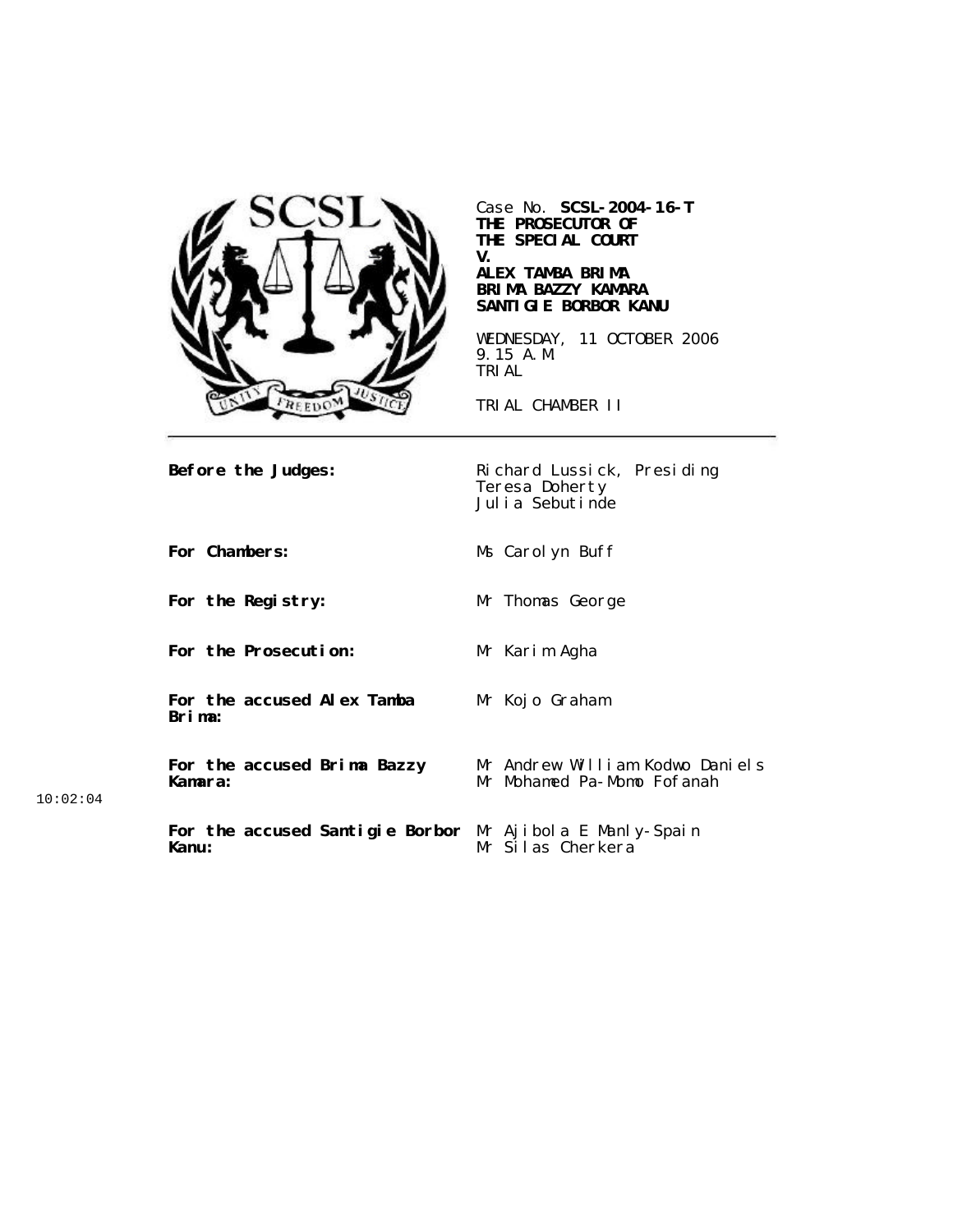1 2 3 4 5 6 7 8 9 09:20:23 10 11 12 13 14 09:20:45 15 16 17 18 19 09:21:21 20 21 22 23 24 09:22:09 25 26 27 28 29 09:14:31 [AFRC11OCT06A - MD] Wednesday, 11 October 2006 [Open session] [The accused present] [The witness entered court] [Upon commencing at 9.15 a.m.] WITNESS: DBK-131 [Continued] [The witness answered through interpreter] PRESIDING JUDGE: Mr Witness, I will remind you, you are still on your oath to tell the truth. MR GRAHAM: Good morning, Your Honours. CROSS-EXAMINED BY MR GRAHAM: Q. Good morning, Mr Witness. A. Good morning, sir. Q. Mr Witness, I'm going to continue from where we left off yesterday, regarding events at the Pademba Road Prison. But, before I go on, yesterday, in the course of your testimony you mentioned that Mr A was a yard provost. What do you mean by that? A. [No interpretation] JUDGE SEBUTINDE: Is there an interpreter? There is no interpreter on the English channel. What is the problem, Mr Interpreter? PRESIDING JUDGE: Mr Interpreter, are you there? How come we can't get an English translation on the English channel? You are not on the English channel. You are on N1. Mr Interpreter, I'm going to -- are you there? I'm going to switch to the English channel and you tell me if you hear anything. I will get back to you on N1. I am now speaking on the English channel.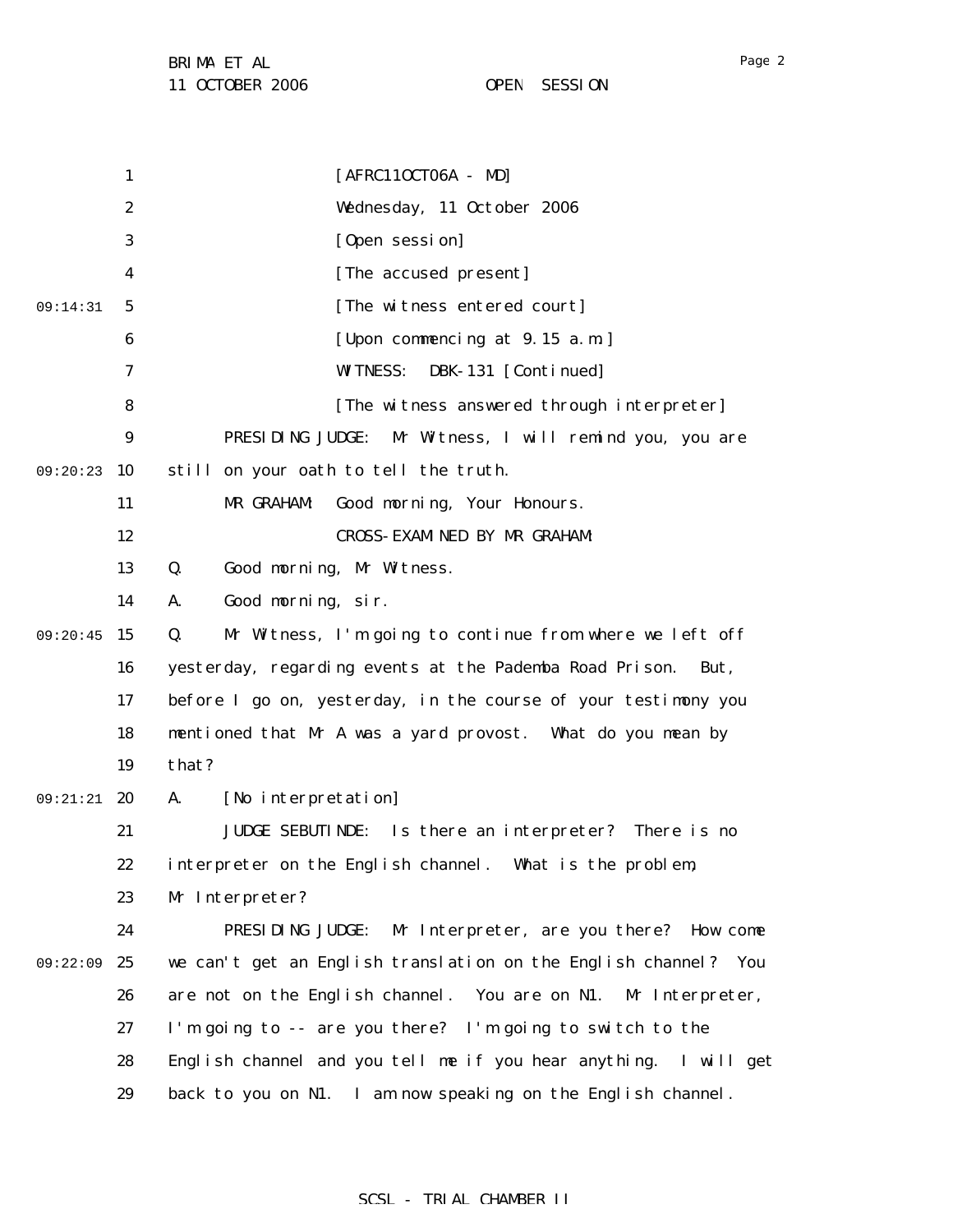|          | $\mathbf{1}$     | Can you hear me, Mr Interpreter. Obviously, Mr Interpreter,       |
|----------|------------------|-------------------------------------------------------------------|
|          | $\boldsymbol{2}$ | there is something wrong with the English channel. I just spoke   |
|          | 3                | to you, you did not hear me on the English channel, did you? But  |
|          | 4                | I am not on the English channel. That's what I'm trying to tell   |
| 09:23:09 | $\sqrt{5}$       | Look, I am on N1 now. Do you understand that? No, this is<br>vou. |
|          | 6                | not the usual channel through which we receive you. We receive    |
|          | 7                | you through the English channel. We are receiving you on N1.      |
|          | 8                | All right. Go ahead, Mr Graham.                                   |
|          | $\boldsymbol{9}$ | MR AGHA: Your Honour, before my learned friend continues,         |
| 09:23:44 | 10               | I would just like to raise a concern of the Prosecution that      |
|          | 11               | perhaps some of this evidence may tend to disclose the identity   |
|          | 12               | of some Prosecution witnesses. So, I am wondering whether -- if   |
|          | 13               | it can be done in such a way as not to reveal their identities,   |
|          | 14               | or the Prosecution may be seeking a closed session.               |
| 09:24:06 | 15               | PRESIDING JUDGE: All right. Did you take note of that,            |
|          | 16               | Mr Graham?                                                        |
|          | 17               | MR GRAHAM:<br>Yes, Your Honour. Your Honours, to be a little      |
|          | 18               | bit more precise, I want who to understand if by that whether my  |
|          | 19               | learned friend means I shouldn't refer to some of the names I     |
| 09:24:27 | 20               | have mentioned. He is talking about past or is he looking         |
|          | 21               | forward, because I want to be certain about what he is asking     |
|          | 22               | for.                                                              |
|          | 23               | PRESIDING JUDGE: Well, this is something that could have          |
|          | 24               | been discussed before we came on the Bench. Now we are sitting    |
| 09:24:42 | 25               | here while you have a discussion with the Prosecution.<br>What is |
|          | 26               | your answer to Mr Graham's concern?                               |
|          | 27               | Yes, I apologise, Your Honour, perhaps this<br>MR AGHA:           |
|          | 28               | should have been discussed beforehand. It's just that regarding   |
|          | 29               | any specifics as to job functions, let us say.                    |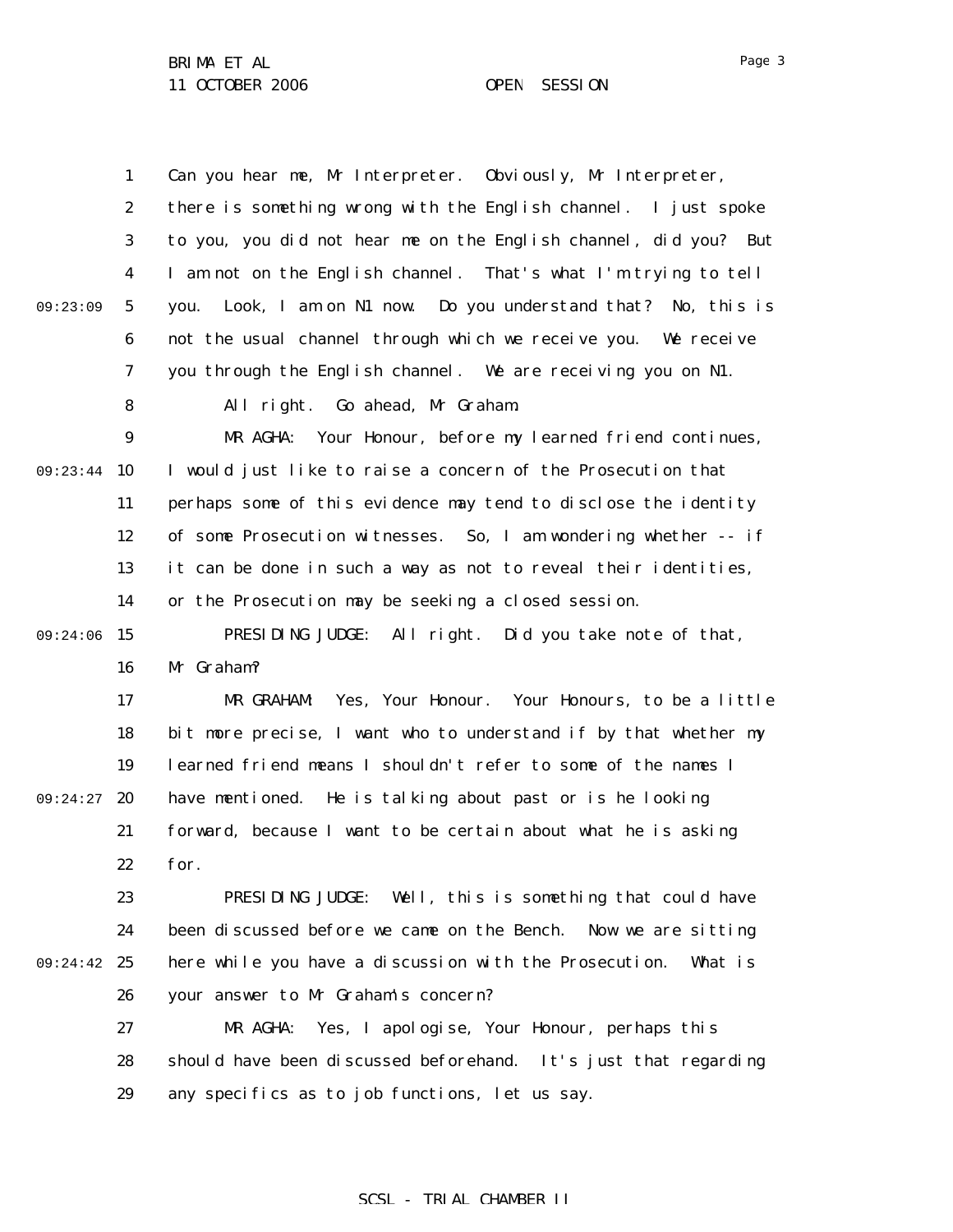11 OCTOBER 2006 OPEN SESSION

1 2 3 4 5 6 7 8 9 09:25:18 10 11 12 13 14 09:25:38 15 16 17 18 19 09:26:10 20 21 22 23 24 09:26:34 25 26 27 28 29 09:25:10 PRESIDING JUDGE: No, but Mr Graham is asking you referring to the past evidence that's been given or are you referring to something that may be said in the future? MR AGHA: Future. From today onwards, Your Honour. PRESIDING JUDGE: All right. Does that clear that up, Mr Graham? MR GRAHAM: That is so. PRESIDING JUDGE: Go ahead. MR GRAHAM: Q. Mr Witness, do you know how he got that position? JUDGE DOHERTY: I am sorry to interrupt, Mr Graham, but because of this problem with the interpretation channel, I missed a large part of the answer. If we could have it repeated please. MR GRAHAM: Okay. I am grateful. Q. Mr Witness, I asked you earlier on that you mentioned that Mr A was a yard provost during the time that you were there. And I asked you that what do you mean by yard provost? A. [No interpretation] PRESIDING JUDGE: Mr Witness, I am sorry to interrupt you. We are still having interpretation problems here. MR GRAHAM: Your Honours, still there is no interpretation from my end, from Krio. Your Honour, I will switch to N1, I believe. PRESIDING JUDGE: It's on 1. I have been trying to get through to the interpreter that the English channel is not working and that's the usual channel that the Court operates on; try N1. I am sorry this has happened, Mr Witness. We will have to ask you to repeat your answer again. THE INTERPRETER: Yes, Your Honour, I just want to have a

### SCSL - TRIAL CHAMBER II

Page 4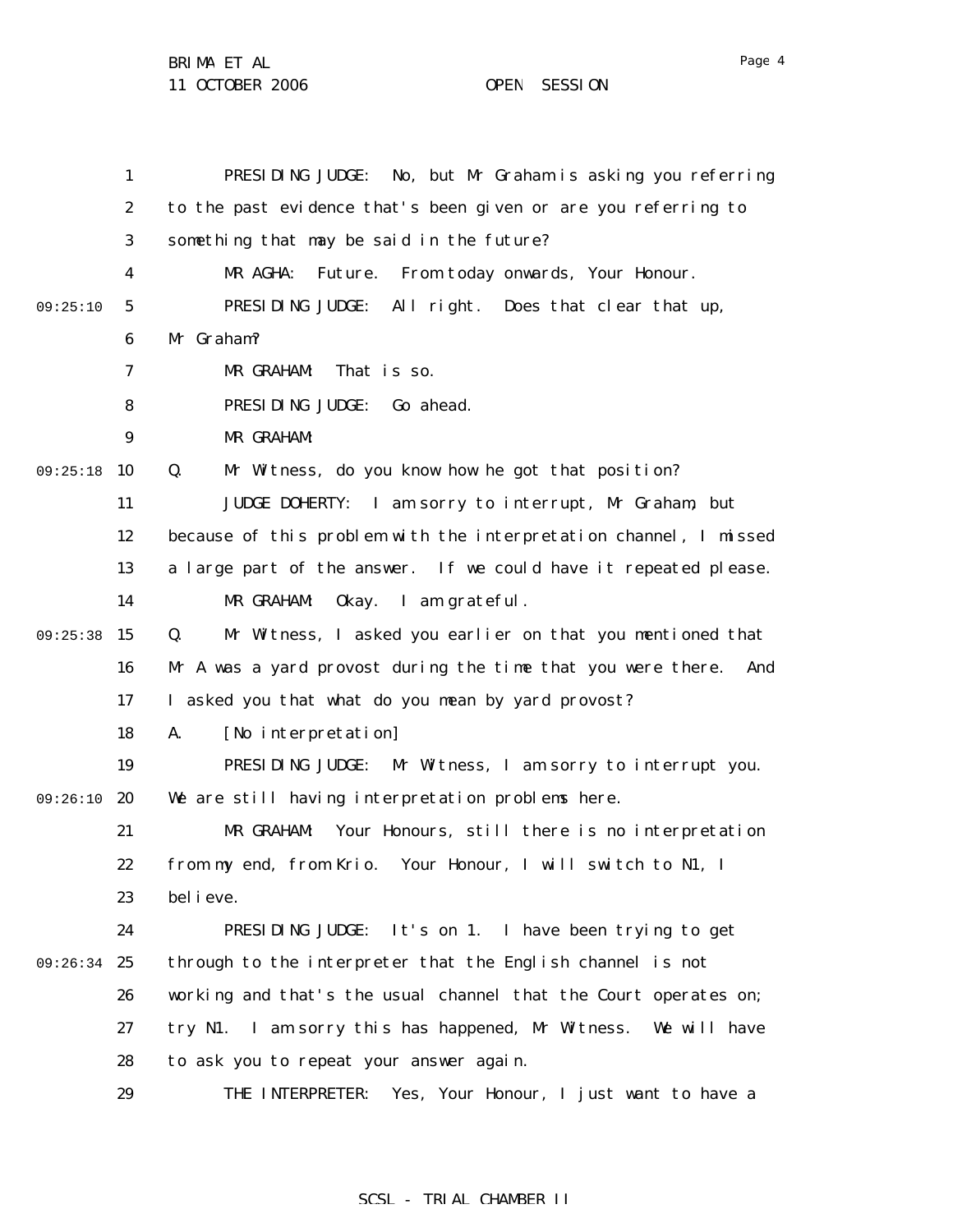11 OCTOBER 2006 OPEN SESSION

1 2 3 4 5 6 7 8 9 09:37:51 10 11 12 13 14 09:38:02 15 16 17 18 19 09:38:22 20 21 22 23 24 09:38:37 25 26 27 28 29 09:27:13 mic check with the interpreters to see what the problem is, because normally that is the channel we are on, but we wonder what the problem is. If it's not with the interpreters', maybe we have to check with the technicians again. PRESIDING JUDGE: How long will that take? THE INTERPRETER: Five minutes will do. PRESIDING JUDGE: We will go off the Bench. [Break taken at 9.27 a.m.] [Upon resuming at 9.38 a.m.] PRESIDING JUDGE: Mr Interpreter, we are now on the English channel, can you hear us? THE INTERPRETER: Yes, Your Honour. We are now hearing you. PRESIDING JUDGE: Before you start, Mr Graham, we will direct Court Management to carry out tests of the equipment, including the audio equipment before this Court sits of a morning, not afterwards. Go ahead, Mr Graham. MR GRAHAM: Thank you, Your Honours. JUDGE SEBUTINDE: Perhaps you could start. Restart. MR GRAHAM: Thank you, I'm grateful Your Honours. PRESIDING JUDGE: I just point out to Court Management that's 25 minutes lost because this equipment wasn't checked before we came on the Bench. MR GRAHAM: Thank you, Your Honours. Q. Mr Witness -- MR GRAHAMS: Your Honours, during the brief recess I did agree with my learned friend on the other side that in respect of [redacted] we will refer to him as Mr A and then for [redacted] we will refer to him as Mr B for the purposes of going forward in

Page 5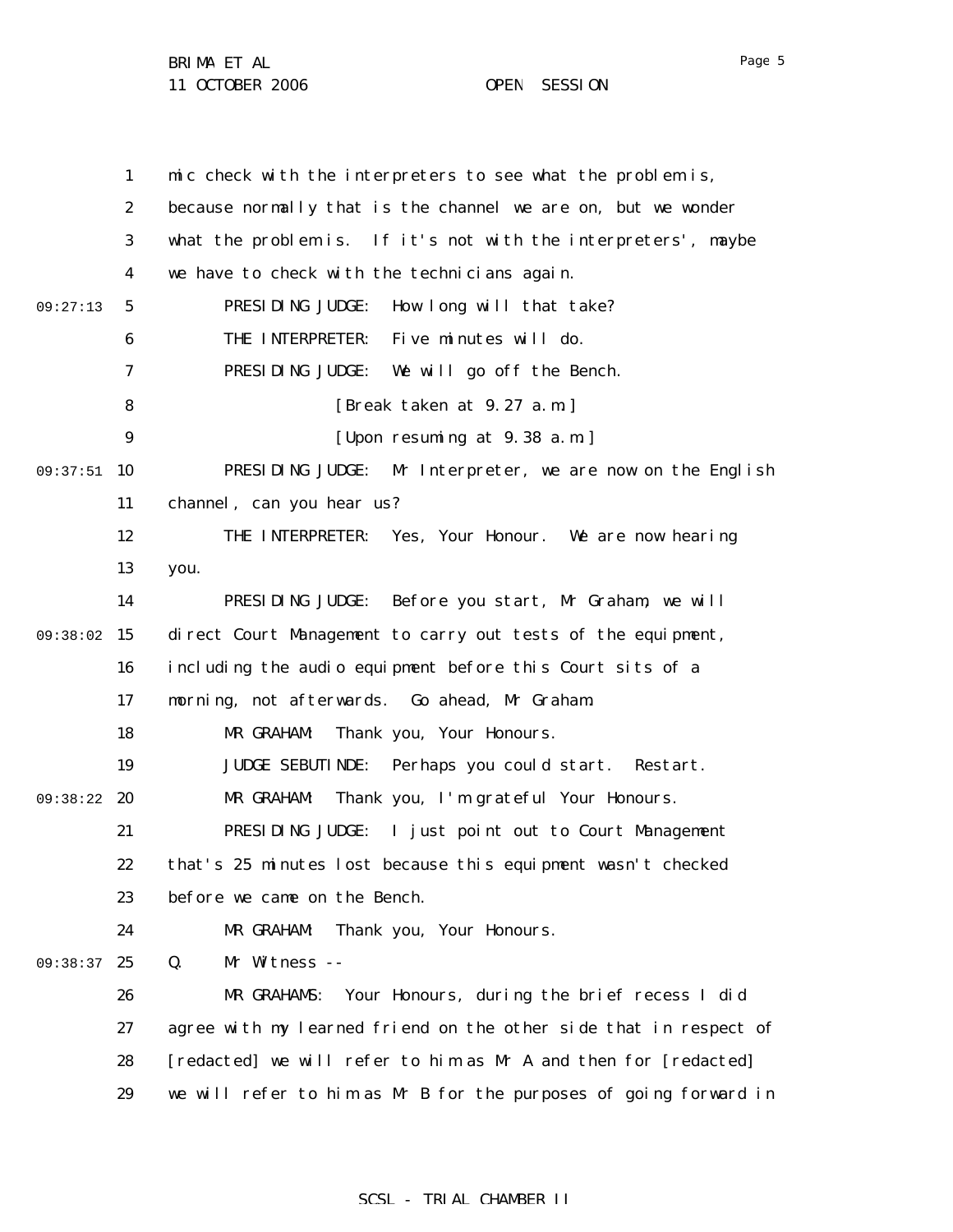11 OCTOBER 2006 OPEN SESSION

|          | $\mathbf{1}$     | respect of this matter. If Your Honours have no objection, I      |
|----------|------------------|-------------------------------------------------------------------|
|          | $\boldsymbol{2}$ | will adopt that as for the designations.<br>Thank you.            |
|          | 3                | Mr Witness, at any time I ask you about Mr A, I'm referring<br>Q. |
|          | 4                | to [redacted], and Mr B as [redacted], are you clear on that?     |
| 09:39:20 | $\mathbf{5}$     | Did you hear me, Mr Witness?                                      |
|          | 6                | [Redacted] A, [redacted] B.<br>A.                                 |
|          | 7                | Thank you, Mr Witness. Let me continue, Mr Witness.<br>Q.         |
|          | 8                | Yesterday, in the course of your testimony you mentioned Mr A was |
|          | $\boldsymbol{9}$ | yard provost and I asked you what do you mean by that?            |
| 09:39:45 | 10               | Yard provost was in charge of helping the prison officers<br>A.   |
|          | 11               | to put the prisoners in the prison when they were opened.         |
|          | 12               | Q.<br>Thank you. And do you know who gave Mr A that position?     |
|          | 13               | Yes.<br>A.                                                        |
|          | 14               | Who gave Mr A that position, Mr Witness?<br>Q.                    |
| 09:40:13 | 15               | Superintendent Findley.<br>A.                                     |
|          | 16               | MR GRAHAM:<br>Finley [sic], Your Honours, I believe is spelt      |
|          | 17               | $F-I-N-L-E-Y$ [sic].                                              |
|          | 18               | And do you know why Superintendent Findlay gave Mr A that<br>Q.   |
|          | 19               | position?                                                         |
| 09:40:30 | 20               | Well, I do not know.<br>A.                                        |
|          | 21               | Q.<br>Well, I'm putting it to you that Mr A was given that        |
|          | 22               | position in order to enable him to recruit willingly detainees to |
|          | 23               | come and testify at the Special Court; do you agree?              |
|          | 24               | Well, I believe that, but I did not know really what was<br>A.    |
| 09:41:07 | 25               | the reason because the man was like a begger in the prison.       |
|          | 26               | Q.<br>Thank you, Mr Witness. Thank you.<br>Yesterday, you told us |
|          | 27               | about the meeting at Mr A's cell and what happened after that,    |
|          | 28               | and I asked that after that meeting, did you observe any changes  |
|          | 29               | in the life of Six Finger, Ayo?                                   |

# SCSL - TRIAL CHAMBER II

Page 6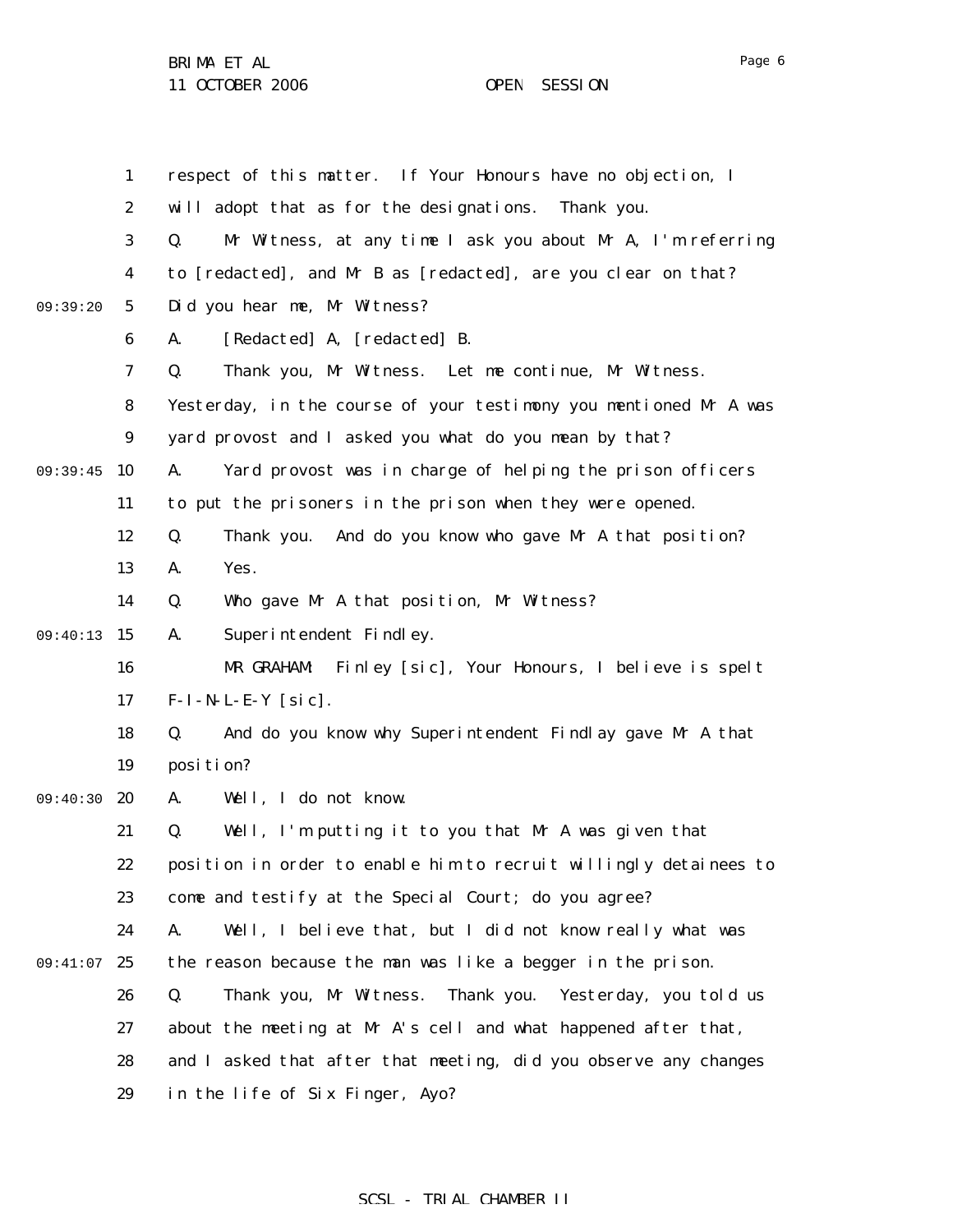1 A. Yes.

|          | $\boldsymbol{2}$ | What did you observe, Mr Witness?<br>Q.                            |
|----------|------------------|--------------------------------------------------------------------|
|          | 3                | He, too, he was a yard provost and he, too, used to live in<br>A.  |
|          | $\boldsymbol{4}$ | the better form in the prison because he was eating chicken, he    |
| 09:42:09 | $5\phantom{.0}$  | had money, he had pega, he had marijuana, which was jamba.         |
|          | $\boldsymbol{6}$ | And, Mr Witness, do you know why he had all<br>Q.<br>Thank you.    |
|          | 7                | these privileges?                                                  |
|          | 8                | A.<br>Well, that one was a secret known to them, but everybody     |
|          | $\boldsymbol{9}$ | was saying that because they were people that were looking for     |
| 09:42:44 | 10               | opportunities, that was why they concerned him that they are       |
|          | 11               | people that talk against people. They lied about people.<br>It was |
|          | 12               | That was why they called them bellers.<br>their own work.          |
|          | 13               | Q.<br>Can you spell that for the Court, the bellers?               |
|          | 14               | B-E-L-L-E-R.<br>A.                                                 |
| 09:43:16 | 15               | Mr Witness, you just told --<br>Q.                                 |
|          | 16               | JUDGE SEBUTINDE: Is there an English interpretation to             |
|          | 17               | that word?                                                         |
|          | 18               | MR GRAHAM:                                                         |
|          | 19               | Mr Witness, do you know any other name -- what do you mean<br>Q.   |
| 09:43:33 | 20               | by bellers, Mr Witness? Please tell this Court?                    |
|          | 21               | When they say a beller, beller is a person who lies about a<br>A.  |
|          | 22               | That is -- was one. He talked against -- for something<br>person.  |
|          | 23               | for which somebody does not do and anything that he says he may    |
|          | 24               | interpret it in a different way. He is somebody that sabotages a   |
| 09:44:02 | 25               | He will destroy your will, finally.<br>person.                     |
|          | 26               | Q.<br>And, Mr Witness, did you know --<br>Thank you, Mr Witness.   |
|          | 27               | What about Ranger; did you also observe<br>thank you, Mr Witness.  |
|          | 28               | any change in his life after the meeting at Mr A's cell?           |
|          | 29               | A.<br>Yes, yes.                                                    |
|          |                  |                                                                    |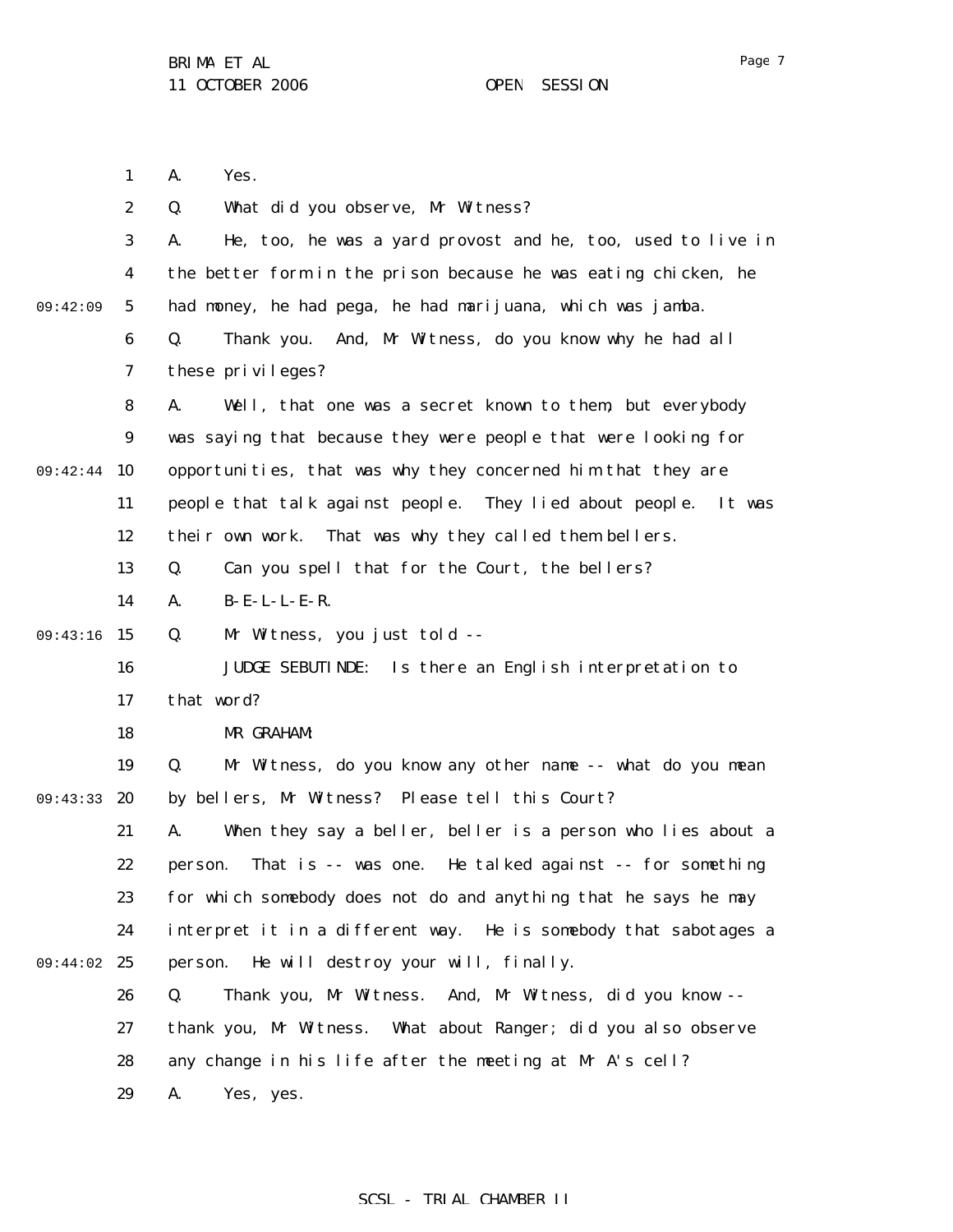1 2 3 4 5 6 7 8 9 09:45:08 10 11 12 13 14 09:45:35 15 16 17 18 19 09:46:06 20 21 22 23 24 09:46:28 25 26 27 28 29 09:44:49 Q. What did you observe? Please tell this Honourable Court, Mr Witness. A. He did not have money but later, after that incident, he had money. He was doing some commerce. He was having different articles. He was eating chicken, buying Pega. Q. Mr Witness, you said he was buying what? Could you spell that? Buying what? A. He used to eat chicken every day. He buy Pega. Q. Could you spell that? Could you spell that? A. Pegapak. P-E-G-A-P-A-K. Pegapak. Q. What was in this Pegapak? A. Gin. Wine. Q. Thank you, Mr Witness. And, Mr Witness, what about Mr B; did you also observe any changes in the life of Mr B after the meeting at Mr A's cell? A. Yes. Mr B had money. Every day he used to cook. Every day he used to cook in his cell. He lived in a luxurious way. He was enjoying. Q. Thank you. So it is your testimony that Mr B was living the big life in the prison, isn't it? A. Exactly. He was living in a big life. Q. Thank you, Mr Witness. And, Mr Witness, how did you get to know that these people had money and all of the things that you've told this Court about? How did you know that? A. The men were trying to involve me in the game. It was a business. That was how they used to call it. They were trying to involve me so they used to call me and I was seeing them eating and when they're eating they used to call me to eat at them. At any time they were eating they wanted me to eat but --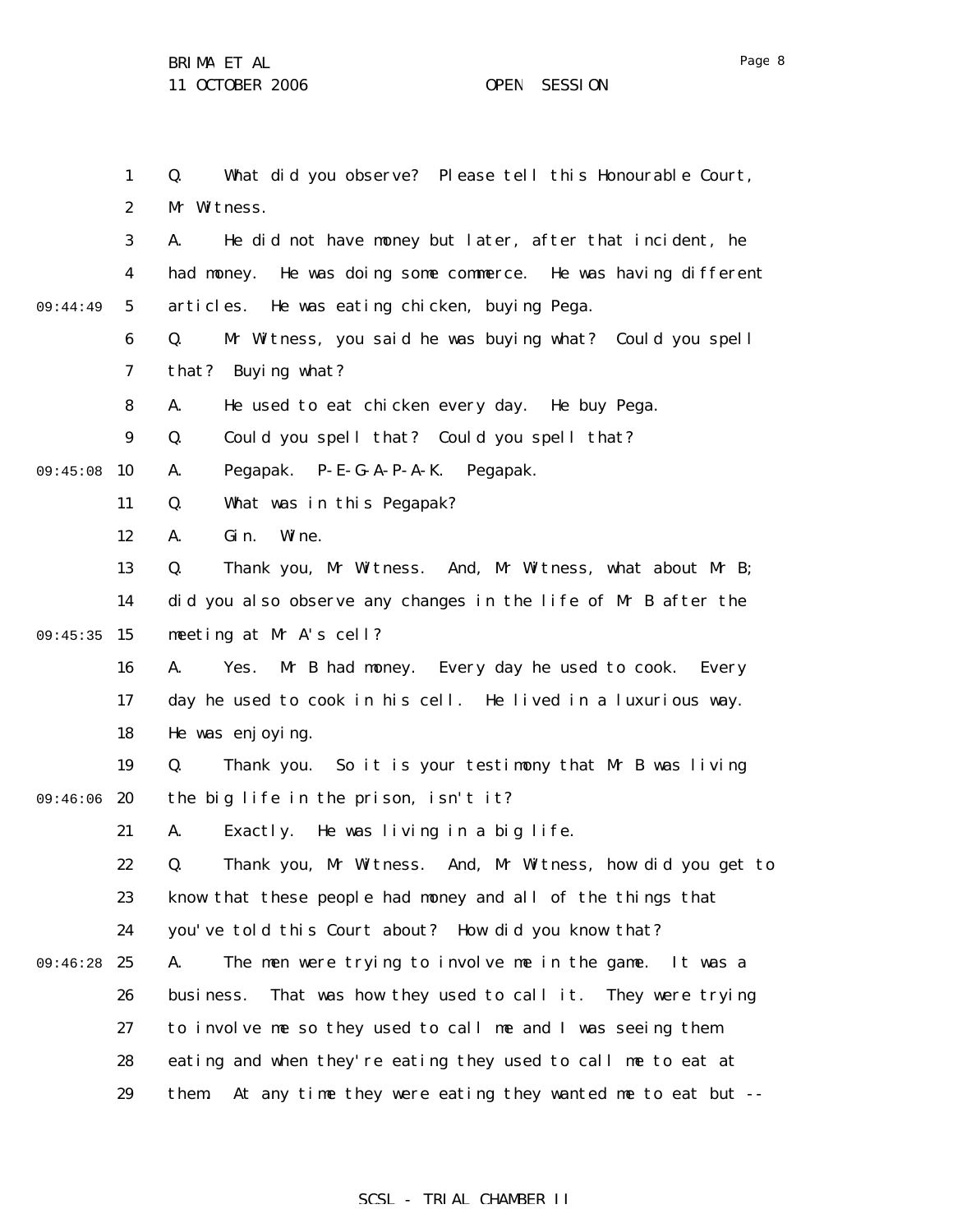1 2 3 4 5 6 7 8 9 09:47:42 10 11 12 13 14 09:48:08 15 16 17 18 19 09:48:31 20 21 22 23 24 09:48:48 25 26 27 28 29 09:47:11 Q. Thank you, Mr Witness. And, Mr Witness, who used to call it a business? And just -- be brief, just mention the names and no more. Who used to call it a business? You said they used to see it as a business? A. Mr A and Mr B, both of them. They were -- formed that habit. Q. Thank you, Mr Witness. Mr Witness, yesterday, you also told this Court about the restricted -- sorry, Your Honours. Before I go on  $-$ - and, Mr Witness, normally, before you are taken into the prison you are thoroughly searched, isn't it? A. Yes, yes. Q. So I'm putting it to you that it is not possible for anyone in any of the prison blocks at Pademba Road Prison to have marijuana, gin and all the things you`ve mentioned in their cells without being allowed to do so by the prison authorities; is that right? A. Well, what you've said, just said is not correct. These men, when the Special Court officer used to -- used to collect them from there, when they were returning they did not check them. So long as it was the Special Court officer that went and collected them. If it were another prisoner they would shout you. Except you smuggle it because there are prisoners who are so many that will take in marijuana in, so what you said is not correct. Q. Thank you, Mr Witness. But, Mr Witness, to the best of your knowledge did -- they didn't smuggle these items into the prison, did they? A. It was not smuggling. I said that thing happened. They had privilege.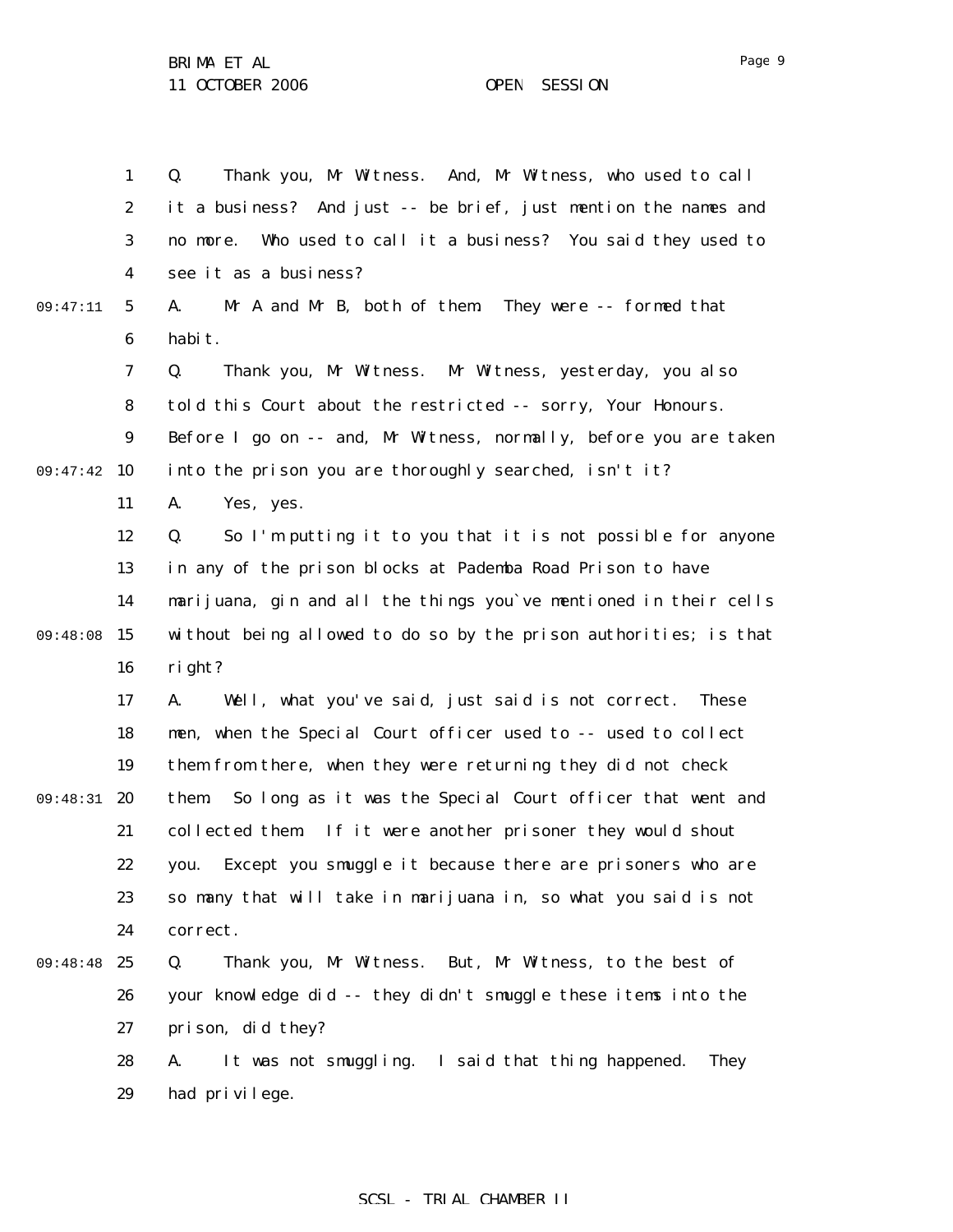Page 10

1 Q. Thank you.

|          | $\boldsymbol{2}$ | They put them in the polythene bag. They be put in sugar.<br>A.  |
|----------|------------------|------------------------------------------------------------------|
|          | 3                | Thank you, Mr Witness. Thank you. I'm grateful for the<br>Q.     |
|          | 4                | And then, Mr Witness, yesterday, you told this Court<br>answer.  |
| 09:49:20 | $5\phantom{.0}$  | about the restricted areas in the prison, being the hospital,    |
|          | 6                | kitchen, bakery and tailoring shop. And, during this period, I'm |
|          | 7                | putting it to you that Mr A was not bound by any restrictions in |
|          | 8                | respect of his visits to these areas, was he?                    |
|          | $\boldsymbol{9}$ | The men, they went everywhere where others were not<br>A.        |
| 09:49:57 | 10               | supposed to go but they were having the privilege to go there.   |
|          | 11               | Thank you, Mr Witness. And Mr B also had unrestricted<br>Q.      |
|          | 12               | access to these restricted areas, didn't he?                     |
|          | 13               | A.<br>Yes, yes.                                                  |
|          | 14               | Thank you, Mr Witness. And, Mr Witness, I'm right in<br>Q.       |
| 09:50:18 | 15               | saying that all other prisoners in Pademba Road Prison at the    |
|          | 16               | time did not have or enjoyed the privileges that Mr A and Mr B   |
|          | 17               | enjoyed at the time; is that right?                              |
|          | 18               | Exactly so, yes.<br>A.                                           |
|          | 19               | Thank you, Mr Witness. Mr Witness, normally at Pademba<br>Q.     |
| 09:50:40 | 20               | Road Prison, during the time that you were there, how many times |
|          | 21               | a day were you served with food by the prison authorities,       |
|          | 22               | Mr Witness?                                                      |
|          | 23               | A.<br>In the morning.                                            |
|          | 24               | In the morning, around what time, Mr Witness?<br>Q.              |
| 09:50:58 | 25               | Tea and bread and, in the afternoon, rice.<br>8, 8.30.<br>A.     |
|          | 26               | Q.<br>And am I right in saying that apart from the morning and   |
|          | 27               | afternoon food you were not served any food at all by the prison |
|          | 28               | authorities; is that right?                                      |
|          | 29               | The prison authorities, to give us other special food?<br>A.     |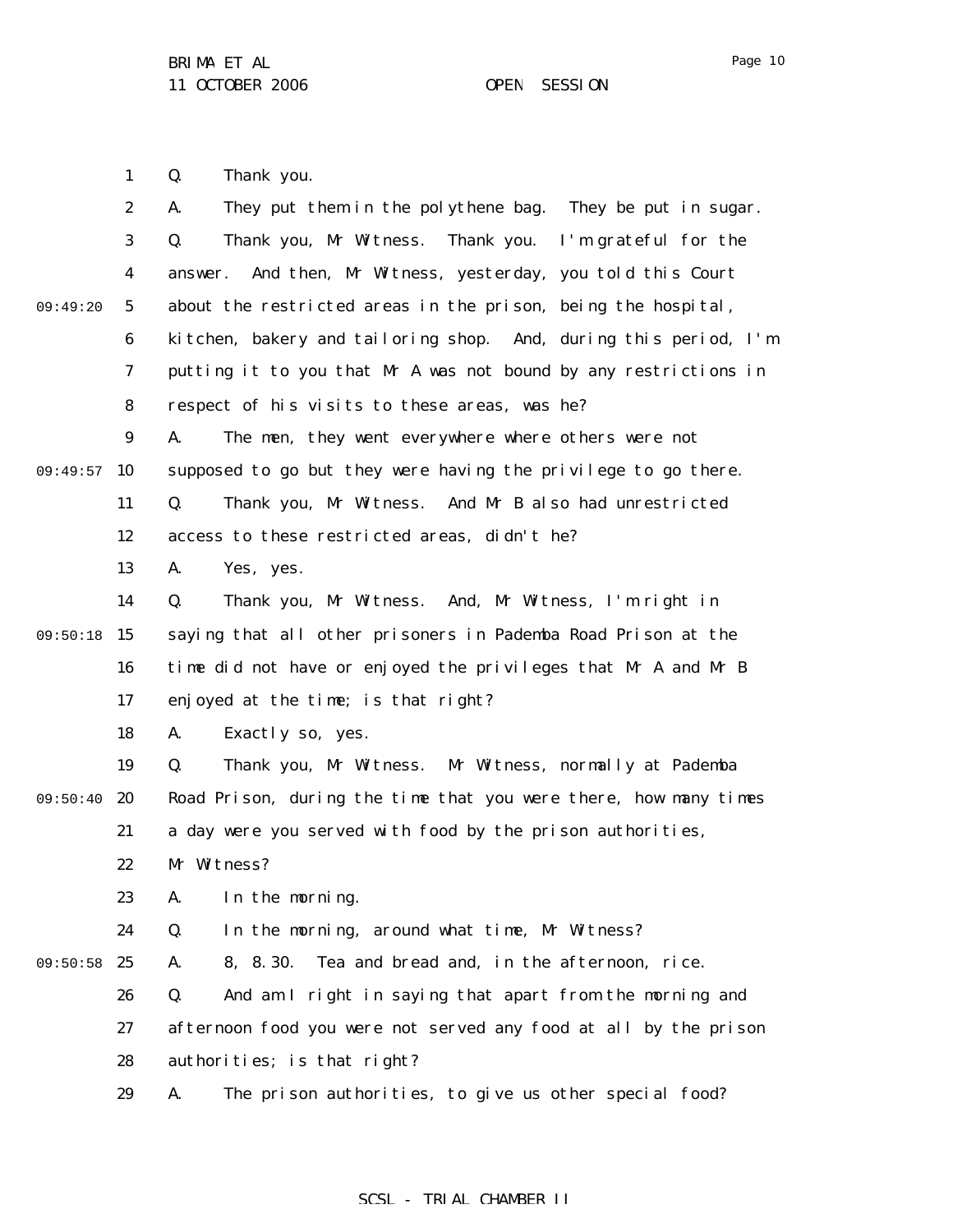|          | 1                | Except you had a privilege like Alabama, and Mr A and Mr B, they  |
|----------|------------------|-------------------------------------------------------------------|
|          | $\boldsymbol{2}$ | had privilege. They had a special diet but, apart from that, you  |
|          | 3                | would not have -- except you have a privilege.                    |
|          | $\boldsymbol{4}$ | Q.<br>What special diet did they have, Mr Witness?<br>0kay.       |
| 09:51:53 | $\mathbf{5}$     | They had cocoa, milk, sugar, Marmite and egg.<br>A.               |
|          | 6                | Thank you, Mr Witness. And, Mr Witness, you've also told<br>Q.    |
|          | 7                | us about Mr A and Mr B bringing in food at different periods      |
|          | 8                | during the time that you were there. And am I right in saying     |
|          | 9                | that apart from the normal feeding hours, Mr A and B had the      |
| 09:52:32 | 10               | privilege to eat and cook in the prison any time they wanted?     |
|          | 11               | Yes.<br>Exactly so.<br>A.                                         |
|          | 12               | And, Mr Witness, I'm also right in saying that all other<br>Q.    |
|          | 13               | prisoners, in Pademba Road Prison at the time, did not have these |
|          | 14               | privileges; is that right?                                        |
| 09:52:56 | 15               | A.<br>Yes.                                                        |
|          | 16               | Thank you, Mr Witness. And, Mr Witness, I'm going to ask<br>Q.    |
|          | 17               | you briefly about visiting hours. During the time that you were   |
|          | 18               | in Pademba Road Prison, you had special designated hours for      |
|          | 19               | visitors, isn't it?                                               |
| 09:53:19 | 20               | A.<br>Yes.                                                        |
|          | 21               | And that you could only receive your visitors during these<br>Q.  |
|          | 22               | special hours, isn't it?                                          |
|          | 23               | Yes.<br>A.                                                        |
|          | 24               | And that -- was Mr A and Mr B, did they receive any<br>Q.         |
| 09:53:42 | 25               | visitors outside the normal designated visiting hours by the      |
|          | 26               | prison authorities?                                               |
|          | 27               | Yes.<br>A.                                                        |
|          | 28               | Q.<br>How do you know that, Mr Witness?                           |
|          | 29               | Because we were in the same block.<br>When somebody came to<br>A. |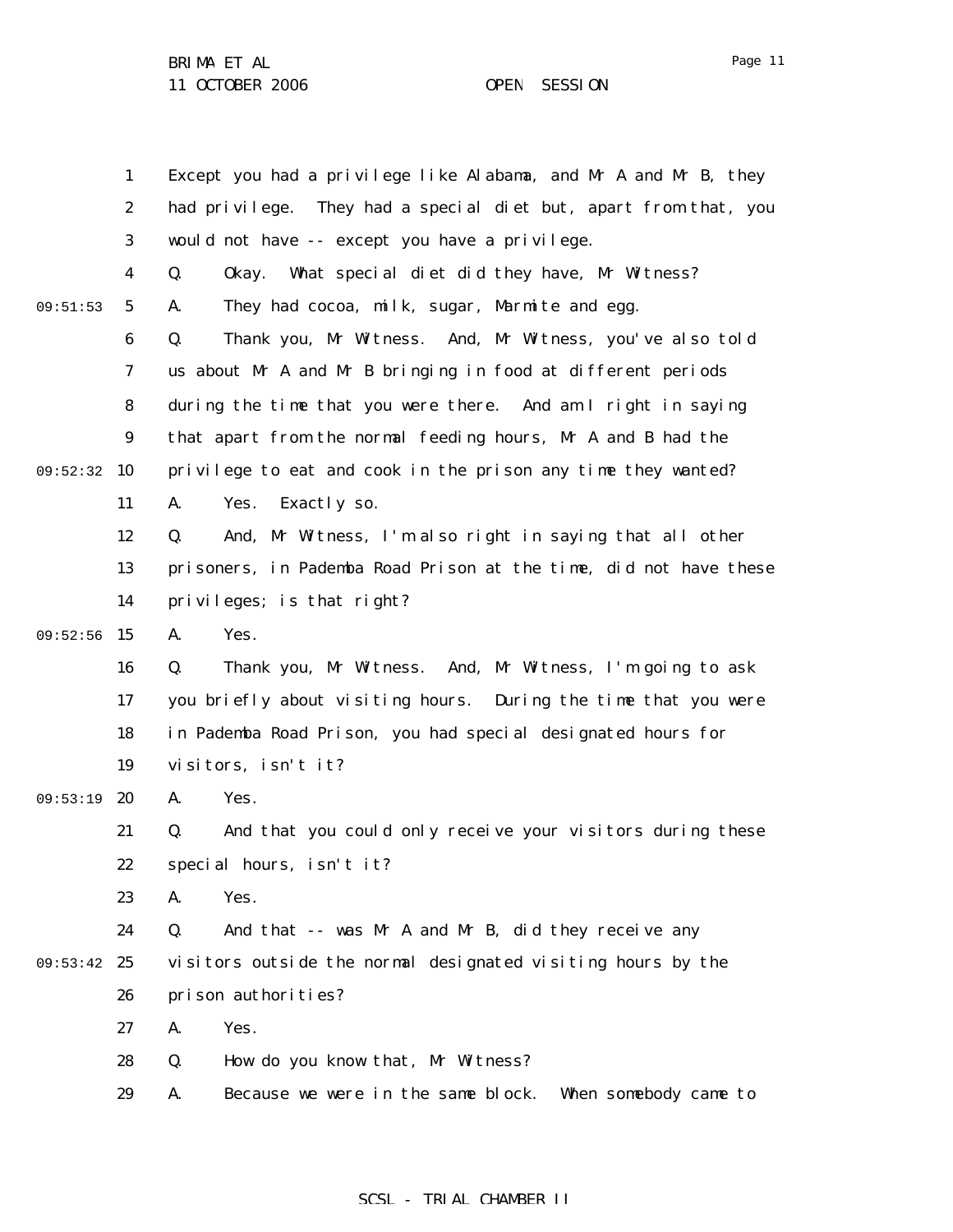1 2 3 4 5 6 7 8 9 09:54:41 10 11 12 13 14 09:55:05 15 16 17 18 19 09:55:25 20 21 22 23 24 09:55:51 25 26 27 28 29 09:54:18 you, almost everybody in the prison would know that somebody had come to you and these men, every day they used to have visitors. I was with them. Q. Okay. Thank you, Mr Witness. And, Mr Witness, once again I'm right in saying that this reception of visitors, at these times by Mr A and Mr B, was not enjoyed by the other prisoners in the prison at the time; is that right? A. Yes. Q. Thank you, Mr Witness. And, Mr Witness, I'm going to ask you also, in Pademba Road Prison when, on a typical day, when are you allowed out of your cells in the morning? At what time? A. 7.45 to 8. Q. Thank you. And at what time are you locked up in your cells for the night? A. Six. Q. And after all the prisoners are locked -- 6 what? 6 in the evening? 6 p.m.? A. 6 p.m. Q. Thank you, Mr Witness. And, Mr Witness, am I right in saying that once the prisoners are locked up around 6 p.m. you are not allowed to get out again until the following morning? A. Yes. Q. And, Mr Witness, during this period, do you know whether Mr A and Mr B were also locked up around 6 o'clock when all other prisoners were being locked up at Pademba Road Prison, Mr Witness? A. No. They did not lock them up. They were outside. All of them who had that programme to come to this Court were all outside till late hours. When we were inside they were around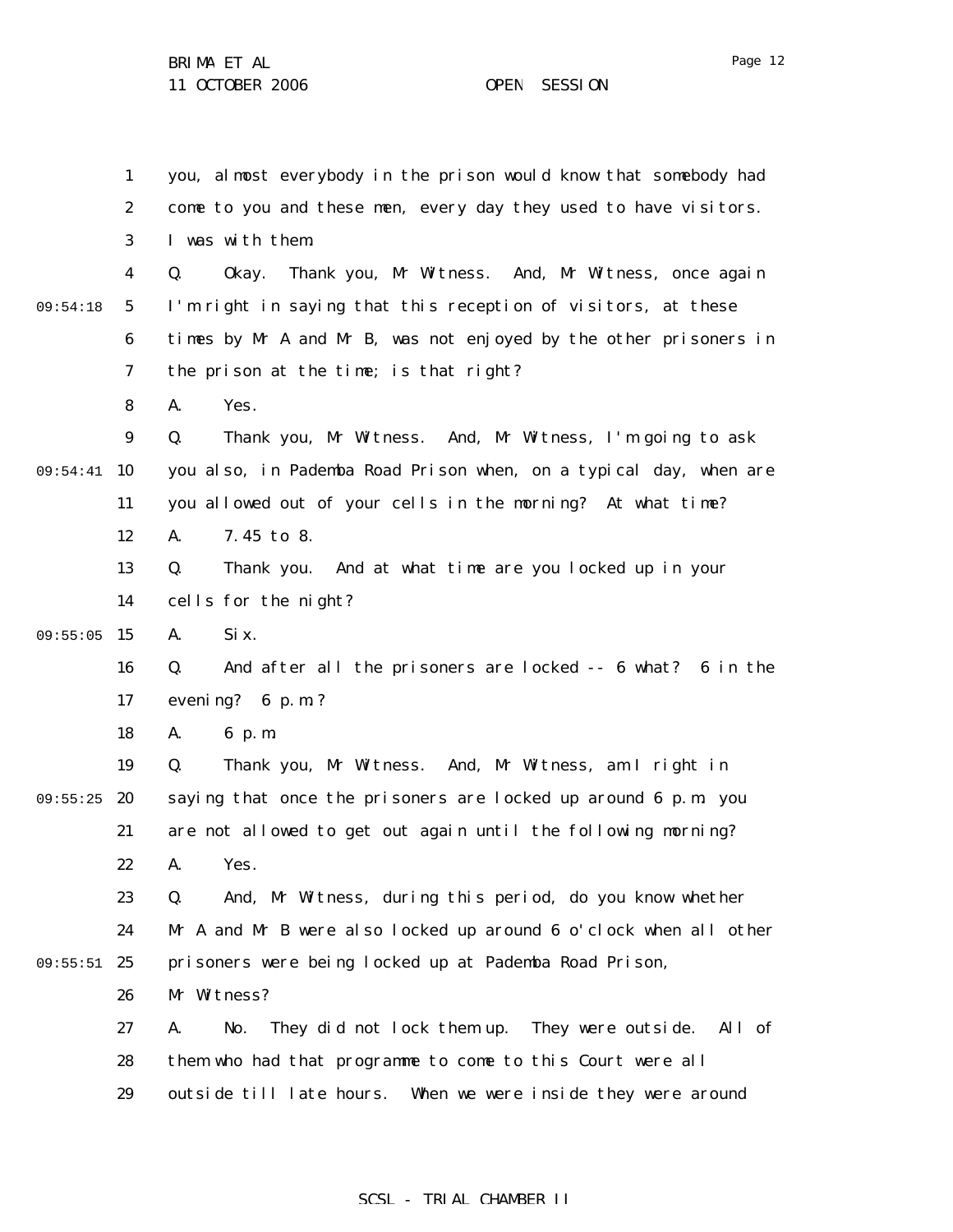1 2 3 4 5 6 7 8 9 09:57:05 10 11 12 13 14 09:57:21 15 16 17 18 19 09:57:41 20 21 22 23 24 09:57:56 25 26 27 28 29 09:56:32 the corridors. Q. And would they be doing anything when they were outside in the corridors, as you've told this Court? A. Yes. They used to smoke marijuana, drinking Pega. Moving up and down, singing, making noise to people. Playing draught. Playing draught and Ludo. Q. And normally, would you be able to tell this Court how long they were allowed to stay up after others were locked up at 6? A. They were there up to 9 o'clock, 9.30. THE INTERPRETER: Your Honour, the interpreter did not hear the last part of the witness's testimony. He was mumbling. MR GRAHAM: Q. Mr Witness, please, for the convenience of the Court, speak a little bit more audibly into the mic and the interpreter did not hear the last part of your answer. My question was that normally, how long? Yes, please go ahead. A. I said they used to pass, to move up and down from 6 up to that time. Q. Up to what time? A. Till 9 o'clock. At times 9.30. Q. Is that in the evening or in the morning? A. In the night. In the evening. Q. Thank you, Mr Witness. A. 9.30 p.m. Q. Thank you, Mr Witness. Mr Witness, I'm going to ask you just the last few questions on the prison issues. During the time that you were there, you had designated hours for, were you allowed to visit outside during the time that you were there? A. No.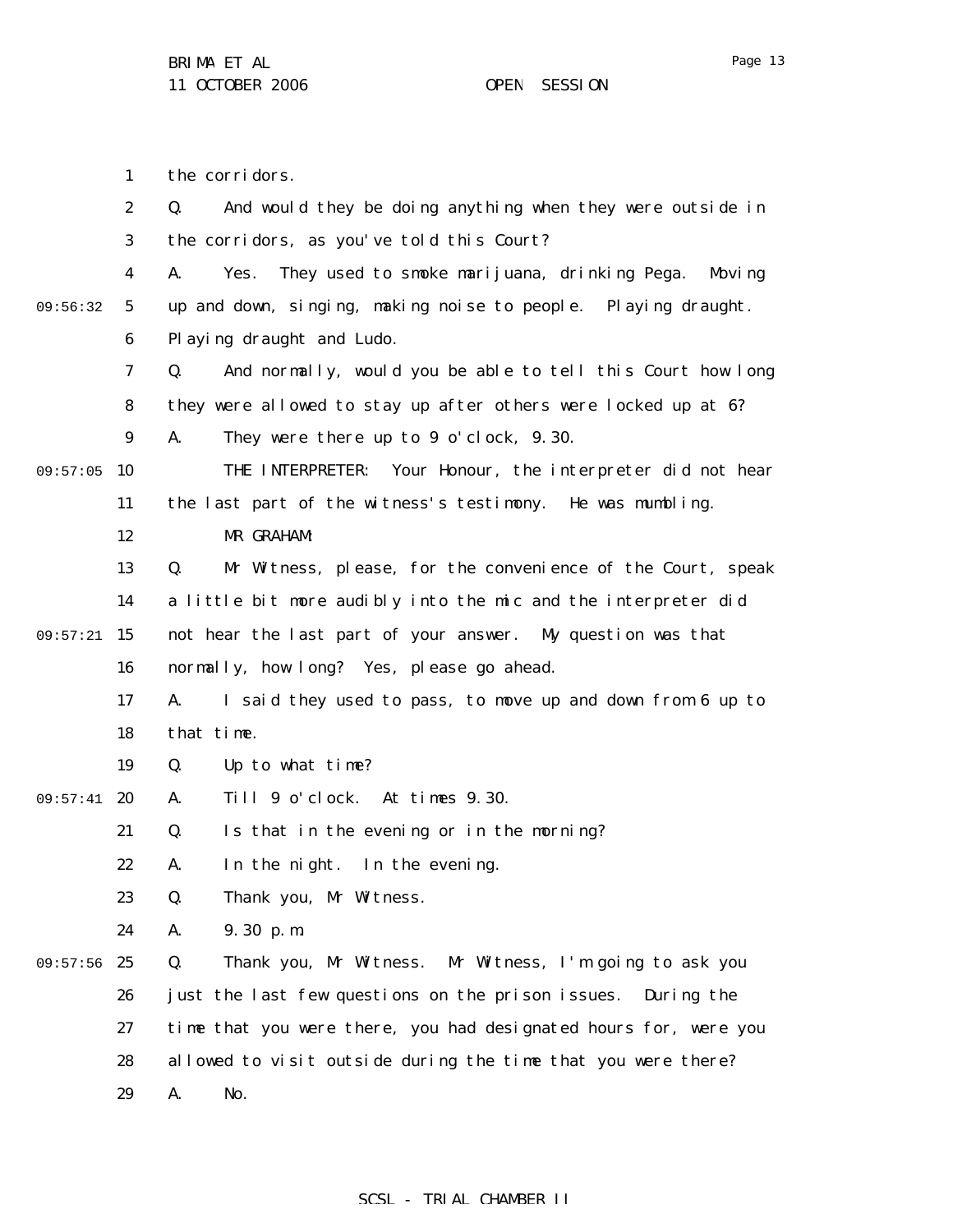1 2 3 4 5 6 7 8 9 09:59:17 10 11 12 13 14  $10:00:02$  15 16 17 18 19  $10:00:02$  20 21 22 23 24  $10:00:26$  25 26 27 28 29 09:58:51 Q. And during the period that you were there, did you observe Mr A and B enjoying any special privileges in respect of their house-going, outside the prison? A. Yes. They were enjoying special facilities. Q. Please tell us how do you know that they were enjoying special facilities in respect of outside visits? Going out of the prison, I mean? A. When they were going out they would say, "Today I had an affair with a woman. I and my wife had spent time in that guest house. I went to my relative. I enjoyed. I went to a restaurant. I went to a hotel." When they returned, those were the things that, information that they used to tell us. That was what they used to tell me. Q. And did they tell you where this guest house was? A. Well, I cannot recall the name of the guest house. Q. Thank you, Mr Witness. A. But they really used to tell me. Q. And Mr Witness did they also used to tell you who took them to all these places, to the restaurant and to the guest house, the places you've told this Court? A. Yes. They said it was the Special Court people who came and took them, that was the Prosecution. Where they were the ones that took them there. Q. Thank you, Mr Witness. And, Mr Witness, do you know when Mr B was released from Pademba Road Prison? A. Well, I was there when he was released, but I could not remember -- I think it was 2004 and 2005 but I came out this 2005, yes. Q. Thank you, Mr Witness. And, Mr Witness, do you know why he

### SCSL - TRIAL CHAMBER II

Page 14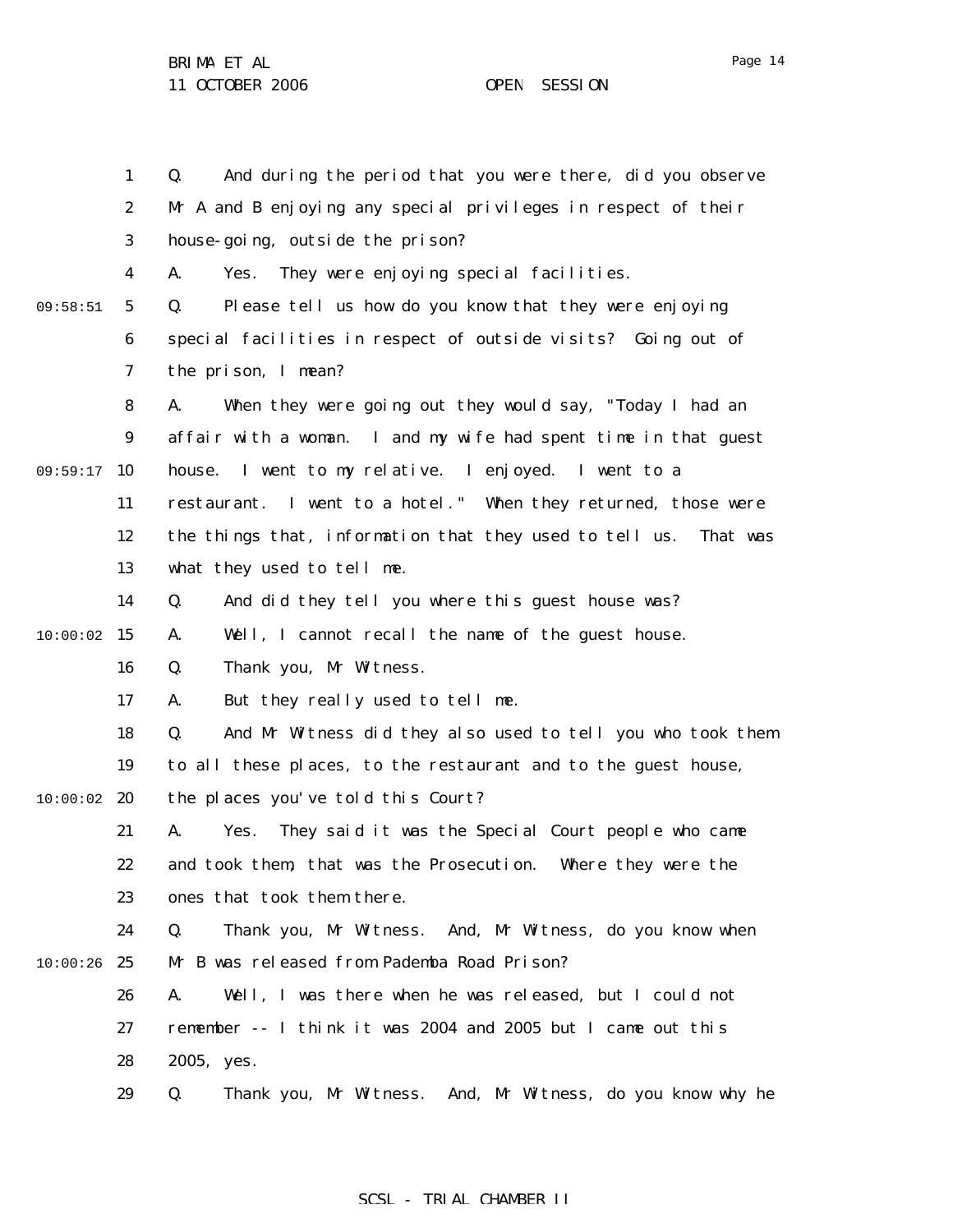|          | $\mathbf{1}$     | was released?                                                     |
|----------|------------------|-------------------------------------------------------------------|
|          | $\boldsymbol{2}$ | Well, he was boasting that he was going to talk and then<br>A.    |
|          | 3                | they would release him. He was boasting. He said it was for his   |
|          | $\boldsymbol{4}$ | for them that he was going to be released, so I believe it        |
| 10:01:17 | $5\phantom{.0}$  | because of that they wanted to come and talk here. That was why   |
|          | 6                | he was released.                                                  |
|          | 7                | And [redacted], too, was boasting at the time, wasn't he?<br>Q.   |
|          | 8                | Sorry, Mr A. Sorry, Your Honours. Mr A was also boasting at the   |
|          | $\boldsymbol{9}$ | time, wasn't he?                                                  |
| 10:01:33 | 10               | A.<br>Yes.                                                        |
|          | 11               | Can you tell this Court what Mr A used to say, when he was<br>Q.  |
|          | 12               | boasting during this period?                                      |
|          | 13               | Well, he was boasting that it was for themselves that they<br>A.  |
|          | 14               | were going to release their companions. He was boasting, telling  |
| 10:01:56 | 15               | me that since I don't want to be free, then they are going to     |
|          | 16               | release them So I -- he said since I want to suffer, he was       |
|          | 17               | coming to come out of prison. He had no child.                    |
|          | 18               | Mr Witness, you just told this Court that he was<br>Q.<br>0kay.   |
|          | 19               | boasting that it was for him that his companions were going to be |
| 10:02:22 | 20               | Which companions was he referring to?<br>rel eased.               |
|          | 21               | They were 60 in number that were under safe custody.<br>A.<br>But |
|          | 22               | they went and convinced some of them, so as for them to come and  |
|          | 23               | But they only had three of them, yes.<br>talk here.<br>They were  |
|          | 24               | trying to even convince Foday Bah, but they were unable to get    |
| 10:02:54 | 25               | him, Foday Bah Marah.                                             |
|          | 26               | Q.<br>And Foday Bah Marah, is his other name Bulldoze? Is he      |
|          | 27               | al so known as Bulldoze?                                          |
|          | 28               | Yes, yes, but he did not agree that time, although he --<br>A.    |
|          | 29               | Although he what, Mr Witness? Can you complete your<br>Q.         |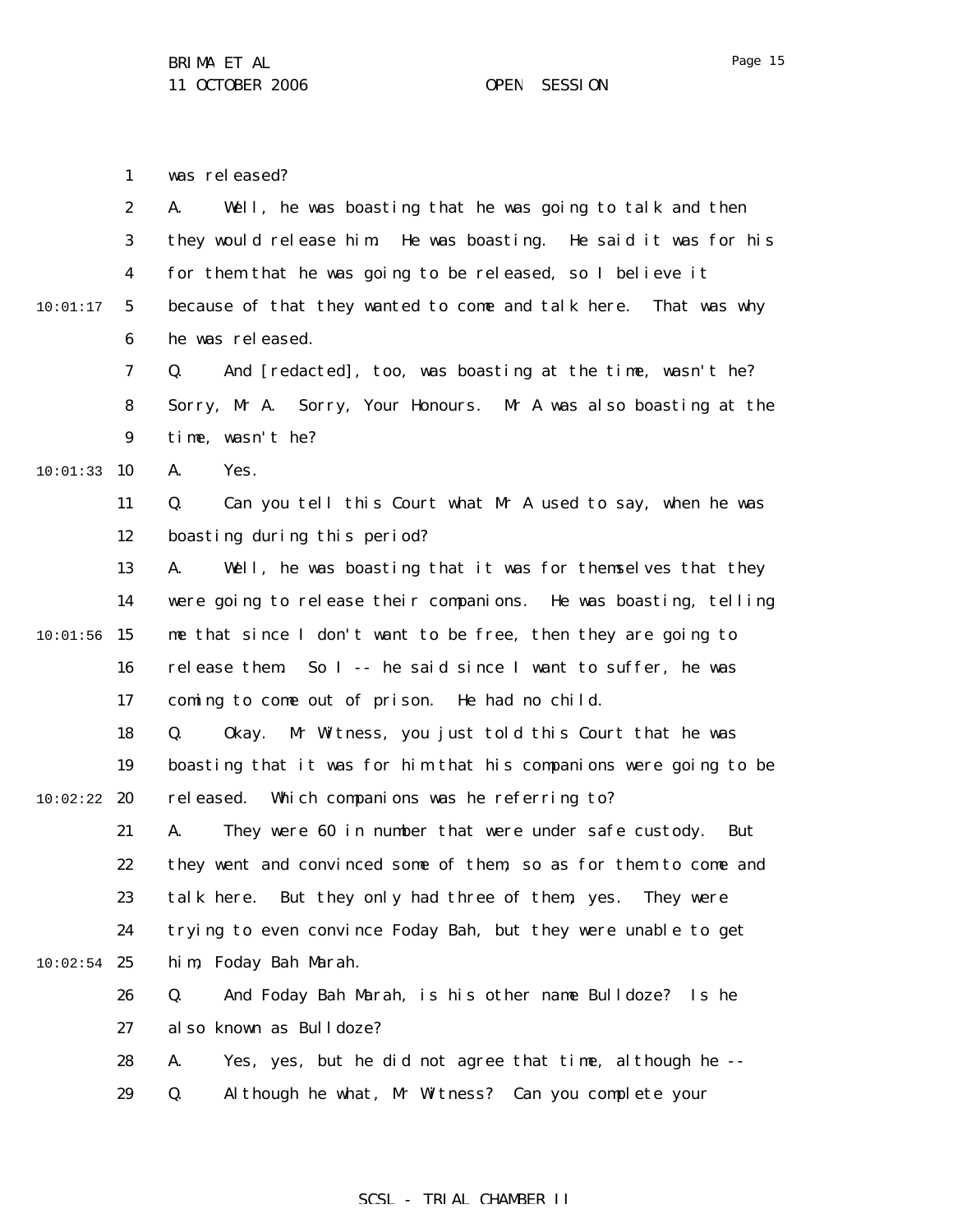1 statement?

|          | $\boldsymbol{2}$ | He was given confidence that if he came out, he would be<br>A.        |
|----------|------------------|-----------------------------------------------------------------------|
|          | 3                | Yes.<br>But he said when he was there, he was unable to<br>with them. |
|          | 4                | say anything.                                                         |
| 10:03:31 | $\mathbf{5}$     | Thank you, Mr Witness. And, Mr Witness, during this time<br>Q.        |
|          | 6                | that you were there with them, was the first accused, do you know     |
|          | 7                | whether the first accused, Tamba Brima, was also in the Pademba       |
|          | 8                | Road Prison at the time?                                              |
|          | 9                | A.<br>They took him there.<br>Yes.                                    |
| 10:03:55 | 10               | And during this period, do you know whether the second<br>Q.          |
|          | 11               | accused was also in Pademba Road Prison at the time, Mr Witness?      |
|          | 12               | A.<br>Yes.                                                            |
|          | 13               | And did you, during this same period, know whether the<br>Q.          |
|          | 14               | third accused, Santigie Borbor Kanu was also in Pademba Road          |
| 10:04:19 | 15               | Prison at the time?                                                   |
|          | 16               | A.<br>Yes.                                                            |
|          | 17               | And $-$<br>Q.                                                         |
|          | 18               | What kind of answers are these?<br><b>JUDGE SEBUTINDE:</b>            |
|          | 19               | MR GRAHAM:<br>Yes, I was about to --                                  |
| 10:04:32 | 20               | Q.<br>Mr Witness, please clarify.                                     |
|          | 21               | <b>JUDGE DOHERTY:</b><br>Mr Graham, when you say "at the time,"       |
|          | 22               | could you be a little more specific as to what time you mean.         |
|          | 23               | Grateful.<br>MR GRAHAM:                                               |
|          | 24               | And, Mr Witness, do you remember which year this was, that<br>Q.      |
| 10:04:45 | 25               | you were there, together with the first, second and third             |
|          | 26               | accused, in Pademba Road Prison; do you remember which year?          |
|          | 27               | Well, just after they were brought -- before they were<br>A.          |
|          | 28               | brought at the Special Court they took them to the prison.            |
|          | 29               | Q.<br>But my question is the year. If you don't remember?             |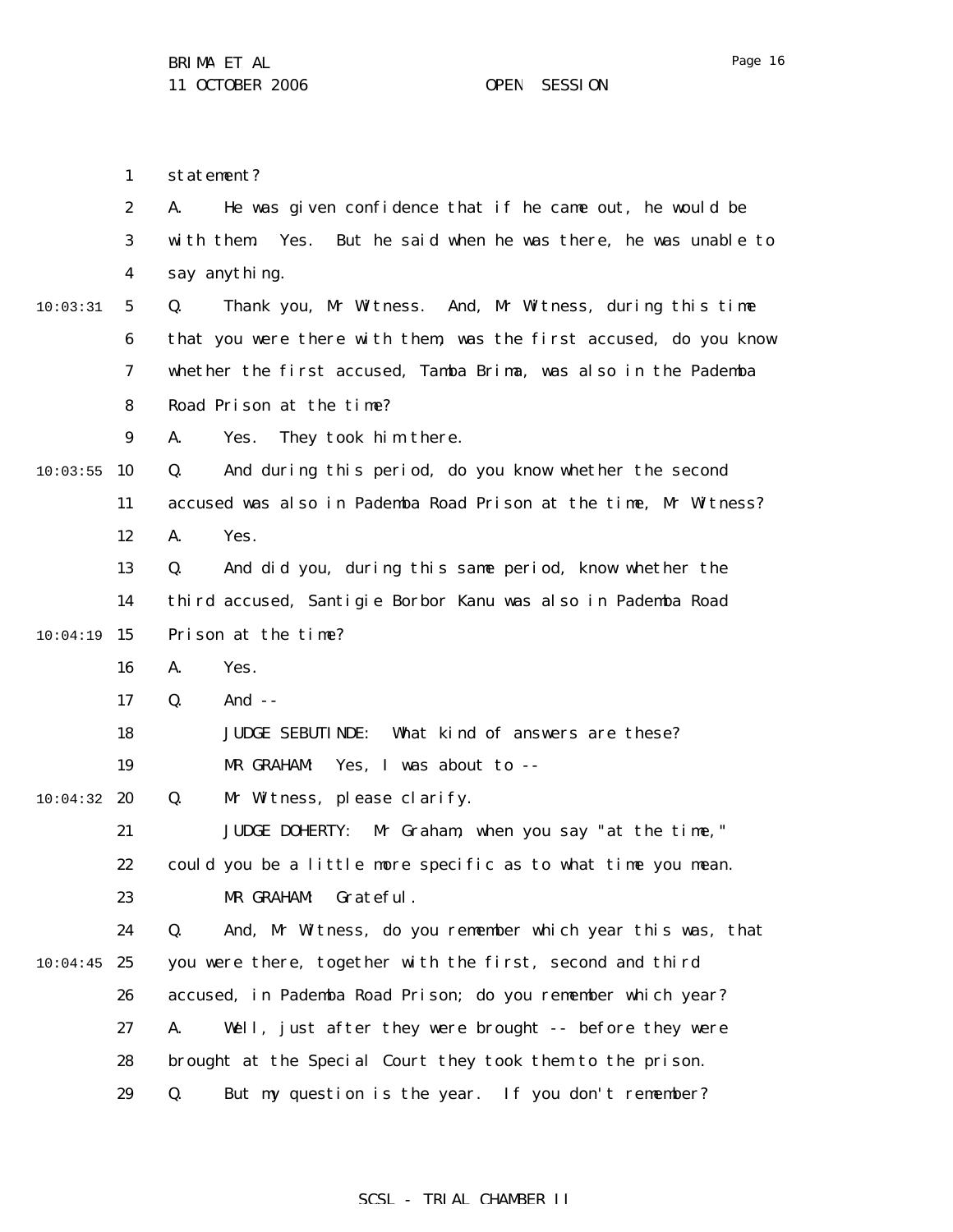Page 17

1 A. 2003. 2003.

|          | $\boldsymbol{2}$ | Thank you, Mr Witness. And, Mr Witness, do you know<br>Q.         |
|----------|------------------|-------------------------------------------------------------------|
|          | 3                | whether they were also contacted by these Special Court people,   |
|          | $\boldsymbol{4}$ | the people whom you describe as the Prosecution from the Special  |
| 10:05:33 | 5                | Court? Do you know whether they would contact the first accused,  |
|          | $\boldsymbol{6}$ | Tamba Brima, was contacted by the Prosecution?                    |
|          | $\boldsymbol{7}$ | Well, I do not know about that.<br>A.                             |
|          | 8                | Thank you. Mr Witness, you have told this Court that you<br>Q.    |
|          | 9                | were part of the fighting forces that arrived in Freetown, in     |
| 10:06:01 | 10               | There is evidence before this Court that the<br>January of 1999.  |
|          | 11               | Pademba Road Prison was broken into during the Freetown attack.   |
|          | 12               | Were you part of the fighting forces that broke into Pademba Road |
|          | 13               | Prison, in January of 1999, Mr Witness?                           |
|          | 14               | A.<br>No.                                                         |
| 10:06:26 | 15               | Is this the time that he had six bullet<br>PRESIDING JUDGE:       |
|          | 16               | wounds?                                                           |
|          | 17               | Yes, Your Honours.<br>His evidence was that he<br>MR GRAHAM:      |
|          | 18               | has six bullet wounds but he had a vehicle in which he could move |
|          | 19               | around any time he wanted.                                        |
| 10:06:43 | 20               | And, Mr Witness, but did you get to hear, during that time<br>Q.  |
|          | 21               | that Pademba Road Prison had been broken into? Did you hear       |
|          | 22               | that?                                                             |
|          | 23               | A. I heard, but I did not go there.                               |
|          | 24               | From whom did you hear that?<br>Q.                                |
| 10:07:02 | 25               | Well, over hundreds of people, everybody came and said that<br>A. |
|          | 26               | place had been broken into and during that time the population    |
|          | 27               | was thrice than ours.                                             |
|          | 28               | Q.<br>Mr Witness, before I go on, did you get to hear the names   |
|          | 29               | of those who were responsible for the break-in of the Pademba     |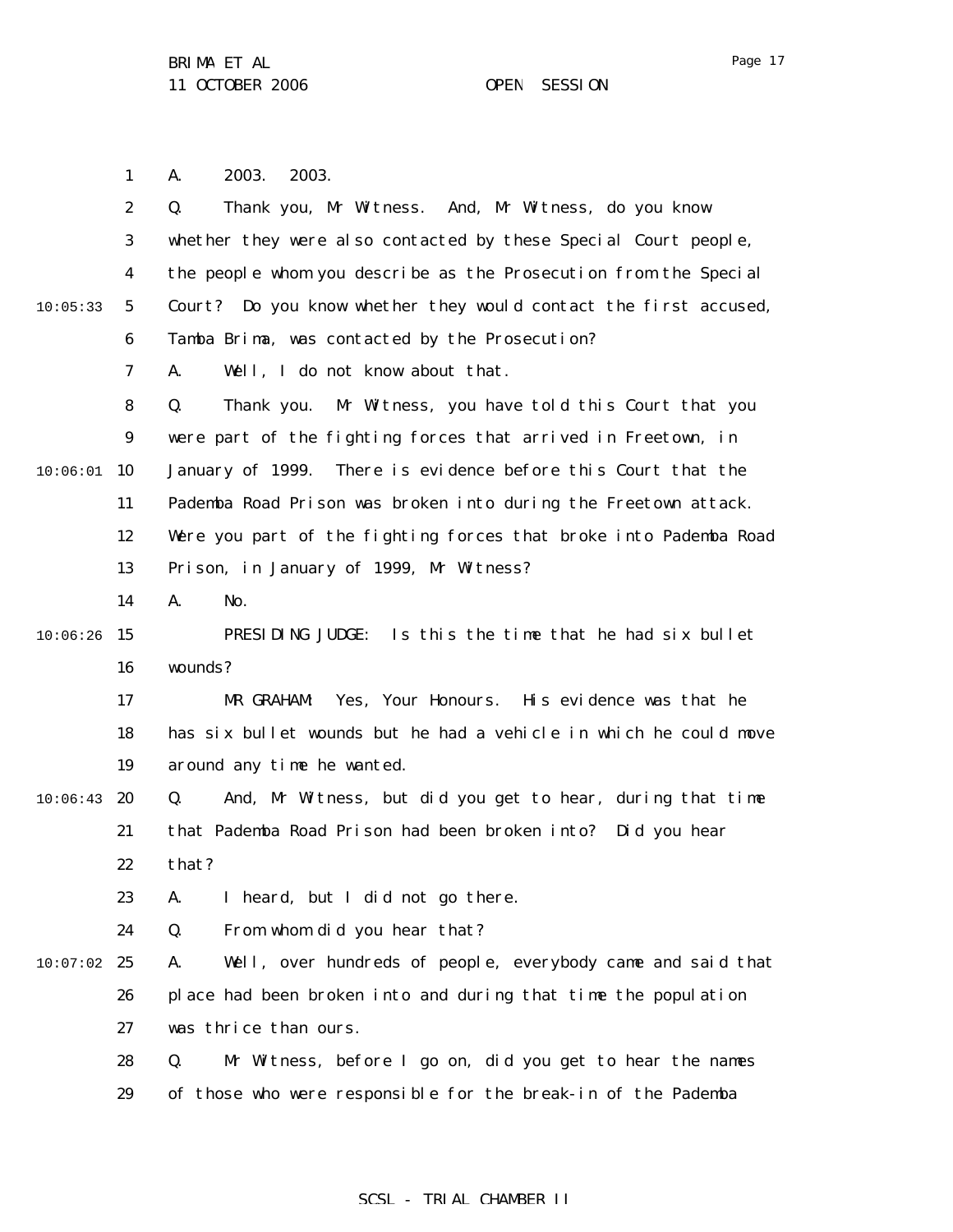|          | $\mathbf{1}$     | Road Prison?                                                     |
|----------|------------------|------------------------------------------------------------------|
|          | $\boldsymbol{2}$ | A.<br>The people who broke into the prison?                      |
|          | 3                | Yes, Mr Witness.<br>Q.                                           |
|          | 4                | Well, I heard that it was Pikin who broke into the prison.<br>A. |
| 10:07:55 | 5                | Did you get to hear that the first accused, Tamba Brima,<br>Q.   |
|          | 6                | was the one who ordered and commandeered the break-in into       |
|          | 7                | Pademba Road Prison? Did you hear that during the time you were  |
|          | 8                | in Freetown?                                                     |
|          | 9                | The man did not come. How would I have heard about it?<br>A.     |
| 10:08:21 | 10               | Mr Witness, I'm going to go onto ask you that, did you get<br>Q. |
|          | 11               | to hear that some detained SLA soldiers had been released from   |
|          | 12               | the Pademba Road Prison as a result of the break-out? "Yes" or   |
|          | 13               | "no"?                                                            |
|          | 14               | Yes, yes.<br>A.                                                  |
| 10:08:41 | 15               | Thank you, Mr Witness. And, Mr Witness, did you get to<br>Q.     |
|          | 16               | hear the number of detained SLA soldiers that were released from |
|          | 17               | Pademba Road Prison during the break-in?                         |
|          | 18               | A.<br>Yes.                                                       |
|          | 19               | Please tell the Court.<br>Q.                                     |
| 10:09:04 | 20               | 3,000 SLA.<br>A.                                                 |
|          | 21               | Thank you, Mr Witness. And, Mr Witness, are you aware of<br>Q.   |
|          | 22               | the strength, the manpower, of the fighting forces that entered  |
|          | 23               | Freetown, that invaded Freetown, in January of 1999?<br>The      |
|          | 24               | strength? The numbers?                                           |
| 10:09:27 | 25               | 900.<br>A.                                                       |
|          | 26               | How do you know that, Mr Witness?<br>Q.                          |
|          | 27               | Well, I knew about that because the --<br>A.                     |
|          | 28               | Your Honour, the witness has used a term<br>THE INTERPRETER:     |

29 that the interpreter did not hear well.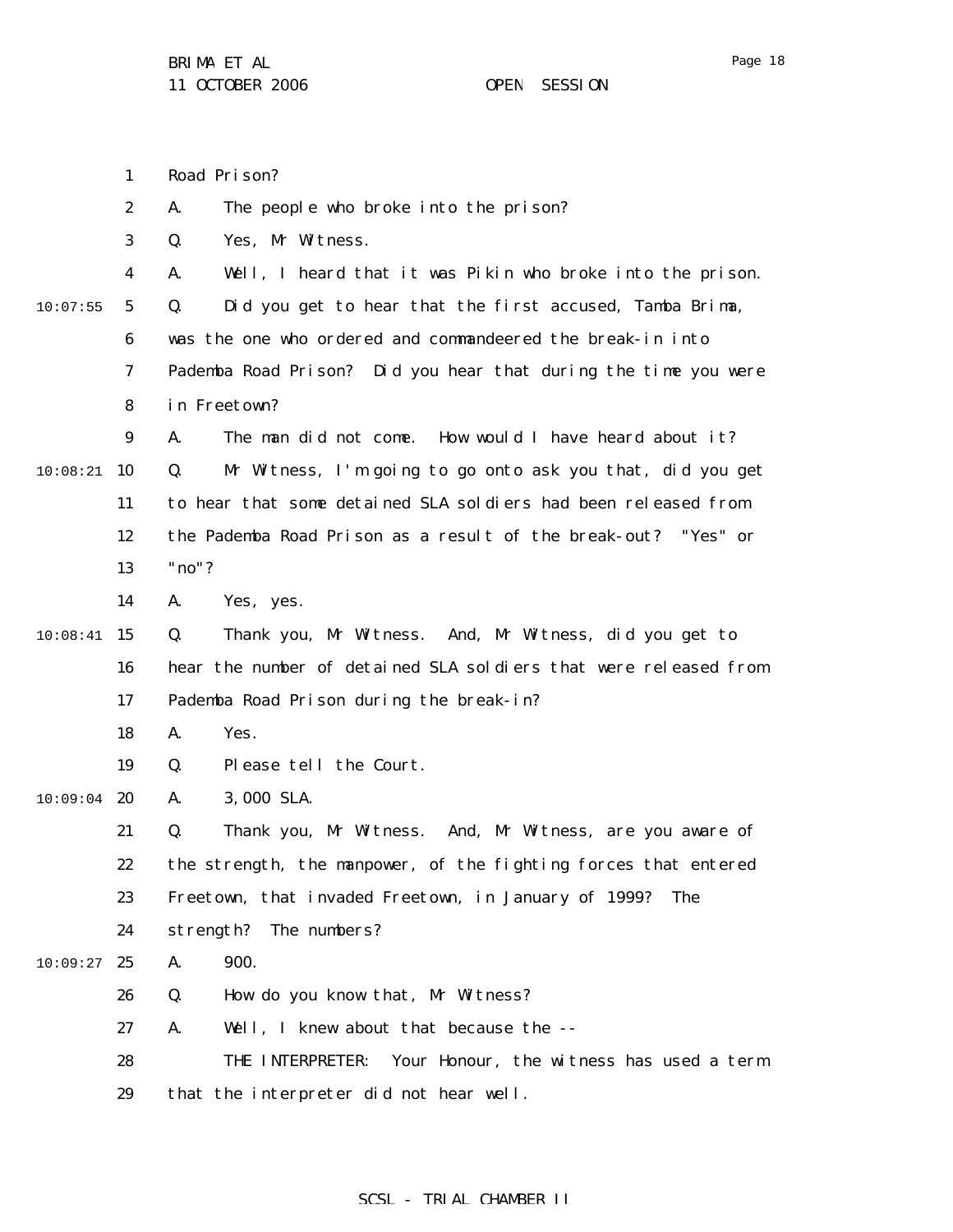MR GRAHAM:

1

2 3 4 5 6 7 8 9 10:10:33 10 11 12 13 14  $10:10:56$  15 16 17 18 19 10:11:22 **20** 21 22 23 24  $10:11:45$  25 26 27 28 29 10:10:06 Q. Mr Witness, please speak a little bit loudly and clearly so the interpreters can hear you and interpret your testimony for the Court, please. And please go over your -- A. Okay. Q. -- my question was simply that: How did you know that the strength of the fighting forces was 900? A. Well, the nominal roll, I used to look at it. The entire nominal roll I used to look at it and I would know that we would have so-and-so number, which was about 900 and everybody's name -- Q. Thank you, Mr Witness. Thank you. And, Mr Witness, you will agree with me, based on what you told the Court that the number of released SLA soldiers from Pademba Road Prison was three times the size of the fighting forces that entered Freetown in January of 1999? A. Yes. They were many. They were many. They were more than our own number. Q. Okay, Mr Witness. And, Mr Witness, did you yourself get to hear whether the 3,000 or so soldiers that were released from Pademba Road Prison, did you hear that they conducted any killings of innocent civilians in Freetown, after they were rel eased? A. Yes. I heard a boy who told me that the soldiers who came from the Pademba Road said they were going to revenge, they were going to do bad things. Those who caused their arrest, some of those people who took them to prison, they will put revenge on them. Q. Yes. Thank you. And, Mr Witness. Apart from the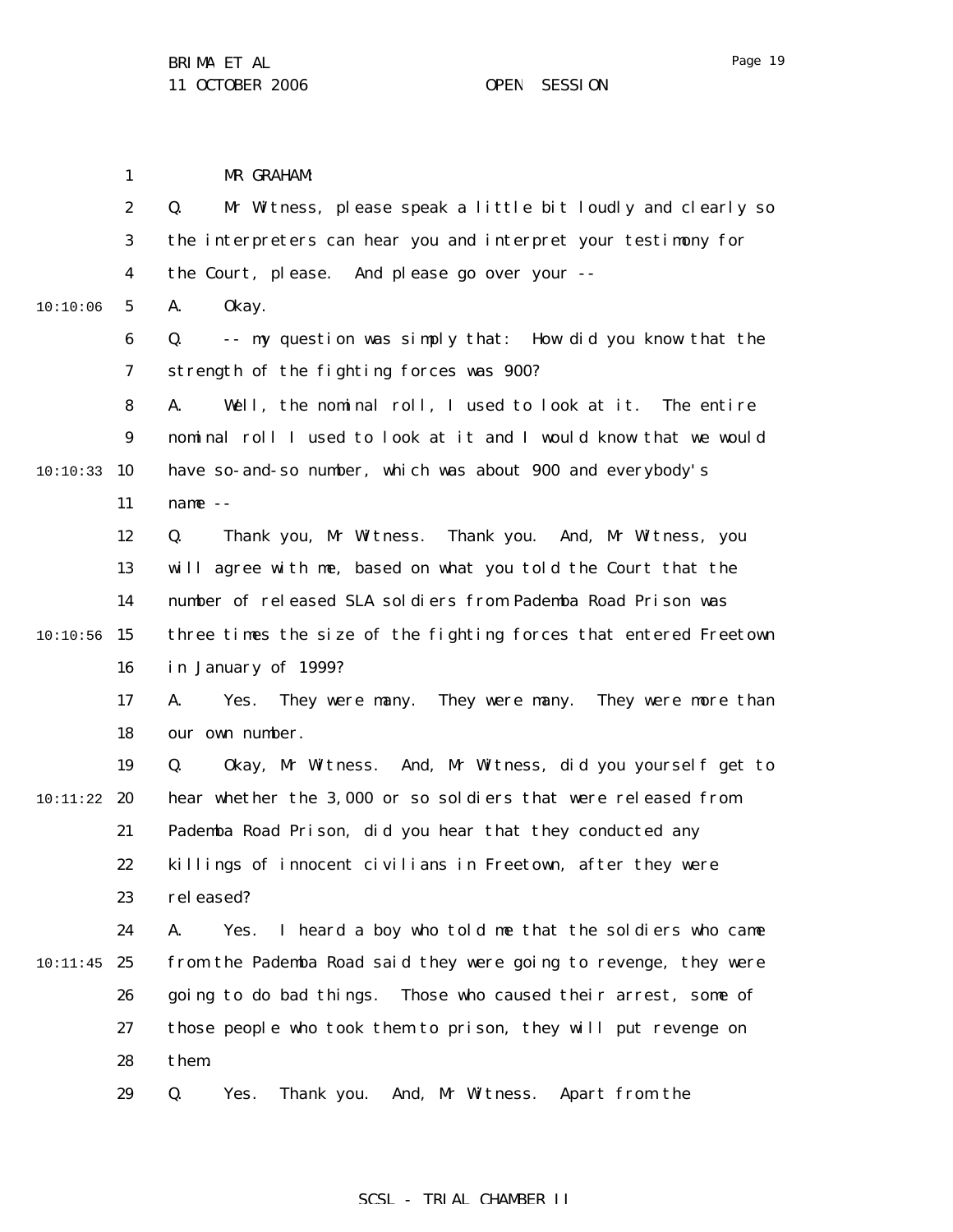1 2 3 4 5 6 7 8 9 10 10:13:11 11 12 13 14  $10:13:38$  15 16 17 18 19  $10:14:05$  20 21 22 23 24 10:14:31 25 26 27 28 29 10:12:35 killings, did you hear whether these released soldiers from Pademba Road engaged in any looting and burning of houses in Freetown? A. Yes, I heard about that. Q. How did you hear about that, Mr Witness? A. As I was seeing the smoke, when the houses were burning, I asked. They said it was the soldiers who came from Pademba Road and the jet, the bomb, it was dropping from Lungi, were burning houses, so those soldiers who came from Pademba Road -- Q. Go ahead, Mr Witness. A. I said those soldiers who came from Pademba Road were the ones who caused a lot of problems, which even -- Q. Go on. A. Many fell under disciplinary action. Q. And, Mr Witness, if you say they fell under disciplinary action what do you mean by that? Please briefly tell this Court, just briefly? A. Well, when I talk about disciplinary action, if you committed a type of crime, according to SAJ, if you killed an innocent civilian, you cut your hand, a hand, or you burn the house of somebody you should be shot on sight, if you are caught there. If -- when I talk about disciplinary action there are people that are in charge of that. When I said many of the surrendered soldiers lost their lives as a result of that. Q. And, Mr Witness, who was in charge of -- who meted out this discipline to these soldiers who were doing bad things in Freetown at the time? A. Well, the commanders were many, like NPFL was one. Pikin, who was Abubakar Conteh was another one, Ashim was another one.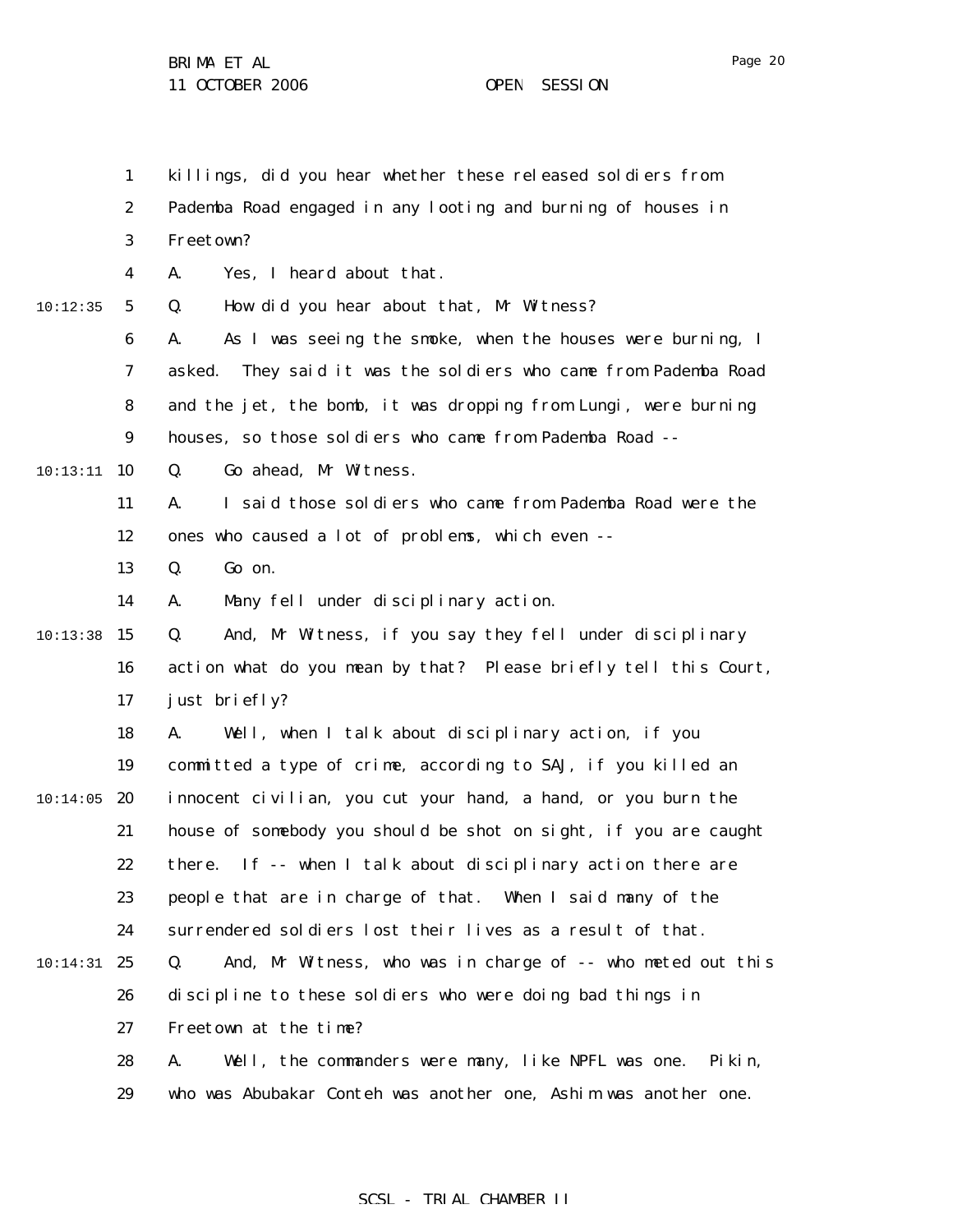Page 21

1 Yes.

|          | $\boldsymbol{2}$ | So, Mr Witness, am I right in saying that the -- it was<br>Q.                 |
|----------|------------------|-------------------------------------------------------------------------------|
|          | 3                | very difficult for the fighting forces to control the prisoners,              |
|          | $\boldsymbol{4}$ | the ex -- the soldiers that were released from Pademba Road                   |
| 10:15:29 | $\mathbf{5}$     | Prison; is that right?                                                        |
|          | 6                | They were difficult to be brought under control because<br>A.                 |
|          | 7                | they were many. It was difficult to put them under control                    |
|          | 8                | because they were scattered about. They were here and there, you              |
|          | $\boldsymbol{9}$ | Because it was in Freetown that I saw a different style.<br>know.             |
| 10:15:51 | 10               | When we were coming we were not burning houses, we were not                   |
|          | 11               | committing crimes. Except in Freetown, when Pademba Road was                  |
|          | 12               | broke into, and prisoners came out, I began to see prisoners                  |
|          | 13               | doing things, and that did not auger well, to me.                             |
|          | 14               | These released soldiers, they committed amputations on<br>Q.                  |
| 10:16:18 | 15               | civilians in Freetown, didn't they?                                           |
|          | 16               | Well, I -- I never saw a hand being cut in my presence.<br>A.<br>$\mathbf{I}$ |
|          | 17               | never saw somebody had been cut in my presence but I believe that             |
|          | 18               | many things that happened --                                                  |
|          | 19               | But did you hear that they conducted amputations of<br>Q.                     |
| 10:16:46 | 20               | civilians in Freetown? Did you hear that? You just told us you                |
|          | 21               | didn't see that but did you hear about that? "Yes" or "no",                   |
|          | 22               | Mr Witness?                                                                   |
|          | 23               | When we were in Freetown, I did not hear about that.<br>A.<br>It              |
|          | 24               | was later when we had returned that I heard about the atrocities              |
| 10:17:06 | 25               | that took place in Freetown. As I told you, I only used to move               |
|          | 26               | once in a while.                                                              |
|          | 27               | Thank you, Mr Witness. And, Mr Witness, it is fair for me<br>Q.               |
|          | 28               | to say that because the number of soldiers that were released                 |
|          | 29               | from Pademba Road was three times the size of the fighting                    |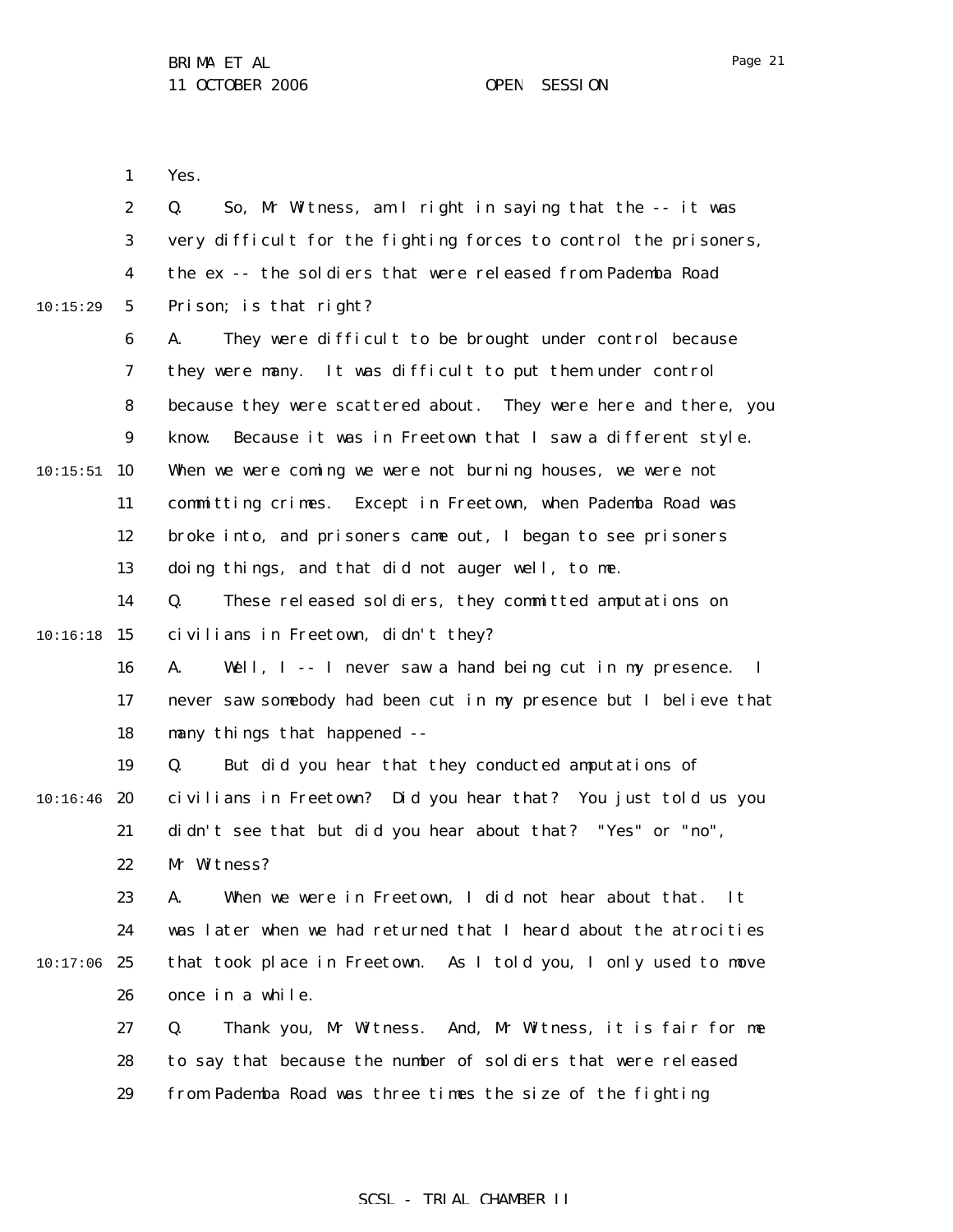1 2 3 4 5 6 7 8 9 10:18:15 10 11 12 13 14  $10:18:38$  15 16 17 18 19  $10:19:10$  20 21 22 23 24 10:19:34 25 26 27 28 10:17:51 forces, there was no way you could have controlled their conduct all over Freetown; is that right? A. Yes, there were many. There were more than three. Those that were at stadium they were at a larger number. I don't know their number, apart from the 3,000. Q. Thank you, Mr Witness. And, Mr Witness, I was just going to ask you: You just told us about the prisoners that were at the stadium. What do you know about what you -- sorry, Your Honours. Were there, apart from the Pademba Road Prison, there were also soldiers retained at the stadium, isn't it? A. Yes, there were soldiers at the stadium. Q. And these detained soldiers were under the control of ECOMOG, isn't it, Mr Witness? A. Yes, they were under ECOMOG control. Q. And, Mr Witness, did you get to know approximately how many soldiers, SLA soldiers, were being detained at the stadium under the control of ECOMOG? A. Well, I heard Pademba Road, 3,000 were at stadium. Pademba Road is about 3,000 with other prisoners. At stadium there were about 1,000. Q. Thank you, Mr Witness. And this 1,000 SLA soldiers who were detained at the stadium, do you know -- they were released by the fighting forces, weren't they? A. Yes. Q. And when they were released they also posed the same control problems that were posed by those who were released from Pademba Road Prison, isn't it? A. Yes. Because, you know, they were disgruntled and

### 29 especially the armed robbers that was among them, those that were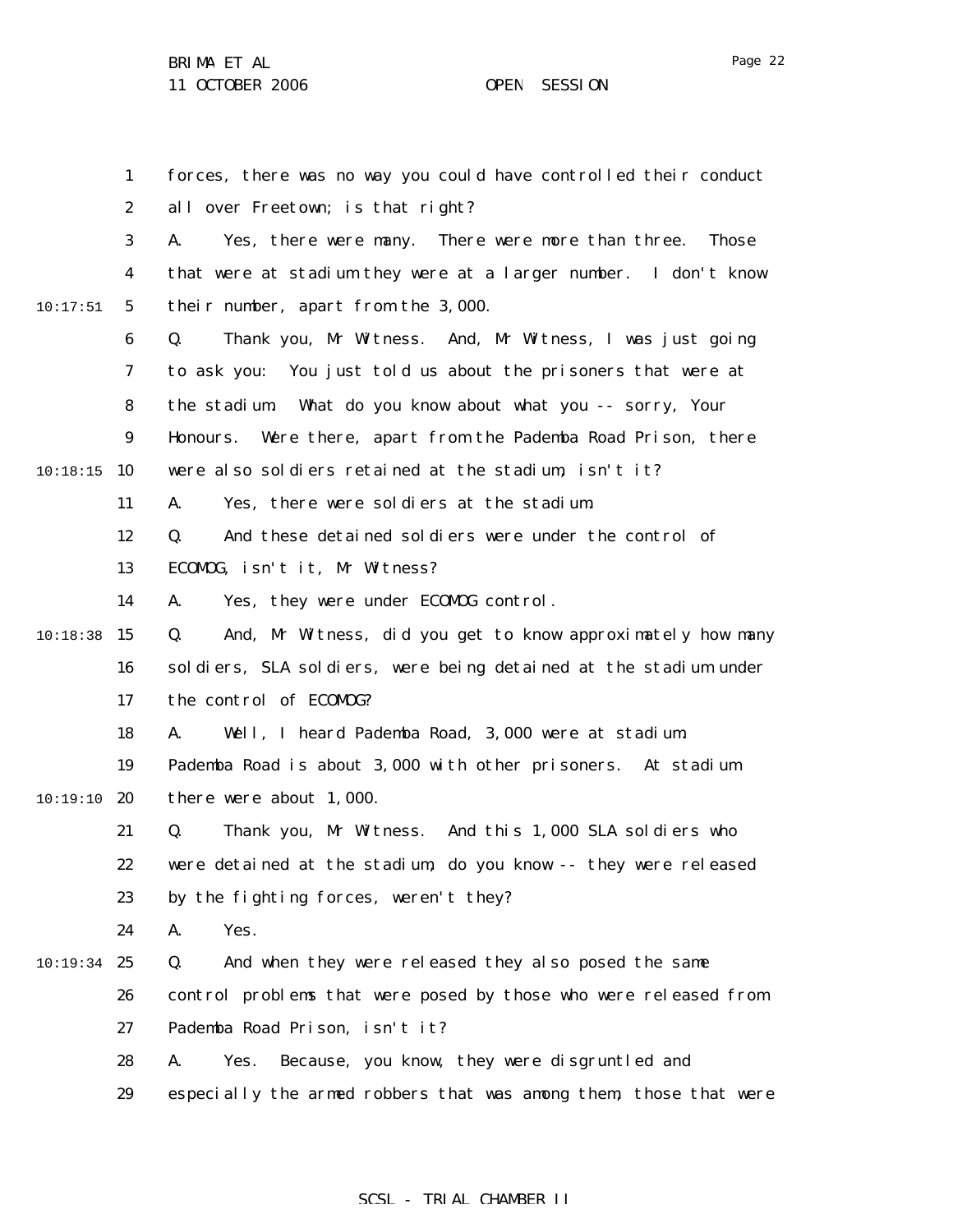29

1 2 3 4 5 6 7 8 9 10:20:32 10 11 12 13 14  $10:20:44$  15 16 17 18 19 10:21:20 **20** 21 22 23 24 10:21:43 25 26 27 28 10:20:20 at Pademba Road, they were disgruntled. They had criminals that have committed, and some of them they are condemned men, so most of them were disgruntled. Q. Thank you, Mr Witness. JUDGE SEBUTINDE: Are we talking about the prisoners at Pademba Road? I think that is what I heard. MR GRAHAM: Yes, Your Honours. He was referring to the prisoners, criminals who were released together with the soldiers. JUDGE SEBUTINDE: Yes, but I think your last question referred to prisoners released, SLAs released from the national stadium. MR GRAHAM: That's right. JUDGE SEBUTINDE: But his answer related to some personalities at Pademba Road. MR GRAHAM: Yes. Thank you. Q. Mr Witness, please focus on the questions as they come through to you. Did you -- just a second, Your Honours. And, Mr Witness, the soldiers that were released from the stadium, did the fighting forces have to discipline them, like the way they did to those who were released from the Pademba Road Prison? A. Well, they were mixed. You would not be able to know those that came out from the stadium and those from the Pademba Road Prison. They were all together. Q. Thank you. And do you know whether they were all released on the same day, weren't they? That is the SLA -- A. Yes. Q. And, Mr Witness, I'm going to move on. During the time you

### SCSL - TRIAL CHAMBER II

were being led by my learned friend, Mr Fofanah, he asked you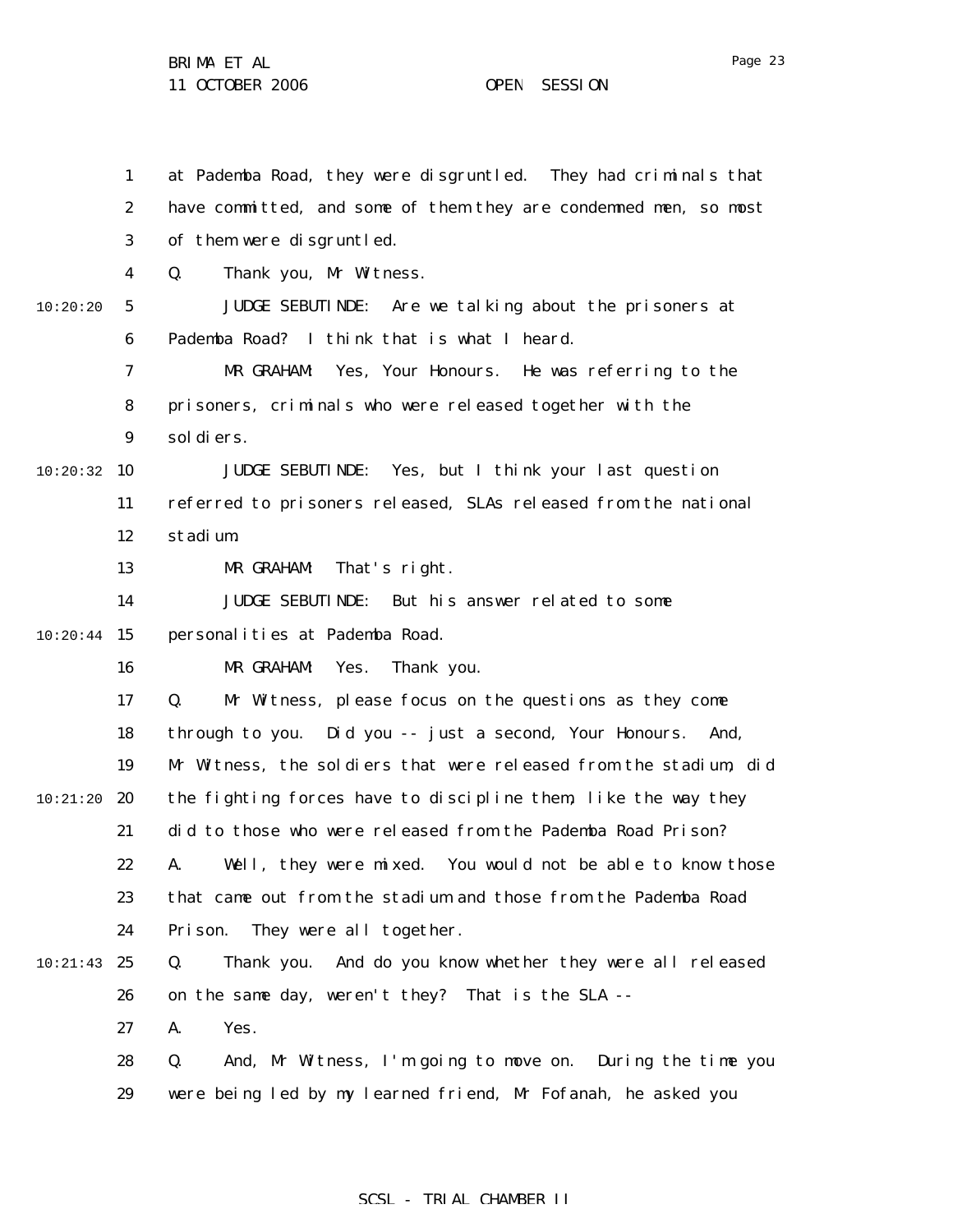1 2 3 4 5 6 7 8 9 10 10:23:10 11 12 13 14  $10:23:33$  15 16 17 18 19  $10:23:52$  20 21 22 23 24 10:24:10 25 26 27 28 29 10:22:33 where you were in May of 1997, when you heard about the coup, and I believe your response was that you were at the RDF, at the RDF. Where was the RDF at the time, in May of 1997? A. Sumbuya. Q. Your Honours, Sumbuya is spelt S-U-M-B-U-Y-A. Sumbuya. And, Mr Witness, where is Sumbuya? A. 32 miles, 33 miles, 32 miles from Freetown. Towards Masiaka Highway. Q. And what did the RDF, I mean, what were you doing -- sorry, Your Honours. What did the RDF used to do at the time, in May of 1997? A. RDF was fighting against RUF because I was an SLA. We were fighting against the RUF. Anywhere the RUF were, we would go and attack. Q. And so during that time it is your testimony that you were a member of the RDF at -- during the period of May 1997? PRESIDING JUDGE: He has already testified to that. There is no doubt about his testimony on that, Mr Graham. MR GRAHAM: Thank you. Q. Mr Witness, I'm going to move on to Kabala. You've told this Court that you were in Kabala. Did you see the first accused, Tamba Brima, at Kabala? A. No. Q. You also told us about the Dankawallie attack. Was the first accused, Tamba Brima, part of that attack? A. No. Q. Mr Witness, you also told this Court that you were at Kurubonla and, during this period, did you see the first accused, Tamba Brima, at Kurubonla?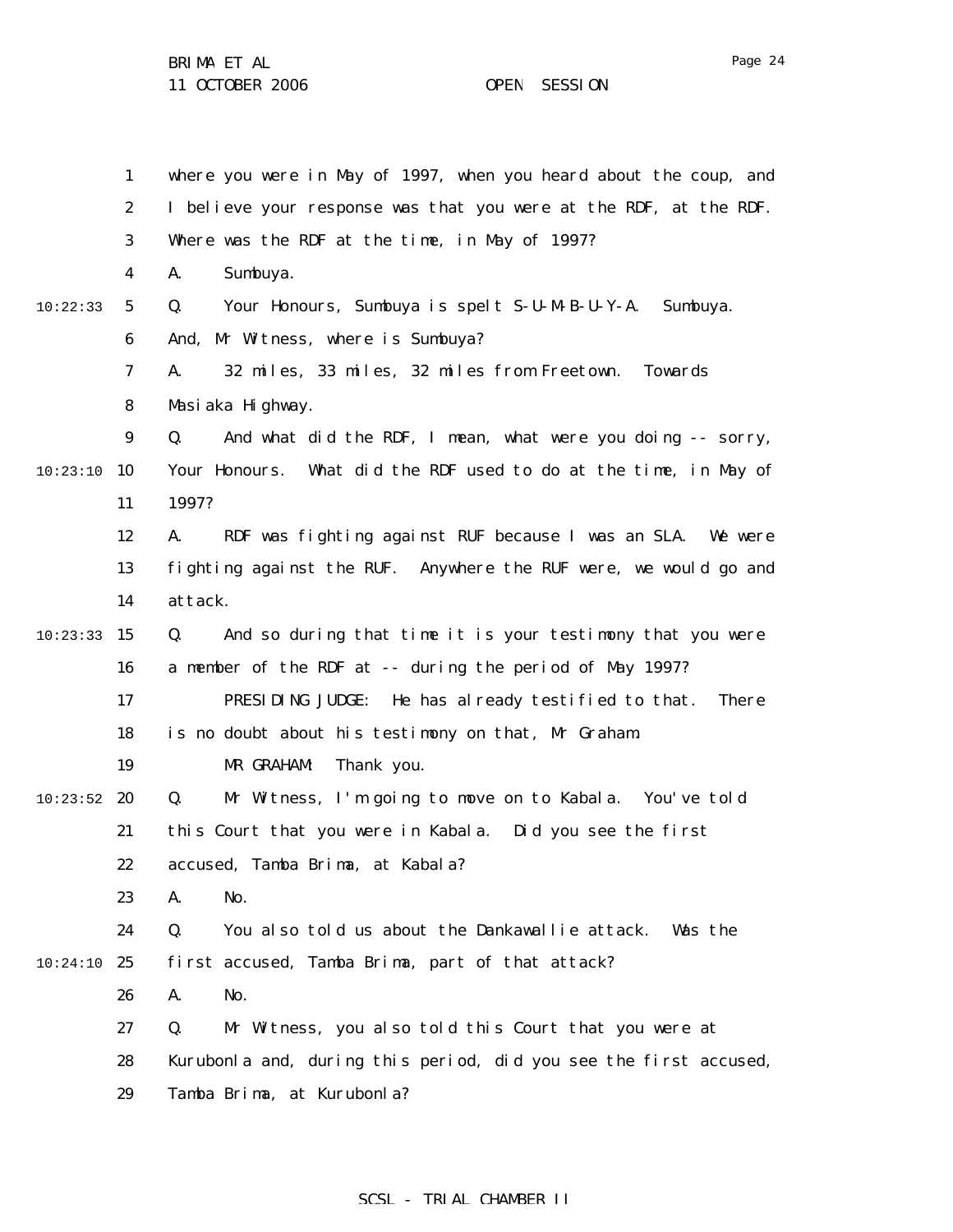|          | $\mathbf{1}$     | No, he's never been there.<br>A.                                  |
|----------|------------------|-------------------------------------------------------------------|
|          | $\boldsymbol{2}$ | Thank you, Mr Witness. And, Mr Witness, you've also told<br>Q.    |
|          | 3                | this court about Tumaniya where SAJ Musa formed three battalions. |
|          | 4                | Did you see the first accused, Tamba Brima, at Tumaniya? "Yes"    |
| 10:25:07 | $5\phantom{.0}$  | or "no"?                                                          |
|          | 6                | No.<br>A.                                                         |
|          | 7                | Did anyone tell you that they had seen the first accused,<br>Q.   |
|          | 8                | Tamba Brima, at Tumaniya?                                         |
|          | 9                | No.<br>A.                                                         |
| 10:25:16 | 10               | Mr Witness, I'm going to take you to Bafodia. You told<br>Q.      |
|          | 11               | this Court you were in Bafodia for three days. During the period  |
|          | 12               | that you were in Bafodia did you see the first accused, Tamba     |
|          | 13               | Brima; "yes" or "no", Mr Witness?                                 |
|          | 14               | A.<br>No.                                                         |
| 10:25:35 | 15               | Did anyone tell you during that period that they had seen<br>Q.   |
|          | 16               | Tamba Brima, the first excused?                                   |
|          | 17               | No.<br>No.<br>A.                                                  |
|          | 18               | Q.<br>Thank you.                                                  |
|          | 19               | No.<br>A.                                                         |
| 10:25:44 | 20               | Mr Witness, you also have told us about your presence at<br>Q.    |
|          | 21               | Kamakwei in Laminaya, where Father Mario was contacted by the     |
|          | 22               | fighting forces. During this period was the first accused, Tamba  |
|          | 23               | Brima, with you?                                                  |
|          | 24               | No.<br>A.                                                         |
| 10:26:07 | 25               | Q.<br>Did any of the fighting forces -- did anyone tell you that  |
|          | 26               | they had seen Tamba Brima around during that time?                |
|          | 27               | No.<br>A.                                                         |
|          | 28               | Q.<br>Thank you, Mr Witness. Mr Witness, you also told us about   |
|          | 29               | the Lunsar attack where ECOMDG was dislodged.<br>Did you, at the  |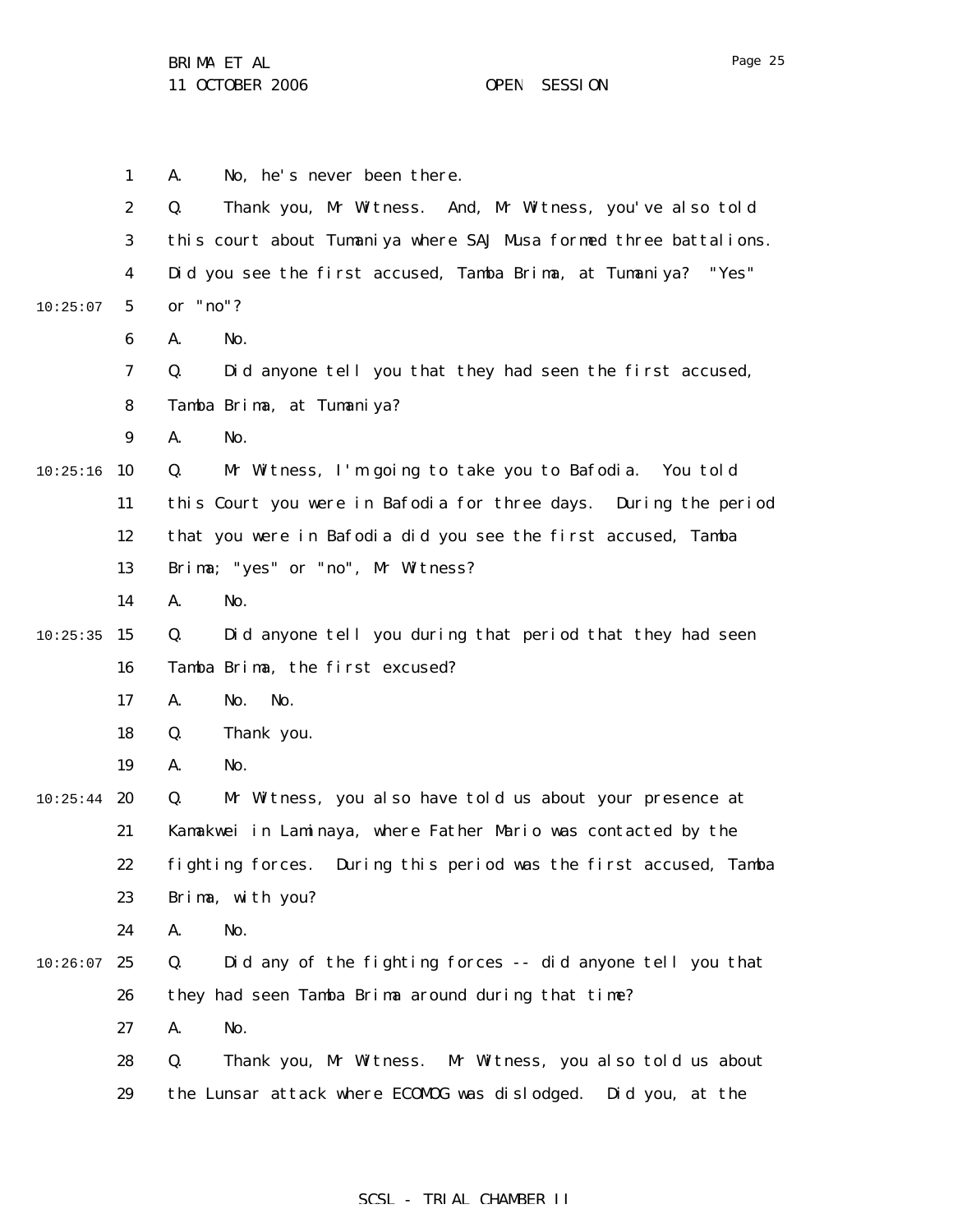1 2 3 4 5 6 7 8 9 10:27:12 10 11 12 13 14  $10:27:35$  15 16 17 18 19  $10:28:14$  20 21 22 23 24  $10:28:43$  25 26 27 28 29 10:26:49 time, was the first accused, Tamba Brima, part of the attack on Lunsar? A. No. Q. Did he command or did he order anyone to attack Lunsar? A. No. Q. You also told us about the Sumbuya attack. Was the first accused, Tamba Brima, part of the Sumbuya attack? A. No. Q. Did he order, or command, any of the fighting forces to conduct the Sumbuya attack? A. No. Q. You also told us about the Mile 38 attack. Did the first accused, Tamba Brima, order or command any fighting forces for the Mile 38 attack? A. The man was under arrest. How could he go and command an attack? Q. Thank you, Mr Witness. Mr Witness, I'm going to ask you at Benguema. After the death of SAJ Musa, is it true that the first accused, Tamba Brima, took over overall command of the fighting forces? A. No. Q. Thank you, Mr Witness. And, Mr Witness, did you ever hear that during the -- after the death of SAJ Musa the first accused, Tamba Brima, was seen wearing the military uniforms of SAJ Musa? A. It's a lie. Q. Thank you, Mr Witness. Mr Witness, I'm going to ask you a few questions on Colonel Eddie Town and then I will be done. Mr Witness, we have expert evidence before this Court about the command structure that was set up by SAJ Musa at Colonel Eddie

### SCSL - TRIAL CHAMBER II

Page 26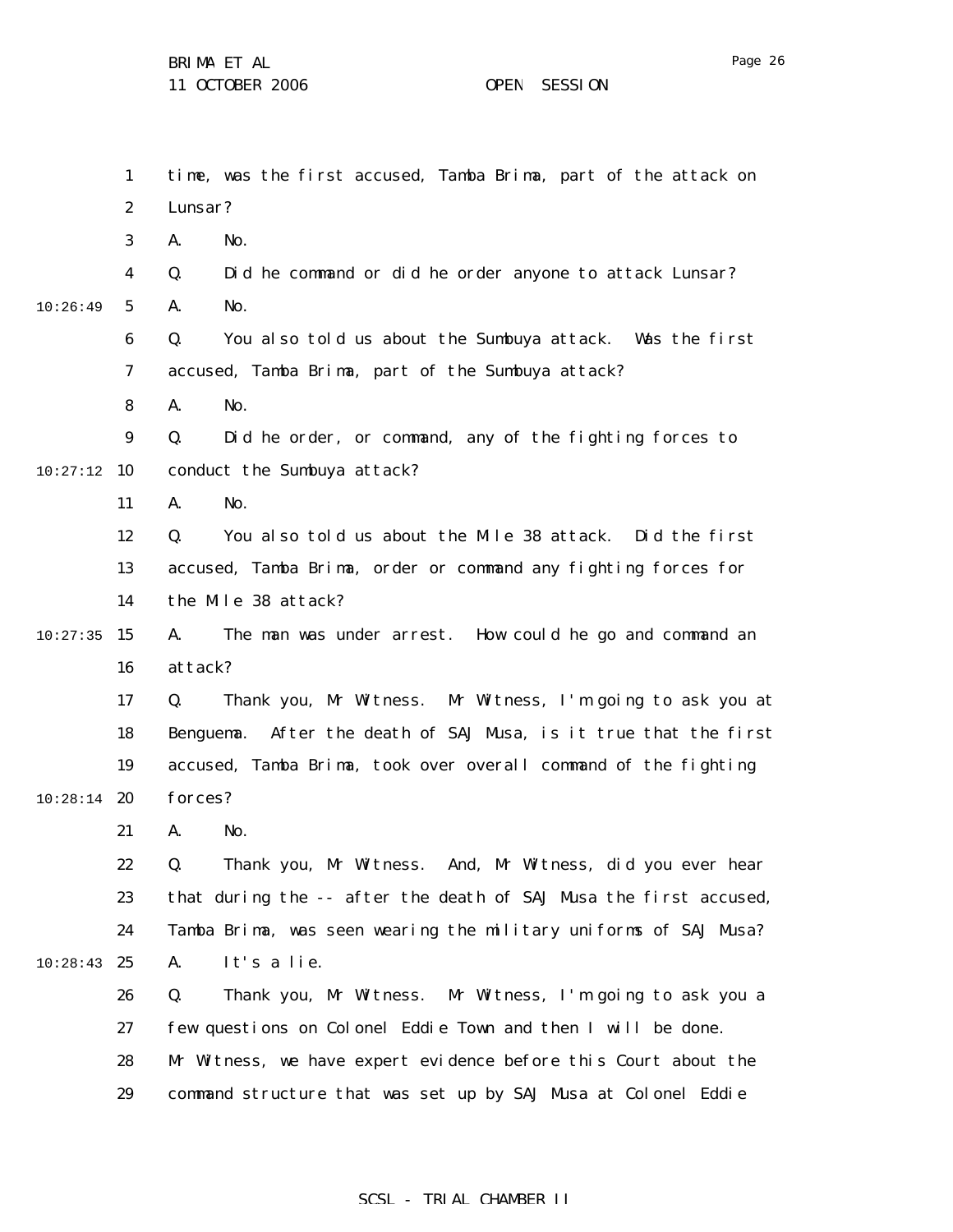1 2 3 4 5 6 7 8 9 10:30:13 10 11 12 13 14  $10:30:34$  15 16 17 18 19  $10:30:55$  20 21 22 23 24  $10:31:24$  25 26 27 28 29 10:29:58 Town, and that during that period you were listed as being the RDF commander; is that true? A. Yes. Q. And who appointed you as the RDF commander? A. SAJ Musa. Q. And is it true that during this period that you were appointed as RDF commander, the third accused in this case, Santigie Borbor Kanu, was also appointed by SAJ Musa as the battalion supervisor for the 1st Battalion; is that true? A. That's a big lie. Q. Why do you say it is a big lie, Mr Witness? A. Because there was no military supervisor at that battalion. Q. I said battalion supervisor, was appointed battalion supervisor? A. That's what I'm saying. There was no supervisor over battalion. It was a lie. There was no overall supervisor or an adviser. Only battalion commander and 2IC adjutant operation commander and company commander. Q. So I'm right in saying that any information to this Court which -- sorry, Your Honours. What about Abdul Sesay, was he - is it true that he was appointed the battalion supervisor for the 2nd Battalion by SAJ Musa? "Yes" or "no", Mr Witness? A. No. Q. Lieutenant-colonel Gold Teeth, is it true that SAJ Musa pointed him as the battalion supervisor for the 3rd Battalion? A. No. Q. Lieutenant-colonel Adamu, also known as Chicken Soup, is it true that at Colonel Eddie Town SAJ Musa appointed him as the battalion supervisor for the 4th Battalion, Mr Witness?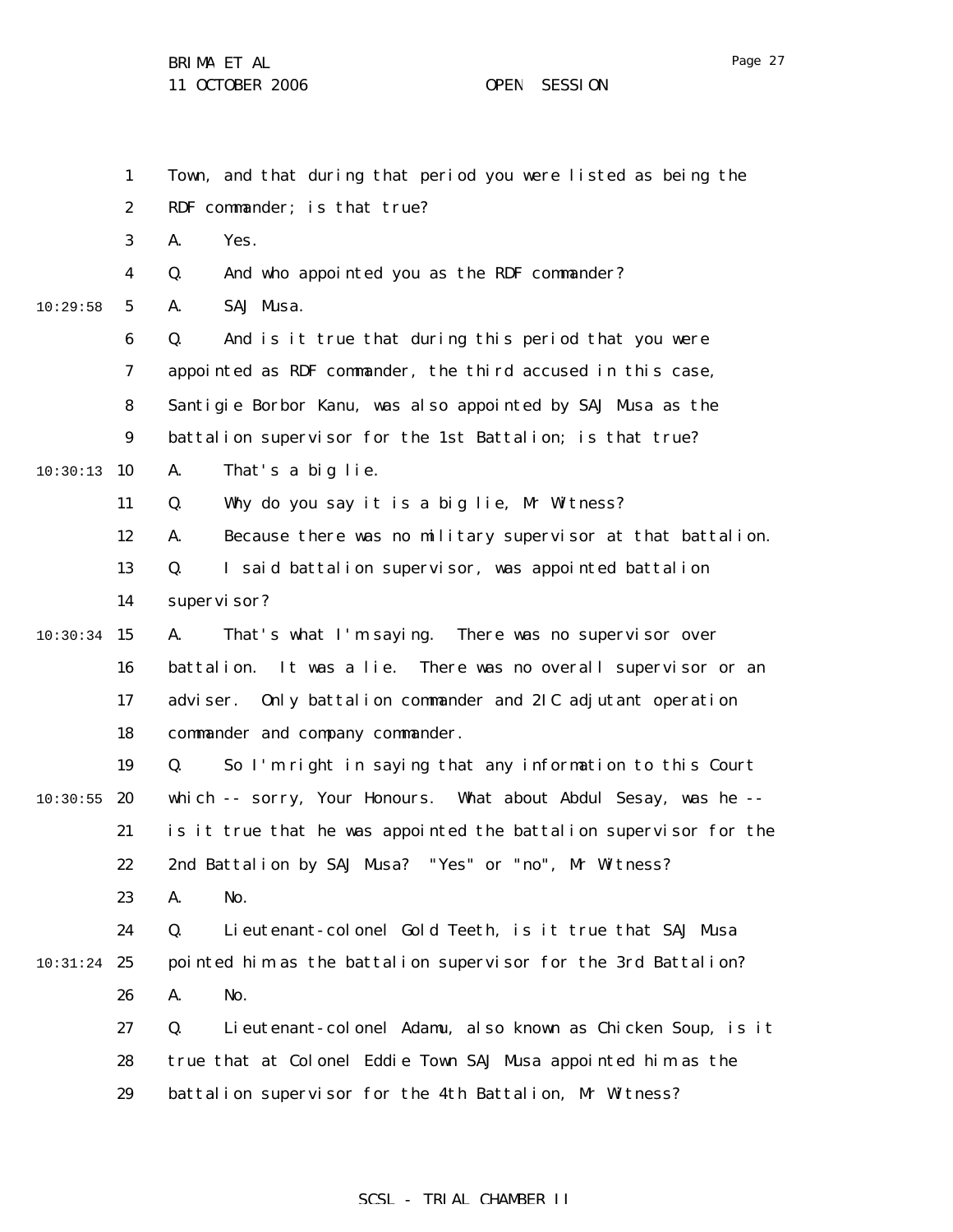1 2 3 4 5 6 7 8 9 10:32:24 10 11 12 13 14  $10:32:52$  15 16 17 18 19 10:33:18 20 21 22 23 24 10:33:39 25 26 27 28 29 10:32:00 A. No. Q. And Lieutenant-colonel Rhino, is it true, Mr Witness, that at Colonel Eddie Town, SAJ Musa appointed Lieutenant-colonel Rhino as the battalion supervisor for the 5th Battalion? A. That's a big lie. Q. Did he also -- is it also true that Colonel Hassan Papa Bangura, also known as Bomb Blast, was appointed as the RDF battalion supervisor by SAJ Musa; is that true, Mr Witness? "Yes" or "no"? A. As I said, the battalions, they don't have supervisor. They hadn't a supervisor. Q. Thank you. But was there a 5th Battalion -- did SAJ Musa set up a 5th Battalion at all at Colonel Eddie Town, Mr Witness? A. I couldn't recall. Q. And, Mr Witness, is it true that during this period, SAJ Musa appointed one Major Lagah, spelt L-A-G-A-H, as artillery commander? A. Major Laga? He was not an artillery commander. He was only ordinary mortar fire. Q. How do you know that? A. Well, the man was with me. I used to use him, so I knew that. Q. Thank you. And Lieutenant-colonel Foday Bah, also known as Bulldoze, is it true that SAJ Musa appointed him as the commander of the 2nd Battalion at Colonel Eddie Town? A. Foday Bah? Q. Sorry, Your Honour, as commander of the 6th Battalion at Colonel Eddie Town; 6th Battalion? A. No. Foday Bah, he was leading the B Company. And it was a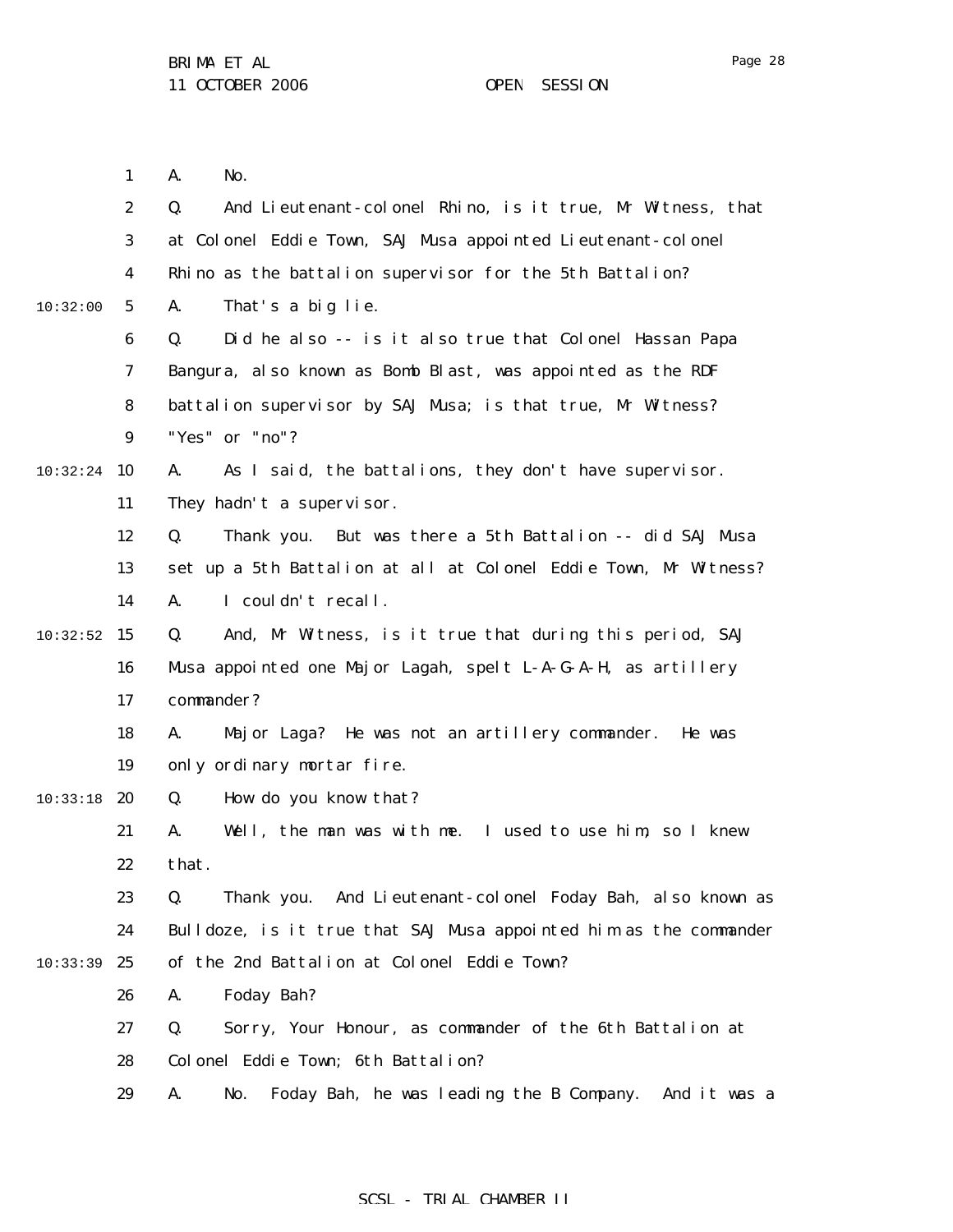|          | $\mathbf{1}$     | B Company that continued.                                          |
|----------|------------------|--------------------------------------------------------------------|
|          | $\boldsymbol{2}$ | But was there a 6th Battalion? Did SAJ Musa set up a 6th<br>Q.     |
|          | 3                | Battalion at all at Colonel Eddie Town?                            |
|          | 4                | No, I couldn't remember. I don't recall.<br>A.                     |
| 10:34:17 | $5\phantom{.0}$  | Thank you, Mr Witness. And Lieutenant Colonel Kido, is it<br>Q.    |
|          | 6                | Kido spelt $K-I-D-0$ , is it?                                      |
|          | 7                | Yes, yes.<br>A.                                                    |
|          | 8                | Is it true that SAJ Musa appointed him as the commander of<br>Q.   |
|          | $\boldsymbol{9}$ | the 4th Battalion at Colonel Eddie Town?                           |
| 10:34:34 | 10               | A.<br>No.                                                          |
|          | 11               | Thank you, Mr Witness. Mr Witness, why do you say no? And<br>Q.    |
|          | 12               | very briefly, please.                                              |
|          | 13               | Kido was not a battalion commander. He was not battalion.<br>A.    |
|          | 14               | He was not battalion commander at Eddie Town.                      |
| 10:34:59 | 15               | Thank you. And Lieutenant-colonel Tito, is it true that<br>Q.      |
|          | 16               | SAJ Musa appointed him as the commander of the 1st Battalion at    |
|          | 17               | Colonel Eddie Town, Mr Witness?                                    |
|          | 18               | I knew of A Company. A Company.<br>A.                              |
|          | 19               | Thank you. What about Major Osman Sesay? Is it true that<br>Q.     |
| 10:35:26 | 20               | SAJ Musa appointed him as the commander of the 3rd Battalion at    |
|          | 21               | Colonel Eddie Town?                                                |
|          | 22               | A. This is a lie                                                   |
|          | 23               | And what about Lieutenant-colonel Saidu, Your Honours,<br>Q.       |
|          | 24               | Saidu is spelt S-A-I-D-U, Lieutenant-colonel Saidu Kambolai,       |
| 10:35:47 | 25               | spelt K-A-M-B-O-L-A-I, also known as Basky, B-A-S-K-Y, is it true  |
|          | 26               | that Basky was appointed as the commander of the 5th Battalion by  |
|          | 27               | SAJ Musa?                                                          |
|          | 28               | I couldn't recall.<br>A.                                           |
|          | 29               | And Lieutenant-colonel Foyoh, spelt F-0-Y-0-H,<br>Q.<br>Thank you. |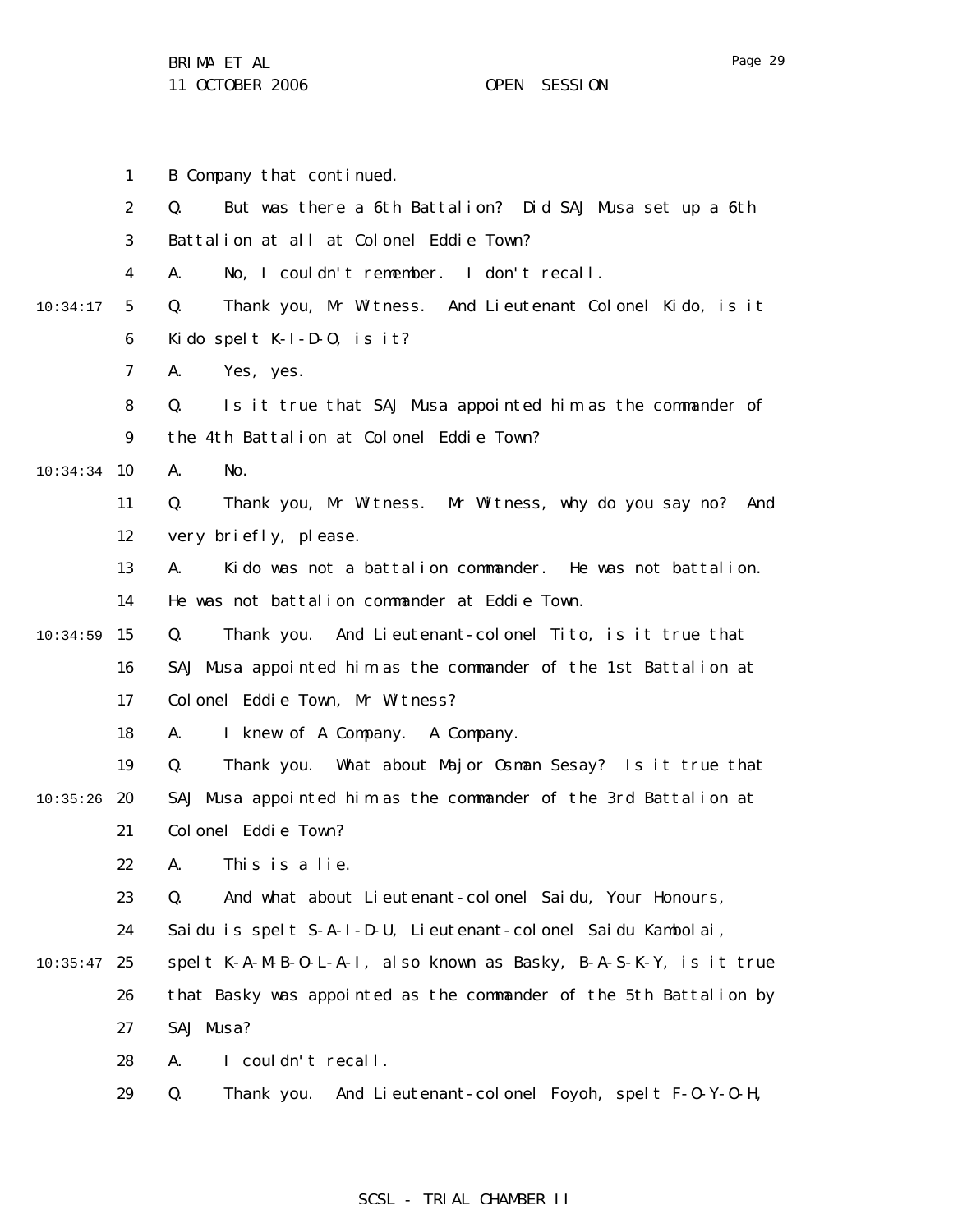1 2 3 4 5 6 7 8 9  $10:36:56$  10 11 12 13 14  $10:37:16$  15 16 17 18 19  $10:37:35$  20 21 22 23 24  $10:37:57$  25 26 27 28 29 10:36:31 also known as Cambodia, Mr Witness, is it true that at Colonel Eddie Town SAJ Musa appointed Cambodia as deputy operations commander? A. It's a lie. Q. Thank you. Mr Witness, is it also true that at Colonel Eddie, and please, I want you to answer "yes" or "no" without any further explanations, is it true that SAJ Musa appointed the third accused in this case, Santigie Borbor Kanu, as the chief of staff at Colonel Eddie Town? "Yes" or "no", Mr Witness? A. No. Q. Thank you. And Lieutenant-colonel Eddie, is it true that SAJ Musa appointed him as the brigade commander at Colonel Eddie Town, and, yes, go ahead. A. No. Q. Lieutenant-colonel Charles, do you know one Lieutenant-colonel Charles? A. Yes. Q. How do you know him? A. I knew he was at the movement. Q. And is it true that SAJ Musa appointed him as brigade adjutant at Colonel Eddie Town? A. No, no. Q. Lieutenant-colonel FAT Sesay, is it true that SAJ Musa appointed him as the brigade administrator at Colonel Eddie Town? A. No. Q. Lieutenant-colonel Konjoh, Your Honours is spelt K-O-N-J-O-H, Mr Witness, do you know Lieutenant-colonel Konjoh? A. Yes. He's dead now. He's a late man.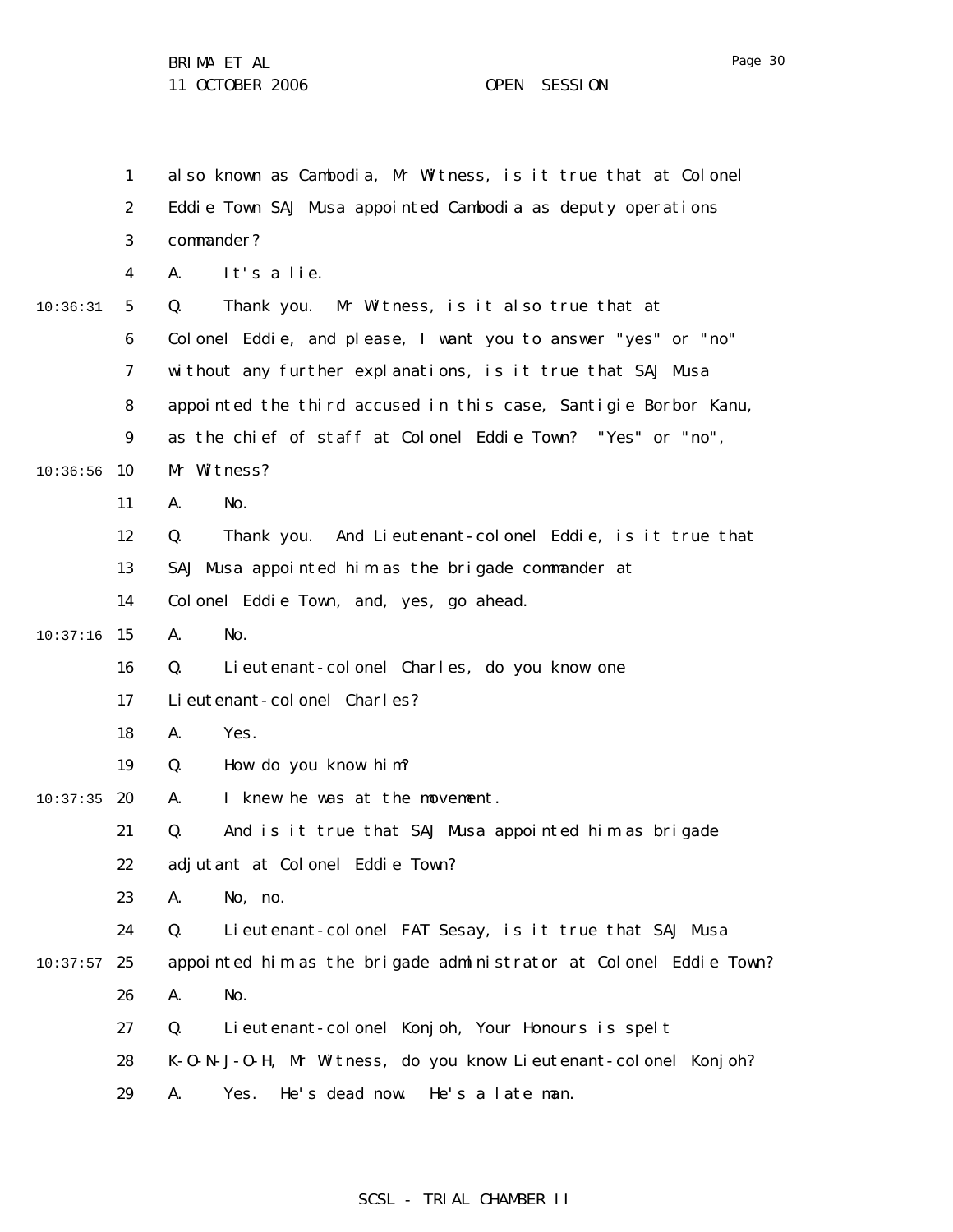11 OCTOBER 2006 OPEN SESSION

|          | $\mathbf{1}$     | Q.         | How did you know him then?                                  |
|----------|------------------|------------|-------------------------------------------------------------|
|          | $\boldsymbol{2}$ | A.         | He was an SLA soldier, and he used to come to my house, so  |
|          | 3                |            | I knew him.                                                 |
|          | 4                | Q.         | Was he -- did you see him at Colonel Eddie Town?            |
| 10:38:39 | $5\phantom{.0}$  | A.         | Yes.                                                        |
|          | $\boldsymbol{6}$ | Q.         | Is it true that SAJ Musa appointed him battlefield          |
|          | 7                |            | inspector at Colonel Eddie Town?                            |
|          | 8                | A.         | No, I couldn't recall.                                      |
|          | 9                | Q.         | Do you know Lieutenant-colonel Ibrahim, also known as Road  |
| 10:38:57 | 10               | Block?     |                                                             |
|          | 11               | A.         | Yes.                                                        |
|          | 12               | Q.         | How do you know him? Was he part of the movement?           |
|          | 13               | A.         | Yes.                                                        |
|          | 14               | Q.         | Was he at Colonel Eddie Town?                               |
| 10:39:08 | 15               | A.         | Yes.                                                        |
|          | 16               | Q.         | Mr Witness, is it true that SAJ Musa appointed him as       |
|          | 17               |            | brigade task force commander at Colonel Eddie Town?         |
|          | 18               | A.         | No.                                                         |
|          | 19               | Q.         | Lieutenant-colonel Akim, do you know him?                   |
| 10:39:28 | 20               | A.         | Yes.                                                        |
|          | 21               | Q.         | Was he part -- was he at Colonel Eddie Town?                |
|          | 22               | A.         | Yes.                                                        |
|          | 23               | Q.         | Is it true that at Colonel Eddie Town SAJ Musa appointed    |
|          | 24               |            | Lieutenant-colonel King as provost marshall of the military |
| 10:39:48 | 25               | police?    |                                                             |
|          | 26               | A.         | King, MP provost marshall.<br>Yes.                          |
|          | 27               | Q.         | Is that a yes, it is true he was appointed; is that your    |
|          | 28               | evi dence? |                                                             |
|          | 29               | A.         | King, he was an MP but MP commander. He was not<br>Yes.     |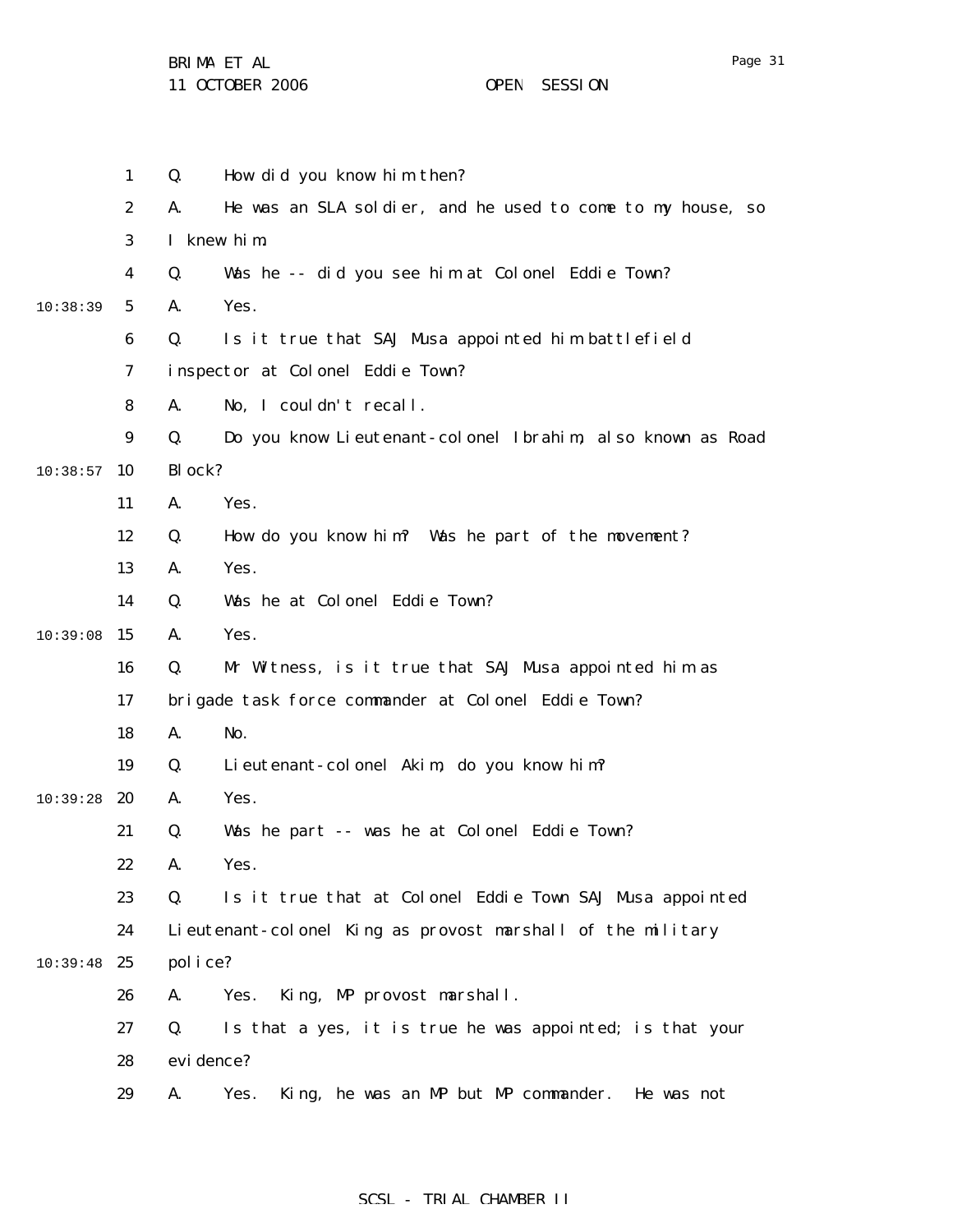|          | $\mathbf{1}$     | provost marshall.                                                  |
|----------|------------------|--------------------------------------------------------------------|
|          | $\boldsymbol{2}$ | Q.<br>And Lieutenant-colonel Eddie, was he appointed<br>Thank you. |
|          | 3                | as brigade commander by SAJ Musa?                                  |
|          | 4                | PRESIDING JUDGE:<br>You've asked that already.                     |
| 10:40:18 | 5                | Okay, Your Honours.<br>MR GRAHAM:<br>I'm sorry.                    |
|          | $\boldsymbol{6}$ | Q.<br>And, Mr Witness, do you know one Colonel Coach Bomo, spelt   |
|          | 7                | $B - 0 - M - 0?$                                                   |
|          | 8                | A.<br>Yes.                                                         |
|          | 9                | Was he at Colonel Eddie Town?<br>Q.                                |
| 10:40:34 | 10               | Yes.<br>A.                                                         |
|          | 11               | Is it true that SAJ Musa appointed him as the political<br>Q.      |
|          | 12               | adviser to the movement?                                           |
|          | 13               | A.<br>I couldn't recall.                                           |
|          | 14               | Q.<br>Thank you, Mr Witness. Mr Witness, I'm also going to --      |
| 10:41:16 | 15               | Your Honours, just a second. Mr Witness, before I go on, is it     |
|          | 16               | true that during the time that the fighting forces were in         |
|          | 17               | Freetown it was part of the military strategy of the fighting      |
|          | 18               | forces to burn houses every 100 metres or so, in order to          |
|          | 19               | indicate the progress or the position of the other groups; is      |
| 10:42:03 | 20               | that true?                                                         |
|          | 21               | I didn't know about that.<br>A.                                    |
|          | 22               | Your Honours, one last question. And, Mr Witness, after<br>Q.      |
|          | 23               | the death of SAJ Musa at Benguema, did the first accused, Tamba    |
|          | 24               | Brima, appoint or promote you to any command position among the    |
| 10:42:40 | 25               | fighting forces?                                                   |
|          | 26               | A.<br>No.                                                          |
|          | 27               | Your Honours, I don't have any further<br>MR GRAHAM:               |
|          | 28               | questions for the witness and I'm grateful for the time.           |
|          | 29               | PRESIDING JUDGE:<br>Thank you, Mr Graham.<br>Yes, Mr Agha.         |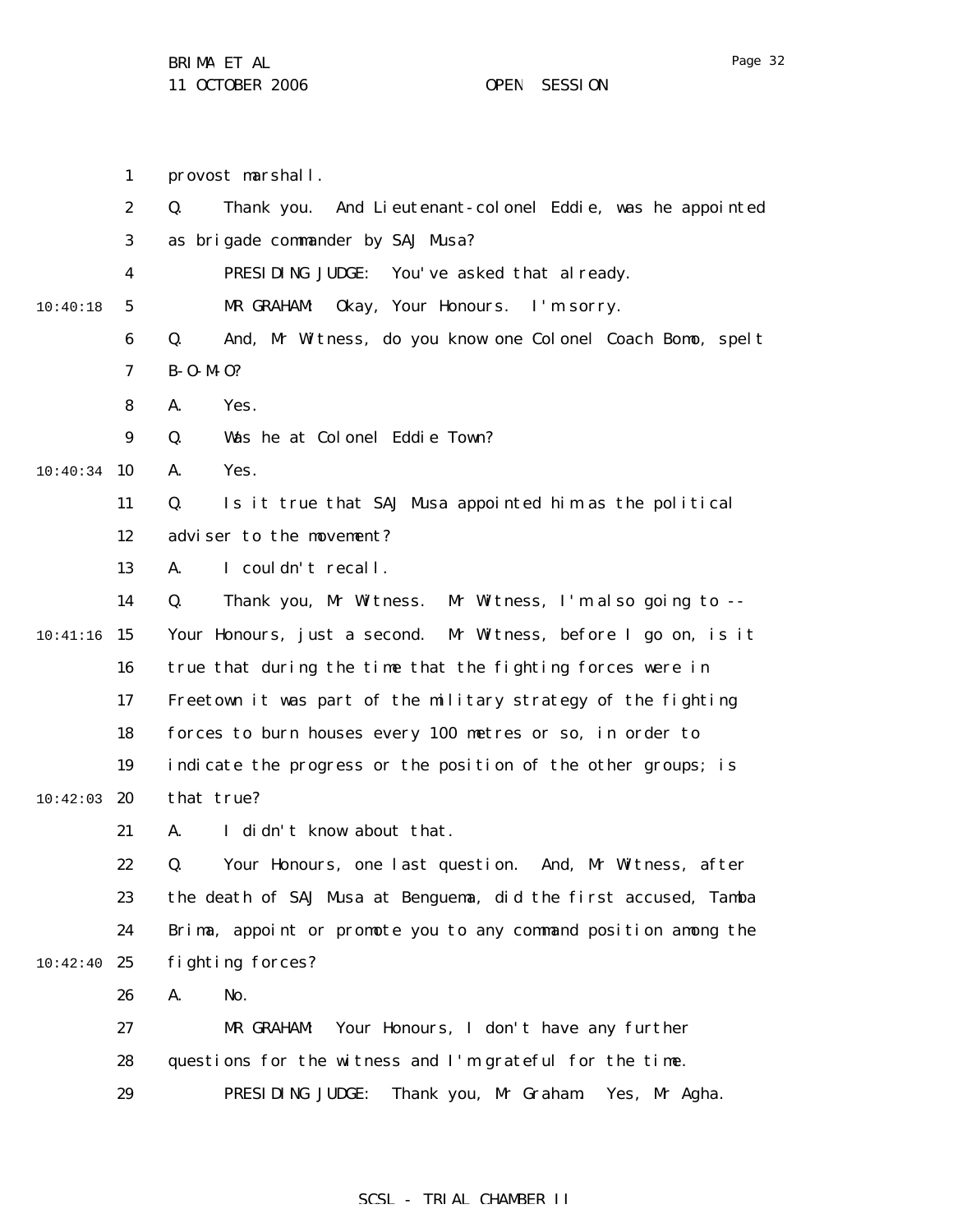|          | 1                | MR AGHA:<br>Yes, Your Honours.<br>There are two issues.<br><b>The</b> |
|----------|------------------|-----------------------------------------------------------------------|
|          | $\boldsymbol{2}$ | first issue I would like to raise is something which I probably       |
|          | 3                | missed at the resumption, when we came back when the microphones      |
|          | 4                | was fixed, and that was where my learned friend, Mr Graham, was       |
| 10:43:20 | 5                | explaining about A and B and who their identities were, and the       |
|          | $\boldsymbol{6}$ | witness repeated who A and B's identities were. So I would like       |
|          | 7                | to request this Court humbly that that part of his evidence, just     |
|          | 8                | after the resumption, be redacted or be put under closed              |
|          | $\boldsymbol{9}$ | transcript certainly, so that it's not open to the public.            |
| 10:43:47 | 10               | PRESIDING JUDGE:<br>That's just the explanation of who Mr A           |
|          | 11               | and Mr B were.                                                        |
|          | 12               | MR AGHA:<br>Yes.<br>And when Mr Graham said who they were, and        |
|          | 13               | the witness said A was so- and-so and B was so- and-so.<br>Just that  |
|          | 14               | small portion.                                                        |
| 10:44:37 | 15               | We are not convinced that it would<br>PRESIDING JUDGE:<br>Yes.        |
|          | 16               | serve any useful purpose, Mr Agha, because those two witnesses        |
|          | 17               | were named freely yesterday in the evidence but, if you feel it       |
|          | 18               | will be of any effect at all, we will certainly consider the          |
|          | 19               | What does the Defence say?<br>application.                            |
| 10:45:07 | 20               | MR GRAHAM:<br>Your Honours, we don't have any objections to           |
|          | 21               | We leave it to the superior wisdom of the Court.<br>that.             |
|          | 22               | PRESIDING JUDGE: All right. You press your application,               |
|          | 23               | do you, Mr Agha?                                                      |
|          | 24               | Yes, by way of abundant caution.<br>MR AGHA:                          |
| 10:45:13 | 25               | PRESIDING JUDGE:<br>All right. Well, there's a passage in             |
|          | 26               | the transcript at the beginning of today's session in which two       |
|          | 27               | witnesses are given initials instead of names.<br>There is Mr A and   |
|          | 28               | That part of the transcript that refers to their full<br>$Mr$ B.      |
|          | 29               | names is to be redacted.<br>Yes.                                      |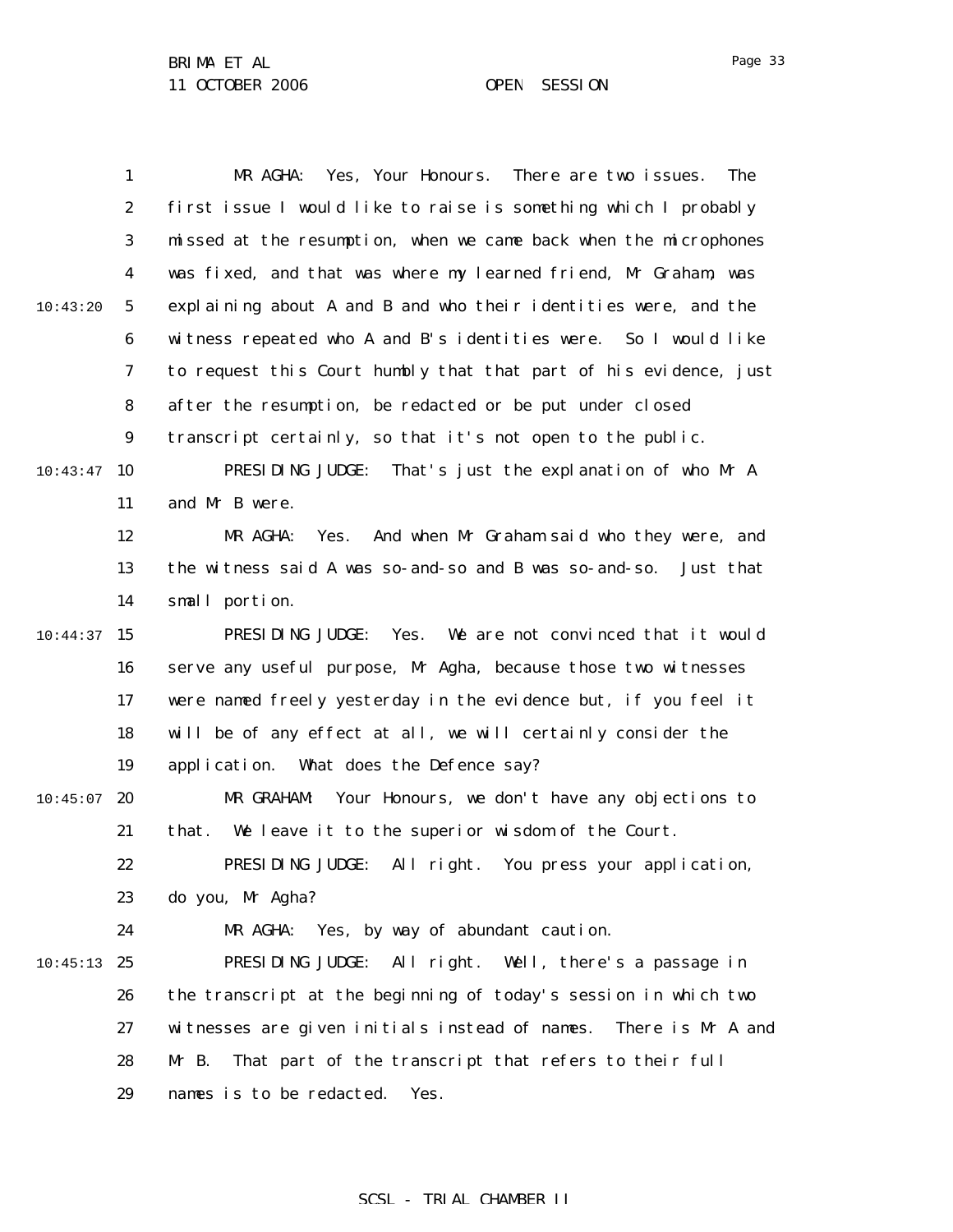|          | $\mathbf{1}$     | Thank you, Your Honour, I am grateful for that.<br>MR AGHA:        |
|----------|------------------|--------------------------------------------------------------------|
|          | $\boldsymbol{2}$ | The second matter is the Prosecution would like to move an         |
|          | 3                | application to adjourn the cross-examination of this witness; the  |
|          | $\boldsymbol{4}$ | reason being is that the Prosecution, on 29 September, received a  |
| 10:46:01 | $5\phantom{.0}$  | summary in respect of this witness. But it was only up to his      |
|          | 6                | evidence as when he reached Colonel Eddie Town.<br>The Prosecution |
|          | 7                | then received the balance of the summary of his evidence from      |
|          | 8                | Colonel Eddie Town onwards on 6 October, which was five days ago.  |
|          | $\boldsymbol{9}$ | Now, usually, under the 21-day rule, the Prosecution would be      |
| 10:46:31 | 10               | seeking an adjournment until 18 October. However, in this case,    |
|          | 11               | since the Prosecution only received the second part of the         |
|          | 12               | summary five days ago, we would ask for an extra seven or eight    |
|          | 13               | days, so that we would request an adjournment until Thursday, 26   |
|          | 14               | October.                                                           |
| 10:47:20 | 15               | PRESIDING JUDGE:<br>What does the Defence say about that?          |
|          | 16               | MR GRAHAM:<br>Your Honours, we don't have any objections to        |
|          | 17               | the submissions of my learned friend Mr Agha.                      |
|          | 18               | PRESIDING JUDGE:<br>Well, that application is not opposed and      |
|          | 19               | we grant it, Mr Agha.                                              |
| 10:47:43 | 20               | MR AGHA:<br>Thank you, Your Honour.                                |
|          | 21               | PRESIDING JUDGE:<br>We will adjourn it until -- the rest of        |
|          | 22               | this witness's testimony -- until Thursday, 26 October.            |
|          | 23               | Mr Witness, we are going to have to ask you to come back to        |
|          | 24               | Court to finish your testimony on Thursday, 26 October.<br>In the  |
| 10:48:15 | 25               | meantime, between now and then, we renew our caution to you that   |
|          | 26               | you are not permitted to discuss this case, or your evidence,      |
|          | 27               | with any other person; is that clear?                              |
|          | 28               | THE WITNESS:<br>Yes.                                               |
|          | 29               | PRESIDING JUDGE:<br>All right.<br>Thank you.<br>We will take the   |

SCSL - TRIAL CHAMBER II

Page 34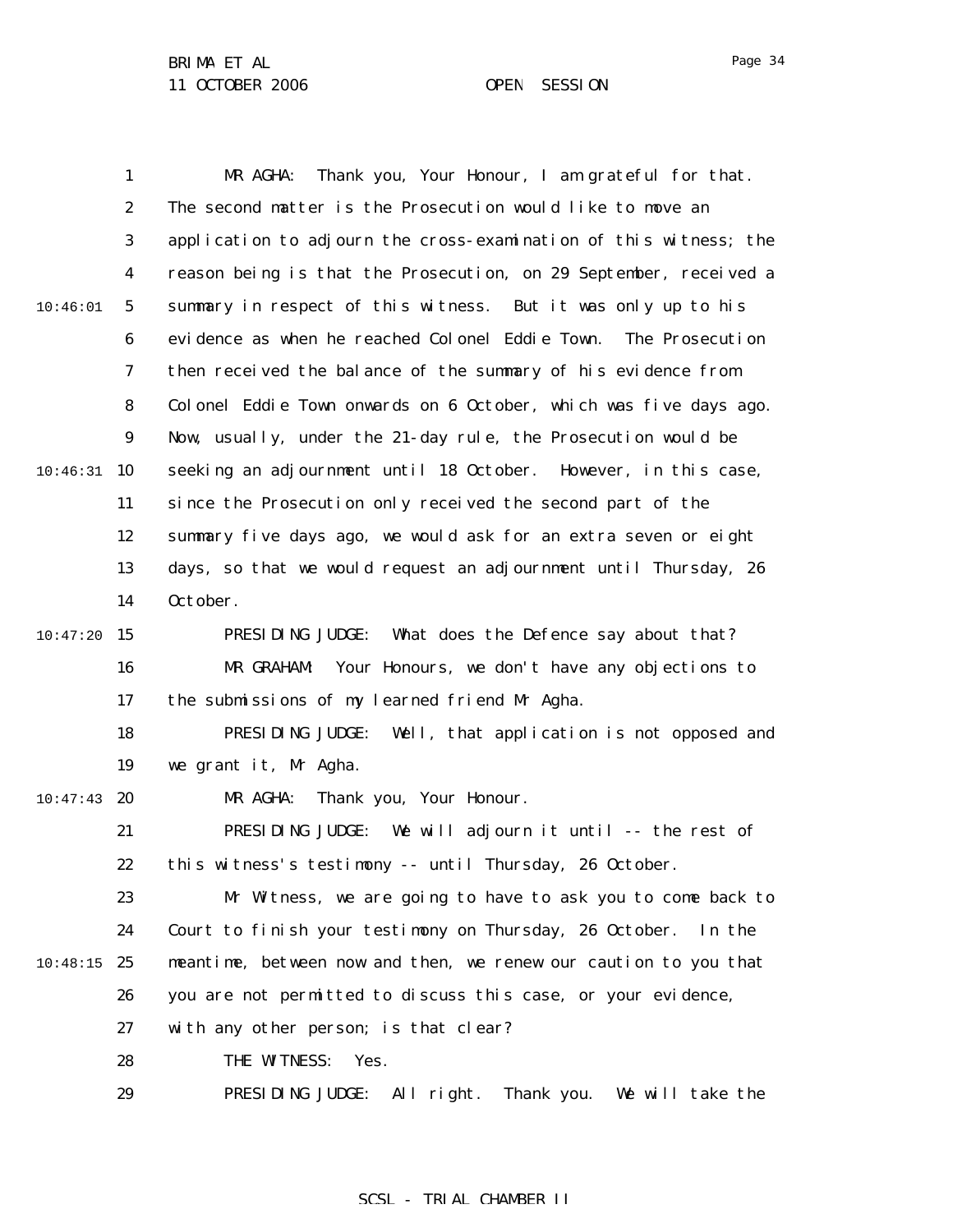11 OCTOBER 2006 OPEN SESSION

|          | $\mathbf{1}$     | normal morning adjournment now and resume at 5 past 11.           |
|----------|------------------|-------------------------------------------------------------------|
|          | $\boldsymbol{2}$ | [Break taken at 10.45 a.m.]                                       |
|          | 3                | [Upon resuming at 11.09 a.m.]                                     |
|          | $\boldsymbol{4}$ | PRESIDING JUDGE:<br>What's the pseudonym for this witness,        |
| 11:10:08 | 5                | Mr Daniels?                                                       |
|          | $\boldsymbol{6}$ | The pseudonym, respectfully, Your Honours, is<br>MR DANIELS:      |
|          | 7                | And the witness will be testifying in the Krio<br>DBK-126.        |
|          | 8                | l anguage.                                                        |
|          | 9                | <b>WITNESS:</b><br><b>DBK-126</b> [Sworn]                         |
| 11:10:55 | 10               | [The witness answered through interpreter]                        |
|          | 11               | <b>EXAMINED BY MR DANIELS:</b>                                    |
|          | 12               | Good morning, Madam Witness.<br>Q.                                |
|          | 13               | Good morning to you.<br>A.                                        |
|          | 14               | Q.<br>Madam Witness, I shall be asking you a few questions and,   |
| 11:11:15 | 15               | after that, my colleagues to my left side shall ask you a few     |
|          | 16               | questions and my colleagues to the right will also ask you some   |
|          | 17               | questions. I would be grateful if you could answer the questions  |
|          | 18               | that I ask you and speak slowly because what you say will be      |
|          | 19               | translated; do you understand?                                    |
| 11:11:45 | 20               | A.<br>Yes.                                                        |
|          | 21               | Thank you.<br>Q.                                                  |
|          | 22               | No problem.<br>A.                                                 |
|          | 23               | Madam Witness, you are about 30 years of age at the moment?<br>Q. |
|          | 24               | Yes.<br>A.                                                        |
| 11:11:58 | 25               | You live in Freetown?<br>Q.                                       |
|          | 26               | A.<br>Yes.                                                        |
|          | 27               | At the moment you are a single mother?<br>Q.                      |
|          | 28               | Yes.<br>A.                                                        |
|          | 29               | With a seven year old son?<br>Q.                                  |
|          |                  |                                                                   |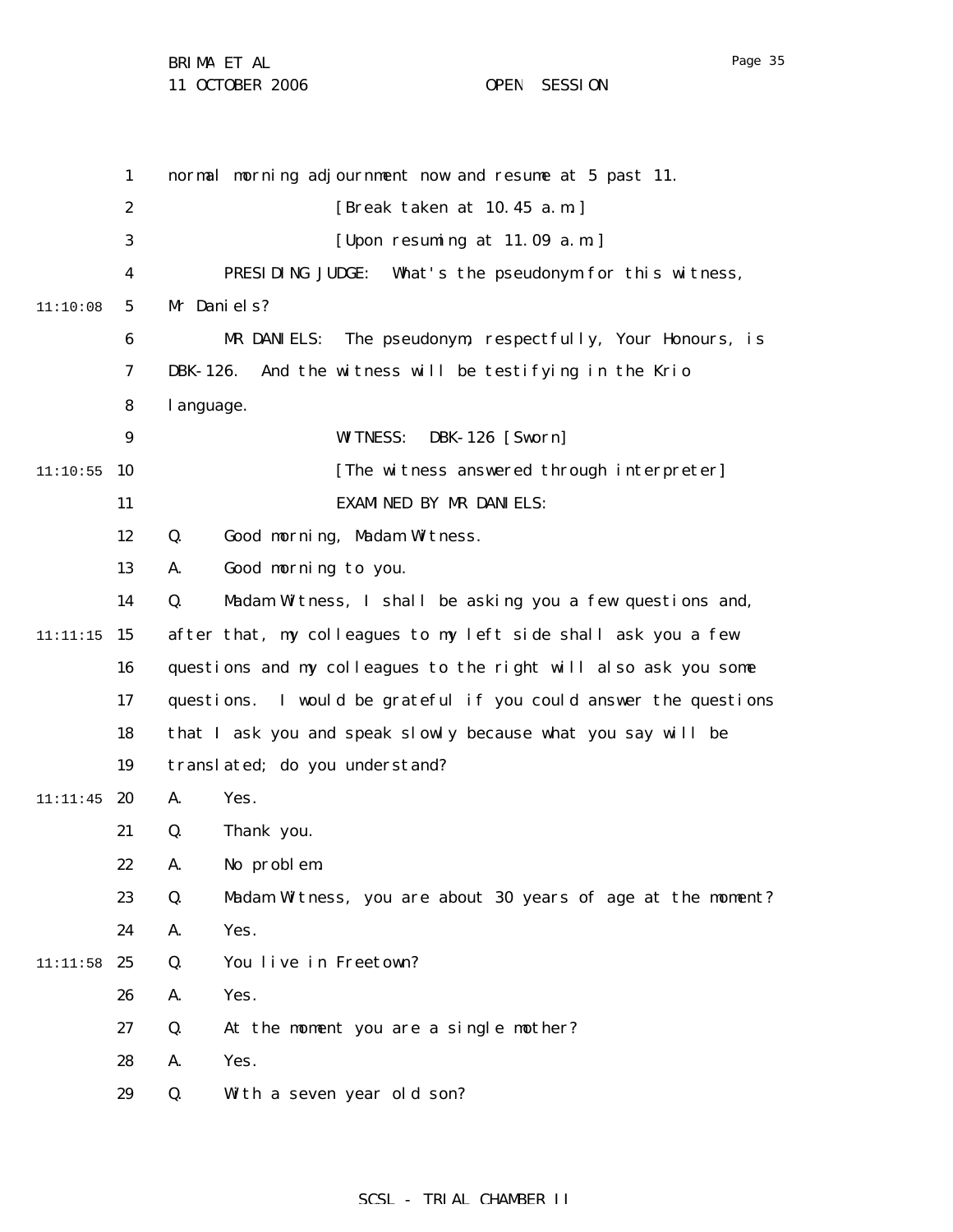|          | 1                | A.<br>Yes.                                                             |
|----------|------------------|------------------------------------------------------------------------|
|          | $\boldsymbol{2}$ | You can read and write?<br>Q.                                          |
|          | 3                | Yes.<br>A.                                                             |
|          | 4                | And you speak Krio and Temne?<br>Q.                                    |
| 11:12:33 | $5\overline{)}$  | Yes.<br>A.                                                             |
|          | 6                | Thank you. Now, Madam Witness, before I go on, I have to<br>Q.         |
|          | 7                | ask of you whether you know the second accused in this matter,         |
|          | 8                | Ibrahim Kamara; do you know him?                                       |
|          | 9                | Yes, yes. I knew him.<br>A.                                            |
| 11:12:59 | 10               | For how long have you known him?<br>Q.                                 |
|          | 11               | Well, I knew him 1998.<br>A.                                           |
|          | 12               | Do you know him well?<br>Q.                                            |
|          | 13               | Yes.<br>A.                                                             |
|          | 14               | And do you know why you are here today?<br>Q.                          |
| 11:13:25 | 15               | Yes.<br>A.                                                             |
|          | 16               | And why are you here?<br>Q.                                            |
|          | 17               | I'm here for me to talk what I know what happened during<br>A.         |
|          | 18               | the war, the time I was captured.                                      |
|          | 19               | Thank you very much. I want you to take your mind back to<br>Q.        |
| 11:14:05 | 20               | 13 May 1997. I beg your pardon, 25 May 1997. 25 May 1997.              |
|          | 21               | Where were you in 1997, May?                                           |
|          | 22               | A. I was in Freetown [redacted]. In my mother's house.                 |
|          | 23               | Do you recall anything happening in Freetown on 25 May?<br>Q.          |
|          | 24               | <b>JUDGE SEBUTINDE:</b><br>Mr Daniels, are you not concerned about     |
| 11:14:47 | 25               | this address at all?                                                   |
|          | 26               | MR DANIELS:<br>Very well.                                              |
|          | 27               | Madam Witness, we are all concerned about your<br>Q.                   |
|          | 28               | i denti fi cati on.<br>We do not want it to be revealed to the public, |
|          | 29               | so, with respect to information which will identify you, please        |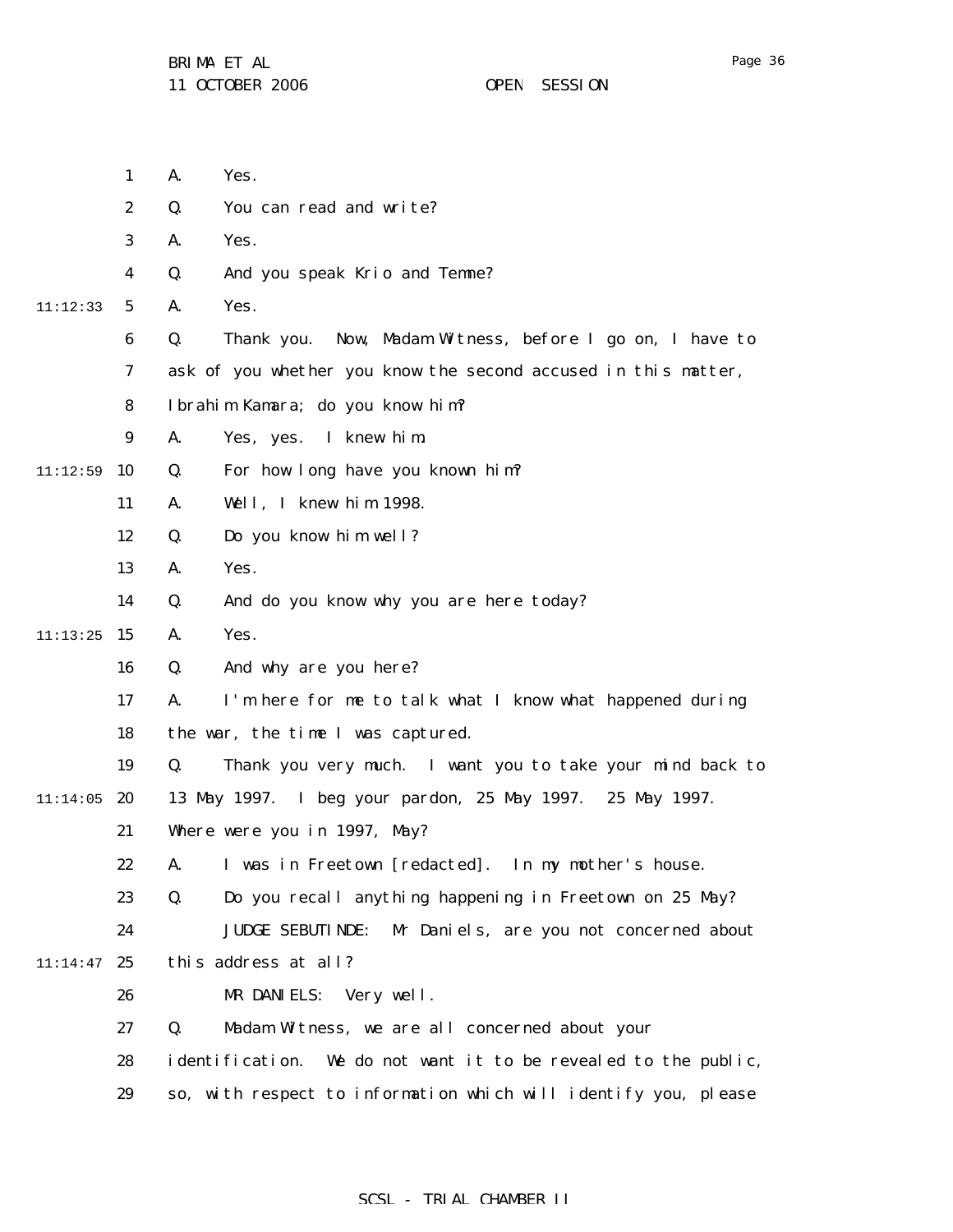|          | $\mathbf{1}$     | do not say it over or into the microphone.                       |
|----------|------------------|------------------------------------------------------------------|
|          | $\boldsymbol{2}$ | A.<br>0kay.                                                      |
|          | 3                | If I need you to say something, you can write it down so<br>Q.   |
|          | $\boldsymbol{4}$ | that we can protect your identity; do you understand that?       |
| 11:15:24 | $5\phantom{.0}$  | A.<br>0kay.<br>Yes, yes.                                         |
|          | 6                | MR DANIELS: In the circumstances, Your Honour, I would be        |
|          | 7                | grateful if the address revealed by the witness be redacted from |
|          | 8                | the record.                                                      |
|          | 9                | PRESIDING JUDGE:<br>Madam Witness, will that address reveal      |
| 11:15:41 | 10               | your identity, the address you just gave?                        |
|          | 11               | THE WITNESS:<br>Like what?                                       |
|          | 12               | PRESIDING JUDGE:<br>That's what I'm just asking you.<br>You      |
|          | 13               | just gave an address to the Court and I'm asking you: Will that  |
|          | 14               | reveal your identity or not?                                     |
| 11:16:08 | 15               | THE WITNESS:<br>No, no, no.                                      |
|          | 16               | MR DANIELS: I will try again.                                    |
|          | 17               | Madam Witness, what we are saying is: Do people know that<br>Q.  |
|          | 18               | you stay at the address you've just given?                       |
|          | 19               | PRESIDING JUDGE:<br>Just a minute, that's why I'm asking, Mr     |
| 11:16:20 | 20               | She did not say that's a current address. Go ahead.<br>Daniels.  |
|          | 21               | MR DANIELS:                                                      |
|          | 22               | Do people know that address to be your mother's address?<br>Q.   |
|          | 23               | PRESIDING JUDGE:<br>That is if it still is.                      |
|          | 24               | THE WITNESS:<br>Yes, people know.                                |
| 11:16:44 | 25               | MR DANIELS:                                                      |
|          | 26               | Q.<br>Is it still your mother's address?                         |
|          | 27               | That is my mother's address because my mother is the owner<br>A. |
|          | 28               | of the house.                                                    |
|          | 29               | PRESIDING JUDGE:<br>All right.<br>The address given by this      |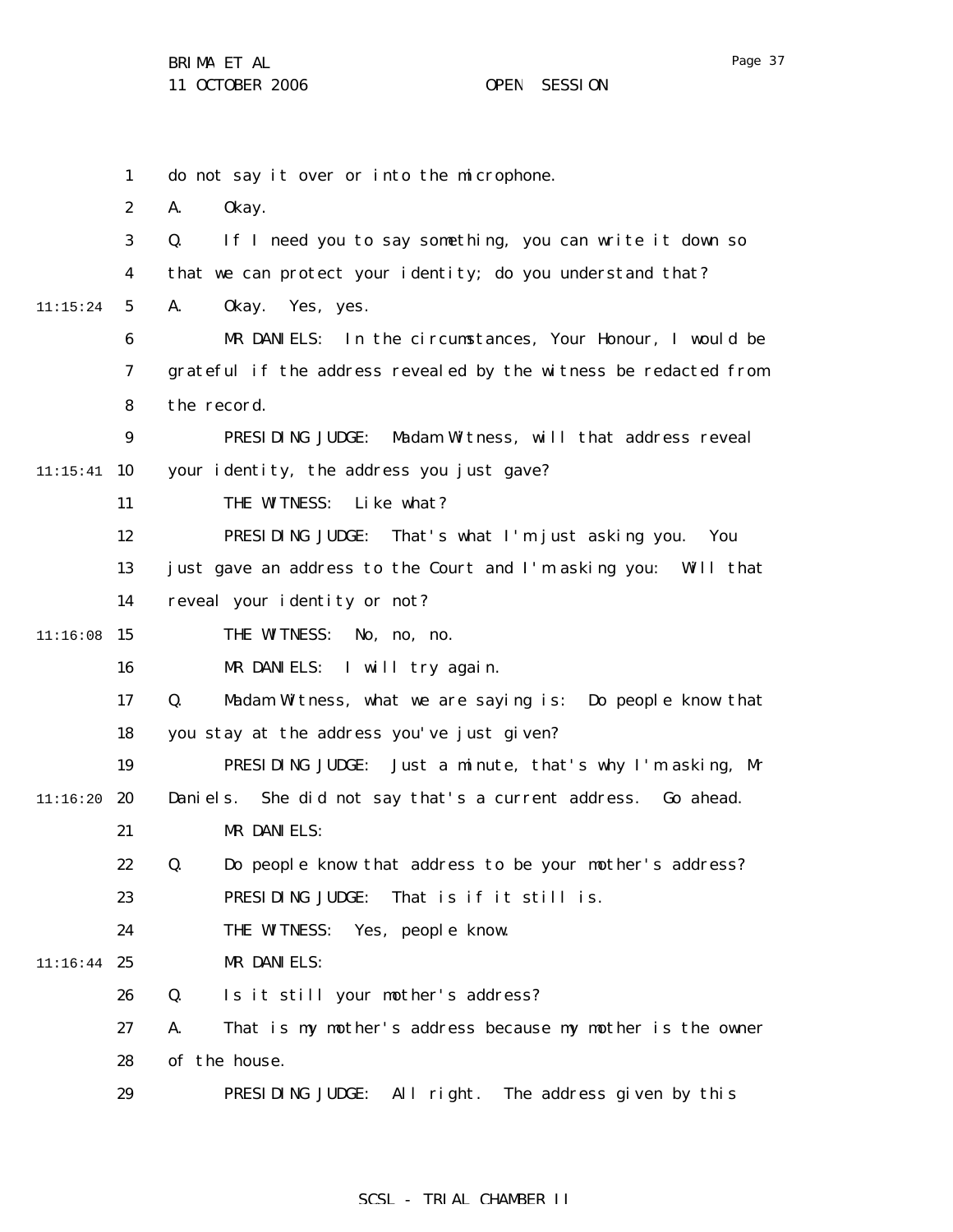|          | $\mathbf{1}$     | witness will be redacted from the transcript.                     |
|----------|------------------|-------------------------------------------------------------------|
|          | $\boldsymbol{2}$ | MR DANIELS: I'm most grateful, Your Honour.                       |
|          | 3                | Madam Witness, I will start again. Do you remember<br>Q.          |
|          | 4                | anything happening in Freetown, on 25 May 1997?                   |
| 11:17:21 | 5                | Yes.<br>A.                                                        |
|          | 6                | What do you recall?<br>Q.                                         |
|          | 7                | I was conscious that evening. We heard, I heard an<br>A.          |
|          | 8                | announcement on the radio saying that we've got a new leader by   |
|          | $\boldsymbol{9}$ | the name of Johnny Paul Koroma.                                   |
| 11:17:47 | 10               | How -- how did you hear this information?<br>Q.                   |
|          | 11               | Through the radio.<br>A.                                          |
|          | 12               | And do you know who made Johnny Paul Koroma the new leader?<br>Q. |
|          | 13               | No.<br>A.                                                         |
|          | 14               | Do you know who was the old leader?<br>Q.                         |
| 11:18:12 | 15               | Yes.<br>A.                                                        |
|          | 16               | And who was the old leader?<br>Q.                                 |
|          | 17               | It was Ahmad Tejan Kabbah.<br>A.                                  |
|          | 18               | Did you do anything after that?<br>Q.                             |
|          | 19               | Well, when this civil war came I was in Freetown. I didn't<br>A.  |
| 11:18:51 | 20               | do anything. I was an innocent civilian, and I don't have any     |
|          | 21               | idea. I don't know anything.                                      |
|          | 22               | Q. Did you get to hear that the second accused, Ibrahim           |
|          | 23               | Kamara, was responsible for putting the new leader into power?    |
|          | 24               | I don't have any idea about this. I don't -- I don't know<br>A.   |
| 11:19:26 | 25               | anything about that. All I knew was Johnny Paul Koroma was the    |
|          | 26               | leader.                                                           |
|          | 27               | Did you eventually get to hear who were some of the other<br>Q.   |
|          | 28               | leaders?                                                          |
|          | 29               | I have no idea.<br>A.                                             |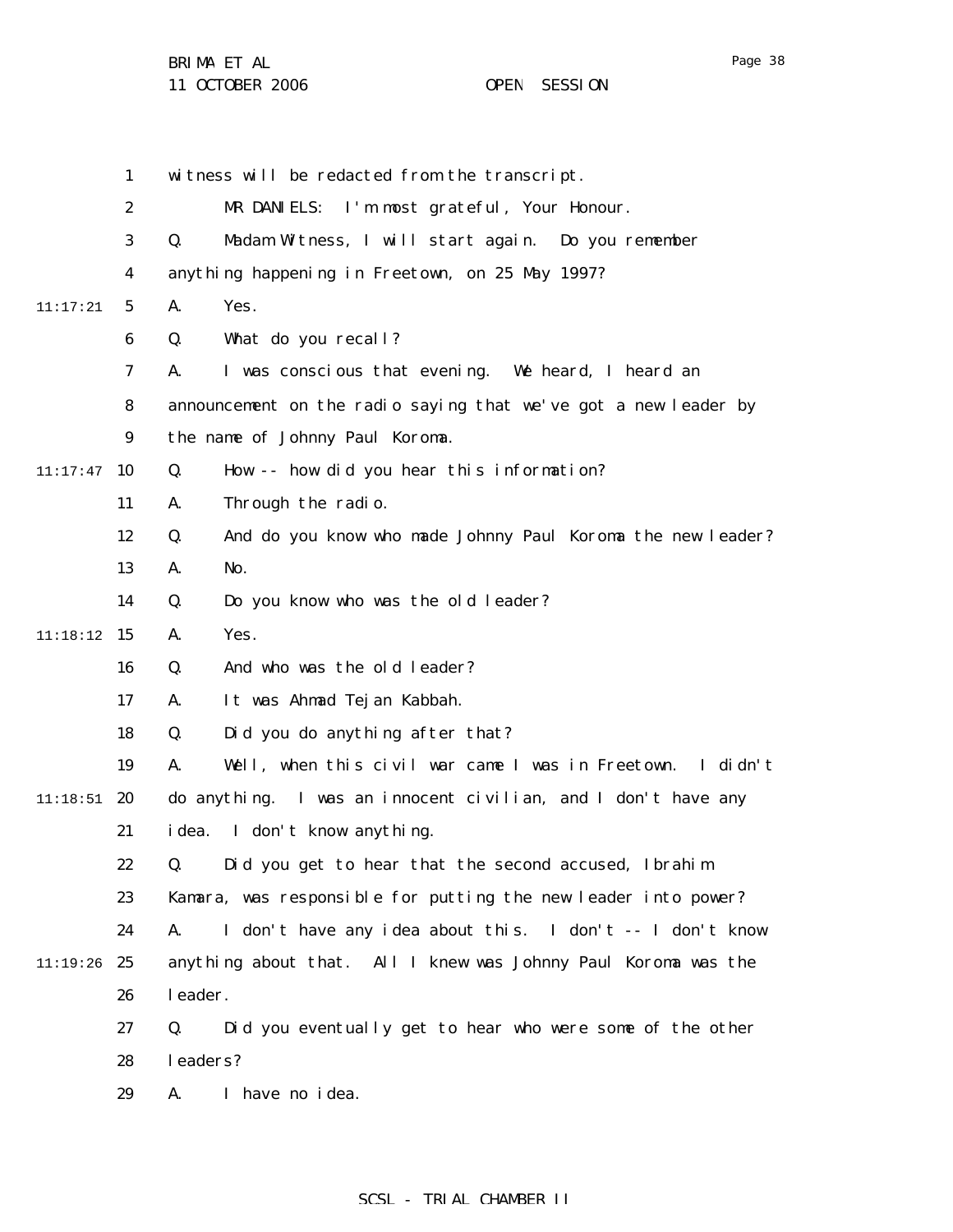|          | $\mathbf{1}$     | Madam Witness, where were you in February 1998?<br>Q.<br>Thank you. |
|----------|------------------|---------------------------------------------------------------------|
|          | $\boldsymbol{2}$ | Well, when the rebels came, jets was around bombing people.<br>A.   |
|          | 3                | People died.<br>The incidents that made me to leave Freetown, I     |
|          | 4                | went to Kono. One day, two streets between our streets, the jets    |
| 11:20:28 | 5                | came and bombed and people died.                                    |
|          | $\boldsymbol{6}$ | My question was where were you in February 1998?<br>Q.<br>Pl ease.  |
|          | 7                | February 1998 I was in Kono.<br>A.                                  |
|          | 8                | What were you doing in Kono, in February 1998?<br>Q.                |
|          | $\boldsymbol{9}$ | I'm a hairdresser, so I run and went to Kono, to do hair.<br>A.     |
| 11:21:04 | 10               | And why did you run to go to Kono?<br>Q.                            |
|          | 11               | I ran away because the jets was bombing around. People<br>A.        |
|          | 12               | were dying. People were running. They said intervention was         |
|          | 13               | coming. So I said -- I saw that there were not a lot of people      |
|          | 14               | in Freetown. I couldn't get money through, so I knew Kono had a     |
| 11:21:27 | 15               | lot of population, so I decided to go there to continue my          |
|          | 16               | hairdressing, to have more money.                                   |
|          | 17               | Q.<br>When exactly was it that you went to Kono?                    |
|          | 18               | I went to Kono in October 2007.<br>A.                               |
|          | 19               | And what do you mean by the jets? You went to Kono, what<br>Q.      |
| 11:21:55 | 20               | year did you say?                                                   |
|          | 21               | PRESIDING JUDGE:<br>She said October 2007.                          |
|          | 22               | MR DANIELS:                                                         |
|          | 23               | Mr Witness, we are not yet in the year 2007. 2007 is next<br>Q.     |
|          | 24               | So I want to ask again: When was it that you went to<br>year.       |
| 11:22:19 | 25               | Kono?                                                               |
|          | 26               | A.<br>I forgot.<br>1997.<br>October 1997.                           |
|          | 27               | Q.<br>Thank you, Madam Witness. You mentioned some jets bombing     |
|          | 28               | in Freetown -- some jets bombing which caused you leave.<br>Just    |
|          | 29               | very briefly, go over that, please?                                 |

# SCSL - TRIAL CHAMBER II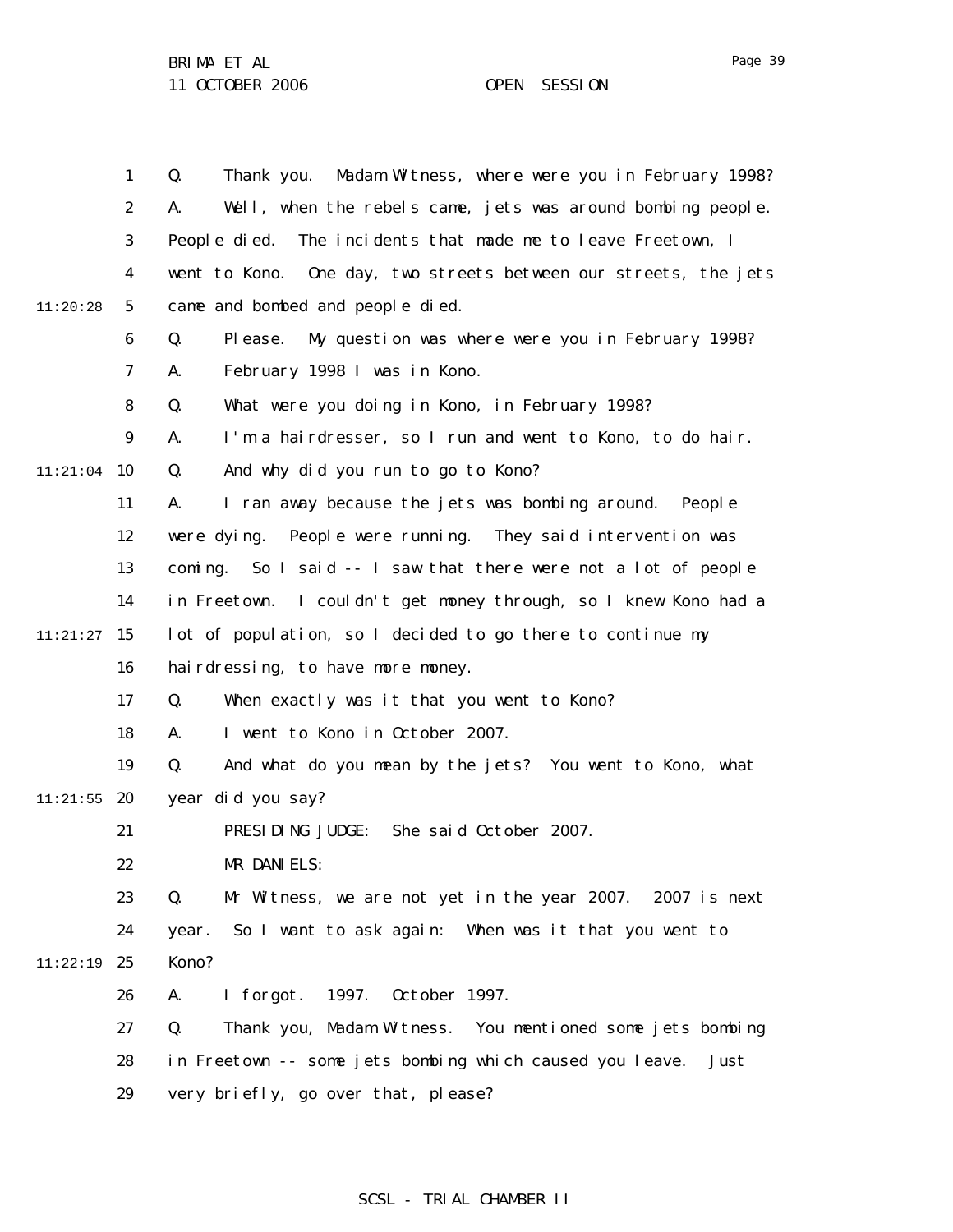|          | $\mathbf{1}$     | Why I left Freetown and went to Kono, jets was bombing<br>A.        |
|----------|------------------|---------------------------------------------------------------------|
|          | $\boldsymbol{2}$ | Sometimes in the afternoon, just see a jets coming<br>around.       |
|          | 3                | around, dropping bombs on the houses, and why I finally left        |
|          | $\boldsymbol{4}$ | Freetown, two streets between our street named Naimbana Street,     |
| 11:23:08 | $5\phantom{.0}$  | it bombed there and I went and I saw wherein skull all around,      |
|          | $\boldsymbol{6}$ | and the fragment went to one of the men around. And, in fact, he    |
|          | 7                | is, up to this time he is not normal. That was why I had to run     |
|          | 8                | and went to Freetown.<br>Then the other thing, people were packing, |
|          | 9                | and they were leaving Freetown.                                     |
| 11:23:37 | 10               | Q.<br>So you told us that --                                        |
|          | 11               | THE INTERPRETER:<br>Correction, interpreter. Kono, instead          |
|          | 12               | of Freetown.                                                        |
|          | 13               | MR DANIELS: Thank you, Madam Interpreter.                           |
|          | 14               | You also mentioned that you heard that the intervention was<br>Q.   |
| 11:23:50 | 15               | coming. What did you mean by the intervention?                      |
|          | 16               | Well, because at one point some of the boys in our street,<br>A.    |
|          | 17               | we were discussing in our street. One of them said from the time    |
|          | 18               | he was born, this was the time he had been starting -- he had       |
|          | 19               | embargo and he started to make fun over it. He said over --         |
| 11:24:19 | 20               | intervention meant government would take another troop.<br>They     |
|          | 21               | will invade and repel the AFRC men. So that they will come and      |
|          | 22               | reinstate the government. So this -- I said this is what is         |
|          | 23               | called intervention, so we were laughing over the issue.            |
|          | 24               | Q.<br>Now, I'm taking you back to February 1998. When you were      |
| 11:24:48 | 25               | in Kono, in February 1998, did anything happen?                     |
|          | 26               | It was one morning, when we were sitting outside in Kono,<br>A.     |
|          | 27               | people were running around. They packed their belongings and        |
|          | 28               | they left and most of them they left. They -- some other times      |
|          | 29               | we will see people running. I can remember one morning, Sullay      |

Page 40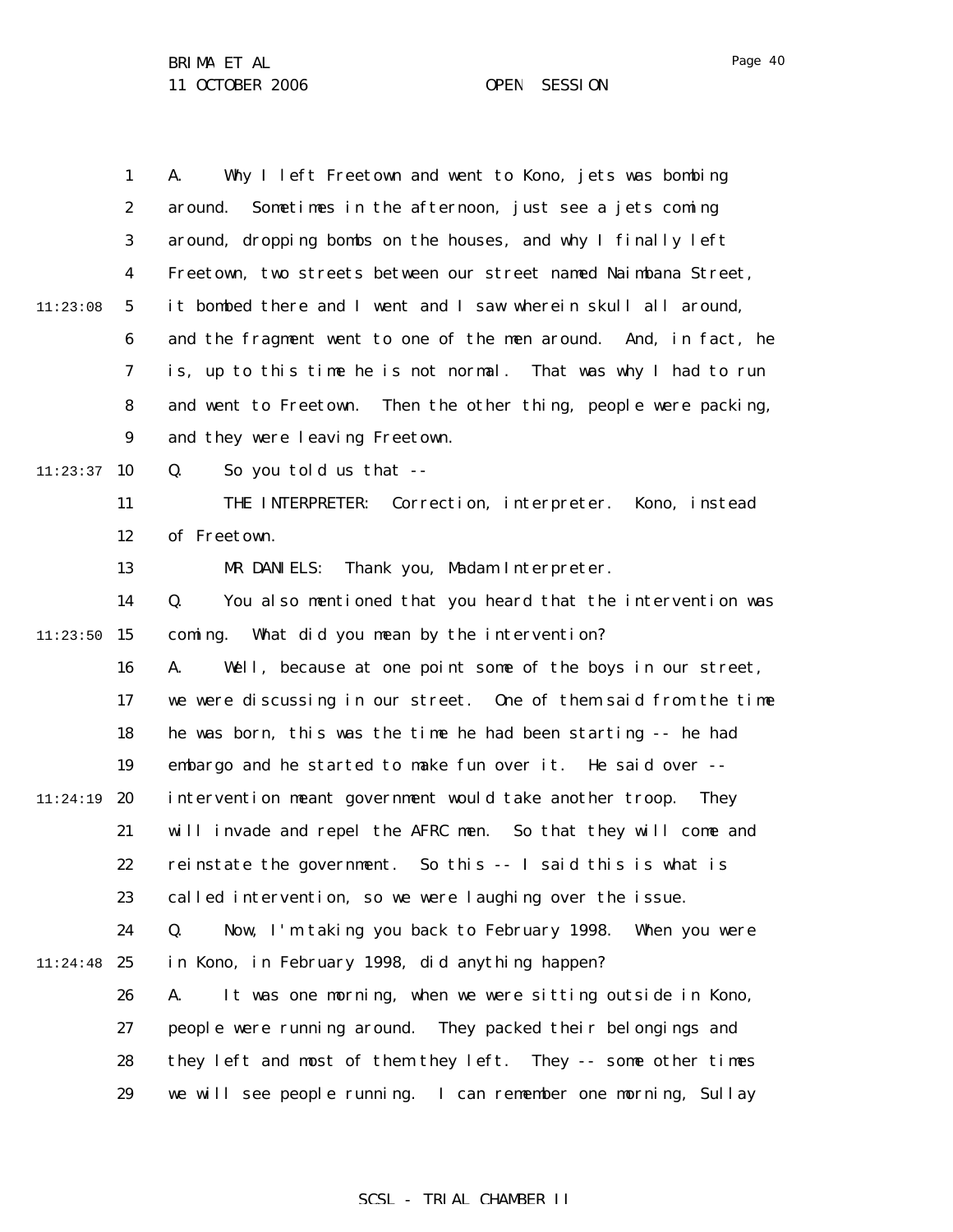|          | 1                | Ajazy mobilise a convoy. They said they were going to collect       |
|----------|------------------|---------------------------------------------------------------------|
|          | $\boldsymbol{2}$ | The Kamajors -- they said junta had left Kono.<br>Kamajors.         |
|          | 3                | Madam Witness, how do you know that Sullay Ajazy was going<br>Q.    |
|          | 4                | to collect Kamajors?                                                |
| 11:25:46 | 5                | I was there and I went to Opera, where -- when the convoy<br>A.     |
|          | $\boldsymbol{6}$ | was leaving. A lot of civilians were there and they were            |
|          | 7                | cl apping.                                                          |
|          | 8                | Which convoy was leaving?<br>Q.                                     |
|          | $\boldsymbol{9}$ | Sullay Ajazy's vehicle, with some other podapodas that was<br>A.    |
| 11:26:13 | 10               | around, all of them left. But he was with some other civilians,     |
|          | 11               | the youth in Kono. They were all -- they boarded the vehicle and    |
|          | 12               | they left.                                                          |
|          | 13               | Q.<br>Do you know where they left to?                               |
|          | 14               | Main Motor Road.<br>Main Motor Road Kono, by Opera.<br>That's<br>A. |
| 11:26:43 | 15               | how they called that street by Opera.<br>They called it Main Motor  |
|          | 16               | They took off from there.<br>Road.                                  |
|          | 17               | The question I asked you was: Where were they going to,<br>Q.       |
|          | 18               | when they took off?                                                 |
|          | 19               | They went Jama Sewafe. They said there they would stay.<br>A.       |
| 11:27:06 | 20               | That was where the Kamajors were.                                   |
|          | 21               | Were they -- did the Kamajors eventually come to Kono?<br>Q.        |
|          | 22               | Yes, they came.<br>А.                                               |
|          | 23               | About how many of them came to Kono?<br>Q.                          |
|          | 24               | They were many. They came in a number but when they were<br>A.      |
| 11:27:37 | 25               | walking around they were walking by line, they walk by the          |
|          | 26               | The one would be in front.<br>Then the next one would<br>streets.   |
|          | 27               | So they were walking in a single file along<br>come at behind them. |
|          | 28               | the streets.                                                        |
|          | 29               | For how long did the Kamajors stay in Kono?<br>Q.                   |

## SCSL - TRIAL CHAMBER II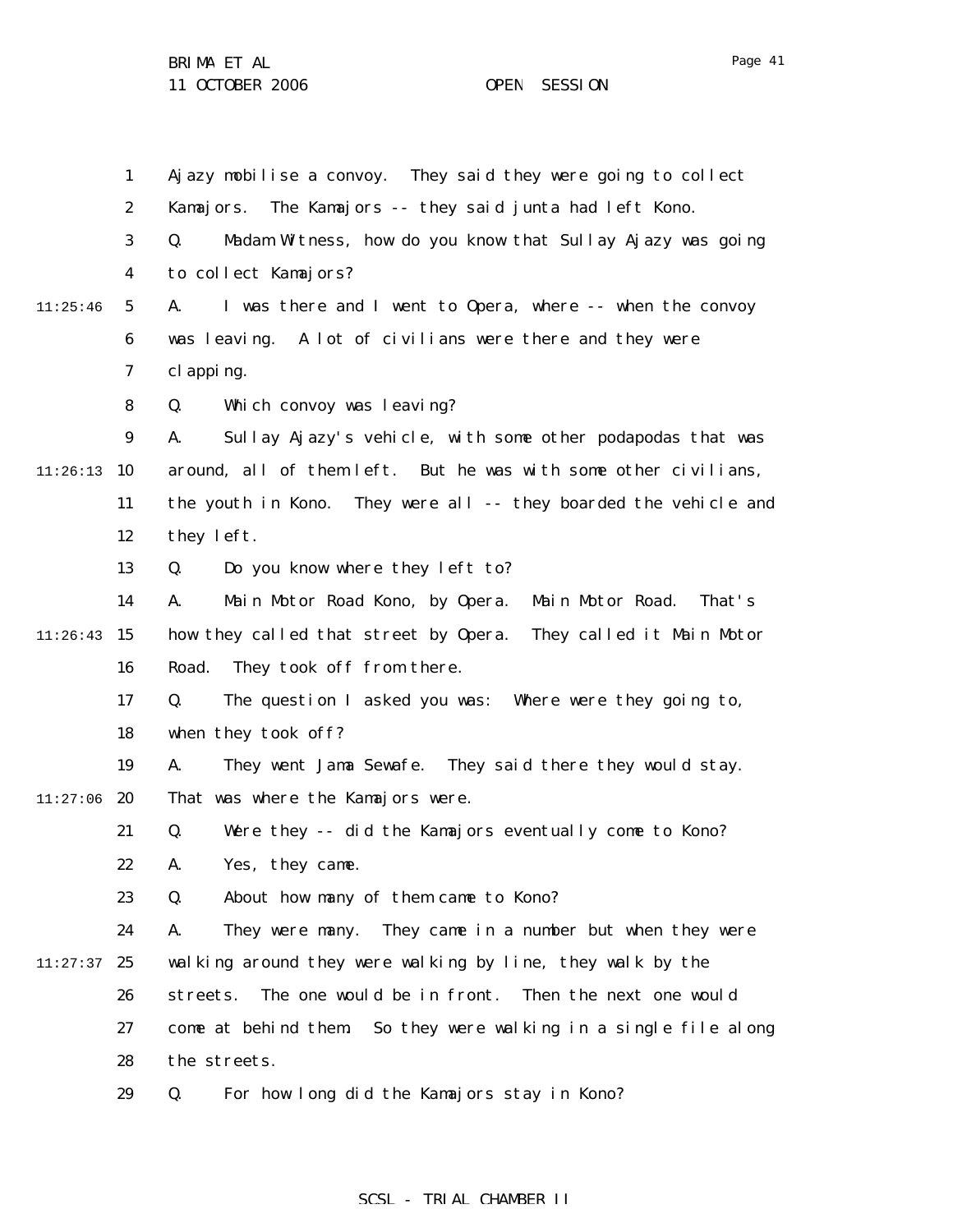2

1 A. The Kamajors, they stayed for about a week.

Q. And during the stay of the Kamajors, in Kono, did anything

|          | 3                | happen in Kono?                                                   |
|----------|------------------|-------------------------------------------------------------------|
|          | 4                | Yes.<br>A.                                                        |
| 11:28:14 | $5\phantom{.0}$  | What happened?<br>Q.                                              |
|          | $\boldsymbol{6}$ | What happened when the Kamajors came, one, when they came<br>A.   |
|          | 7                | they had guns.<br>They had cutlasses.<br>They were carrying       |
|          | 8                | cutlasses, so when the civilians saw them they started grumbling. |
|          | $\boldsymbol{9}$ | They said now you brought these Kamajors, we thought they were    |
| 11:28:39 | 10               | going to protect us. They hadn't anything that -- they only had   |
|          | 11               | Then the Kamajors, they were telling us that we<br>cutlasses.     |
|          | 12               | should not wear any short dress. Their society is against that.   |
|          | 13               | Woman shouldn't put on a short trousers. That then you should     |
|          | 14               | not -- you should tie your head.                                  |
| 11:29:03 | 15               | Apart from telling you not to wear short skirts and to tie<br>Q.  |
|          | 16               | your hair, did the Kamajors do anything in Kono?                  |
|          | 17               | Yes.<br>A.                                                        |
|          | 18               | What did they say?<br>Q.                                          |
|          | 19               | Wherever soldier is, they will hacked him. I could still<br>A.    |
| 11:29:26 | 20               | remember, I was in Kono. I was at Gbonbor Street. When we left    |
|          | 21               | Gbonbor Street --                                                 |
|          | 22               | Madam Witness, I reminded you to speak slowly because what<br>Q.  |
|          | 23               | you are saying is being interpreted. You were on what street?     |
|          | 24               | What street at that time?                                         |
| 11:29:51 | 25               | At Gbonbor Street, because of this laws.<br>A.                    |
|          | 26               | Hold on.<br>Your Honours Gbonbor Street I will spell<br>Q.        |
|          | 27               | phonetically, G-B-O-N-B-O-R Street. And where is Gbonbor Street?  |
|          | 28               | A.<br>Gbonbor Street is inside Koidu Town.                        |
|          | 29               | Q.<br>So you were at Gbonbor Street and what happened?            |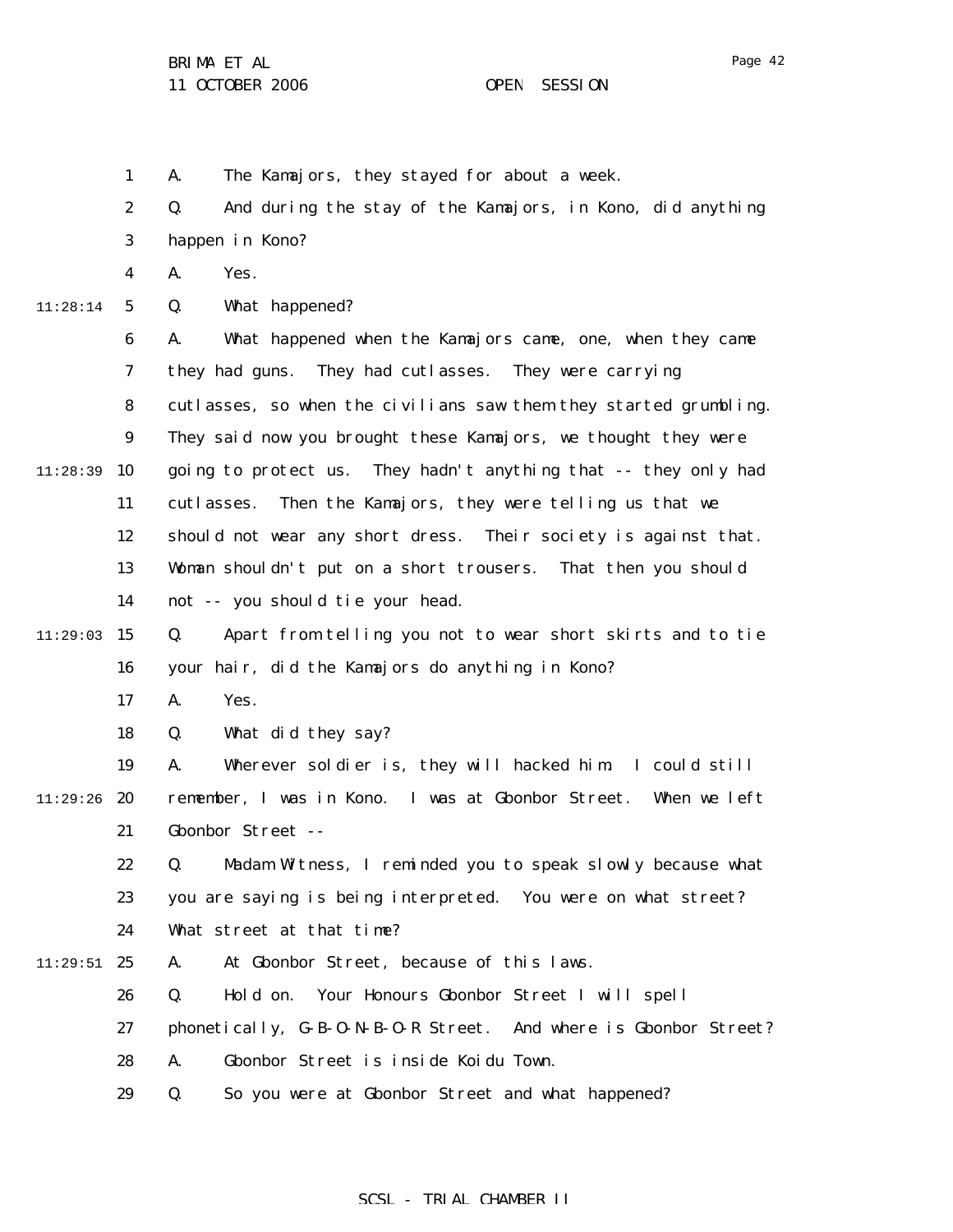1 2 3 4 5 6 7 8 9  $11:30:59$  10 11 12 13 14  $11:31:15$  15 16 17 18 19  $11:31:37$  20 21 22 23 24 11:31:58 25 26 27 28 29 11:30:35 A. I was -- I used to wear short trousers. I left Gbonbor Street. I went to Hollywood. Hollywood. I was conscious. One soldier, he was inside the house. He was on top of the roof and the soldiers came and show where he was hiding and the Kamajor brought him down and he was tied down. He was begging the Kamajors not to -- for him to be killed in front of me. Then the Kamajors said if it were you that, you, what were you going to do with us but the soldier didn't say anything. Q. Did anything happen to the soldier apart from being tied up? A. Yes. Q. What happened? A. They took him. He was shot. Q. And when he was shot, did anything to him? A. When he was shot he was laid flat on the ground. He was slit in the middle. Q. Who slit him in the middle? A. I can still recall. I can still describe the man. I don't know his name but I can still remember the incident because I was there. Q. Madam Witness, maybe I didn't make myself clear. I'm asking, not about the soldier who was slit, but who slit him? Who slit the soldier? A. The Kamajor. The Kamajor man. Q. And when you say slit him, what do you mean? A. He was slit in the middle. He was open. They removed the heart. They started to chew it amongst themselves. Q. Okay. Madam Witness. After the one-week presence of the Kamajors in Kono town, did anything happen?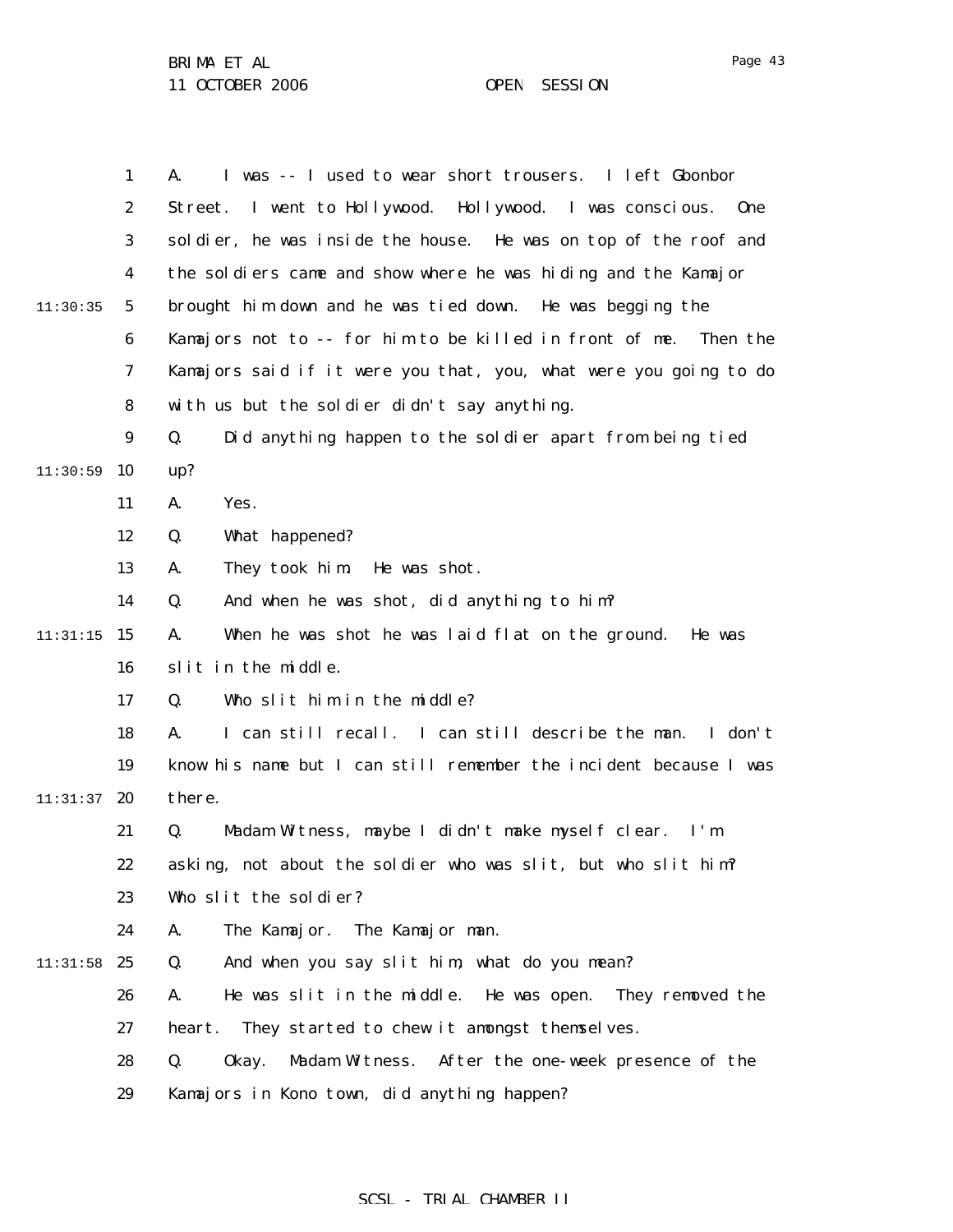|          | $\mathbf{1}$     | The Kamajors, after the Kamajors have come around,<br>A.<br>Yes.  |
|----------|------------------|-------------------------------------------------------------------|
|          | $\boldsymbol{2}$ | early in the morning, we heard a bomb that was launched.<br>So,   |
|          | 3                | myself and one of my friend, we packed and we left for Tombodu.   |
|          | 4                | Now, where was the bomb launched?<br>Q.                           |
| 11:32:54 | 5                | We were hearing -- we were hearing the shelling. We didn't<br>A.  |
|          | 6                | know the right place where it was coming from.                    |
|          | 7                | Do you know who was launching the bombs?<br>Q.                    |
|          | 8                | I did not know.<br>A.                                             |
|          | $\boldsymbol{9}$ | Q.<br>And after you went -- you said you went with your friend to |
| 11:33:15 | 10               | Tombodu; did anything happen?                                     |
|          | 11               | Yes, no.<br>A.                                                    |
|          | 12               | Did anything happen?<br>Q.                                        |
|          | 13               | No, nothing happened to us when we were in Tombodu.<br>A.         |
|          | 14               | Q.<br>And from Tombodu, did you go anywhere?                      |
| 11:33:34 | 15               | From Tombodu we were there for a while, so my aunt that I<br>A.   |
|          | 16               | went to, somebody came to tell her that they saw her, saw me in   |
|          | 17               | So I told my friend.<br>Koi du Town.                              |
|          | 18               | THE INTERPRETER:<br>Your Honours, can the witness go slow.        |
|          | 19               | MR DANIELS:                                                       |
| 11:33:57 | 20               | Q.<br>Madam please. The interpreters are having difficulty        |
|          | 21               | catching up with you, so speak a bit slowly. Now, let me remind   |
|          | 22               | you where you were. You were talking about your aunt. Your aunt   |
|          | 23               | said what?                                                        |
|          | 24               | Somebody told me that the aunt I was staying with, that the<br>A. |
| 11:34:23 | 25               | person said he saw the aunt in Koidu Town.                        |
|          | 26               | And did anything happen after that?<br>Q.                         |
|          | 27               | So, I left Tombodu. I went to look for my aunt in Koidu<br>A.     |
|          | 28               | Town.                                                             |
|          | 29               | Q.<br>Carry on.                                                   |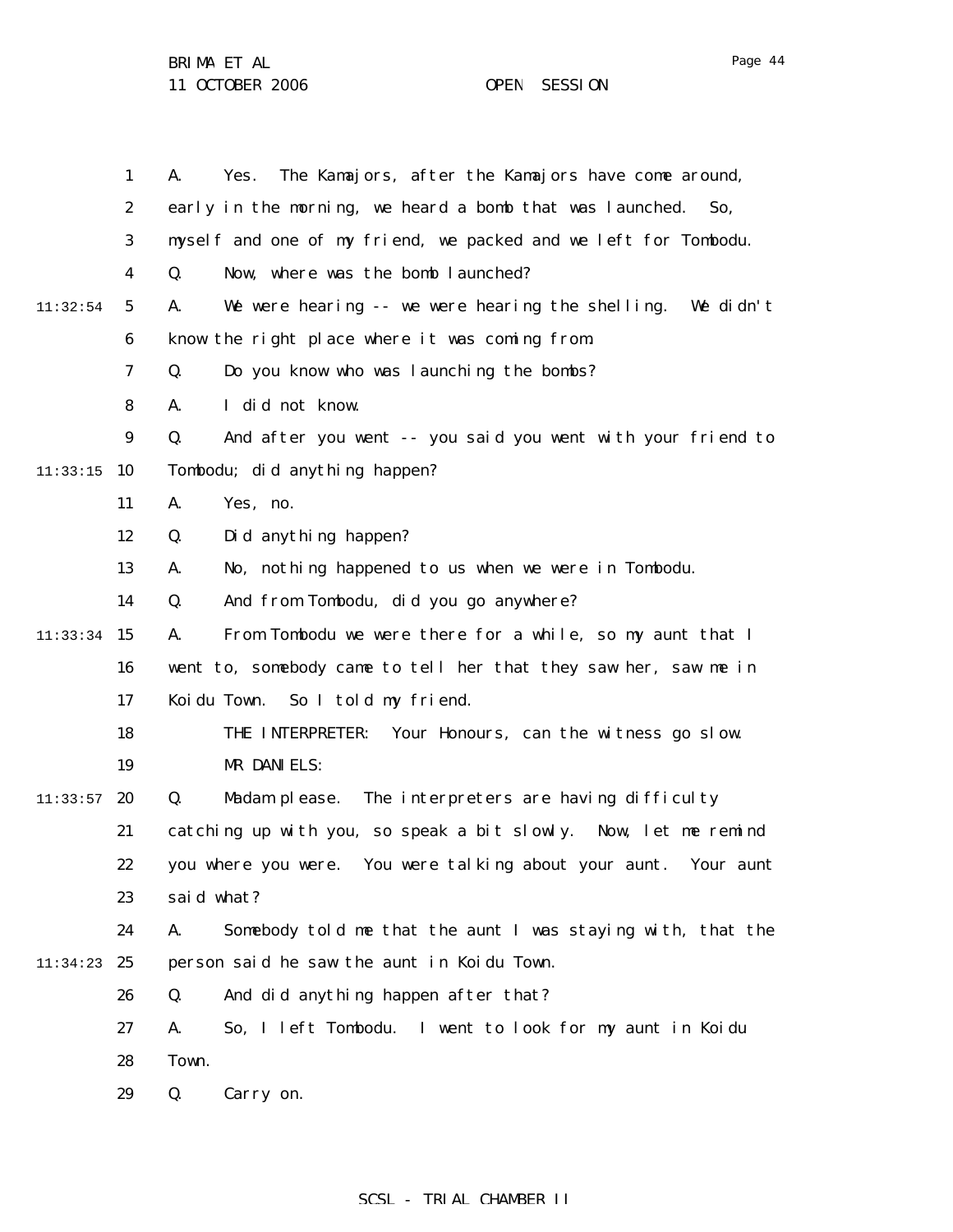|          | $\mathbf{1}$     | So, as I was going in Koidu Town, I met a civilian and he<br>A.            |
|----------|------------------|----------------------------------------------------------------------------|
|          | $\boldsymbol{2}$ | said that his younger sister had been left behind and he was               |
|          | 3                | going in search for her.                                                   |
|          | 4                | Q.<br>And what happened?                                                   |
| 11:35:00 | $5\phantom{.0}$  | So, as we were going through a road, I saw a white Toyota<br>A.            |
|          | 6                | Hilux coming.                                                              |
|          | 7                | And who was in this white Toyota Hilux?<br>Q.                              |
|          | 8                | When I saw the white Toyota Hilux approaching me, the man,<br>A.           |
|          | $\boldsymbol{9}$ | the men ran away and I also ran and then a boy who was from the            |
| 11:35:32 | 10               | Hilux said, "If you run out I will shoot at you."                          |
|          | 11               | Q.<br>And what happened?                                                   |
|          | 12               | So he -- he captured me and he put me in the Hilux.<br>A.                  |
|          | 13               | Q.<br>And this person who captured you, who was he?                        |
|          | 14               | His name was Bravo.<br>A.                                                  |
| 11:36:12 | 15               | Madam Witness --<br>Q.                                                     |
|          | 16               | Yes.<br>A.                                                                 |
|          | 17               | -- after -- do you know which group he belonged to?<br>Q.                  |
|          | 18               | Well, after he captured me, we went into the vehicle.<br>A.<br><b>Then</b> |
|          | 19               | he introduced me to a man. He said that that was his boss.                 |
| 11:36:36 | 20               | And what was the name of his boss?<br>Q.                                   |
|          | 21               | The name of the boss, the name they called him was Chief.<br>A.            |
|          | 22               | Did he have any other name --<br>Q.                                        |
|          | 23               | Yes.<br>A.                                                                 |
|          | 24               | -- that you got to know; what was the other name?<br>Q.                    |
| 11:37:04 | 25               | The other name we used to call him was Junior Johnson,<br>A.               |
|          | 26               | Juni or Lion.                                                              |
|          | 27               | Q.<br>And when Bravo introduced you to Chief, or Junior Lion, did          |
|          | 28               | anything happen?                                                           |
|          | 29               | From that point, we went to Tombodu.<br>The vehicle went onto<br>A.        |

## SCSL - TRIAL CHAMBER II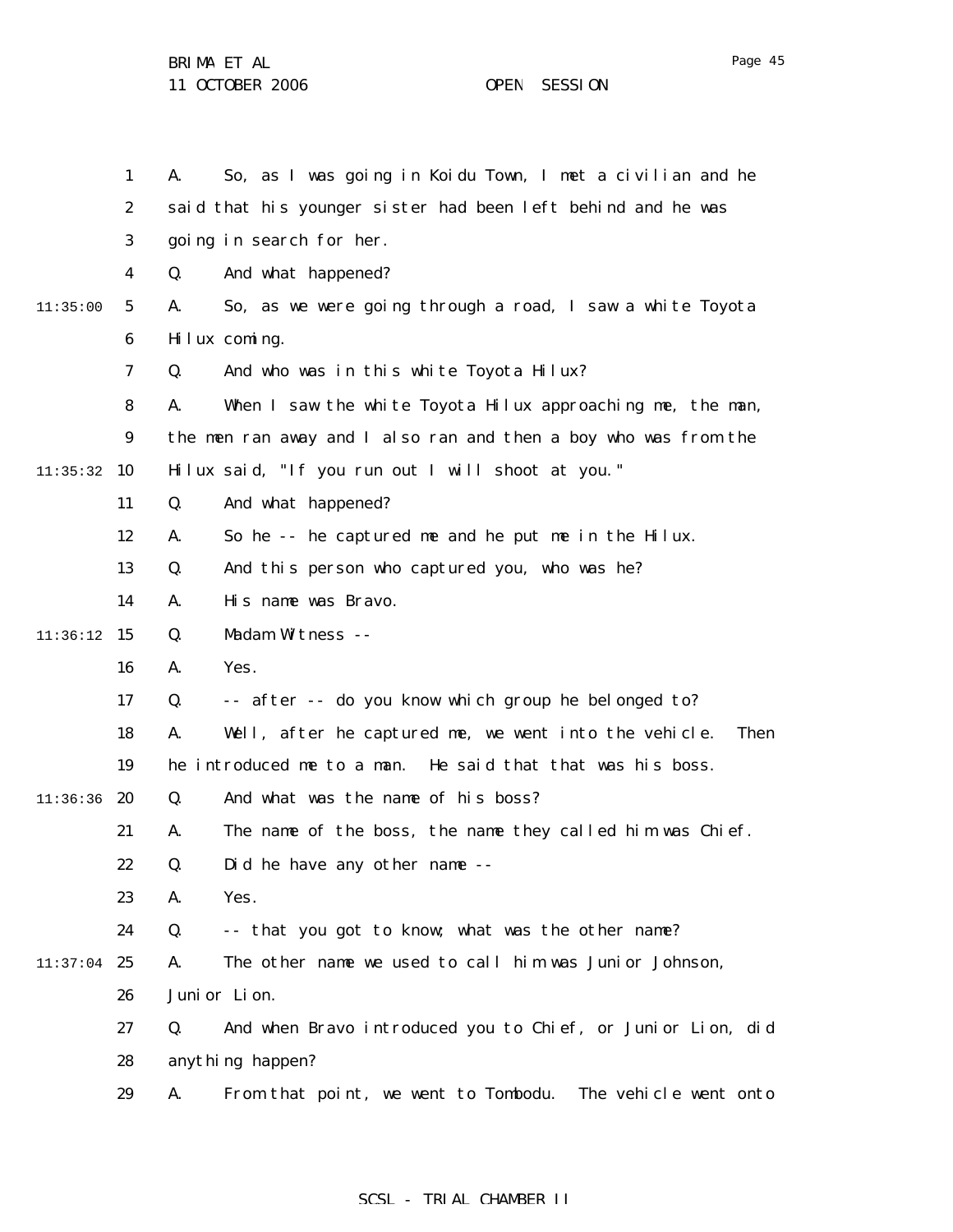11 OCTOBER 2006 OPEN SESSION

1 2 3 4 5 6 7 8 9  $11:38:29$  10 11 12 13 14  $11:39:01$  15 16 17 18 19  $11:39:17$  20 21 22 23 24 11:39:40 25 26 27 28 29 11:38:02 Tombodu and we -- it returned. They took me to Masingbi Road. Q. Now apart from Bravo and Chief, Junior Lion, was there anyone else in the vehicle? A. The Chief's boys were in the vehicle. Q. How were they dressed, the Chief's boys and Chief himself? A. Let me start with the Chief. He wore -- the cap -- the Alpha's wear, a round, small cap. Q. Is that all he was wearing, a cap? A. No. Q. What else? A. He wore a Bob Mali T-shirt. He wore a black jeans trousers. His lip had a split on one part. And his eyes were covered with blood. And he hung the chain Fathers put on. Q. I beg your -- I believe the witness mentioned, I am told cross, a cross? THE INTERPRETER: Correction, yes; a cross chain. JUDGE SEBUTINDE: Did the witness say his eyes were covered in blood? THE INTERPRETER: One eye was covered with blood. Correction interpreter. One eye was covered with blood. MR DANIELS: Q. Madam Witness, did you get to know the reason why Chief had a bloodied eye and some stitches on his lips? A. No. Q. Please carry on with the description you were talking about. You were describing Chief and the other gentlemen, how were they dressed? A. He was in the front and beside him was the driver. The driver was dark and fat. I can still remember the name. His

#### SCSL - TRIAL CHAMBER II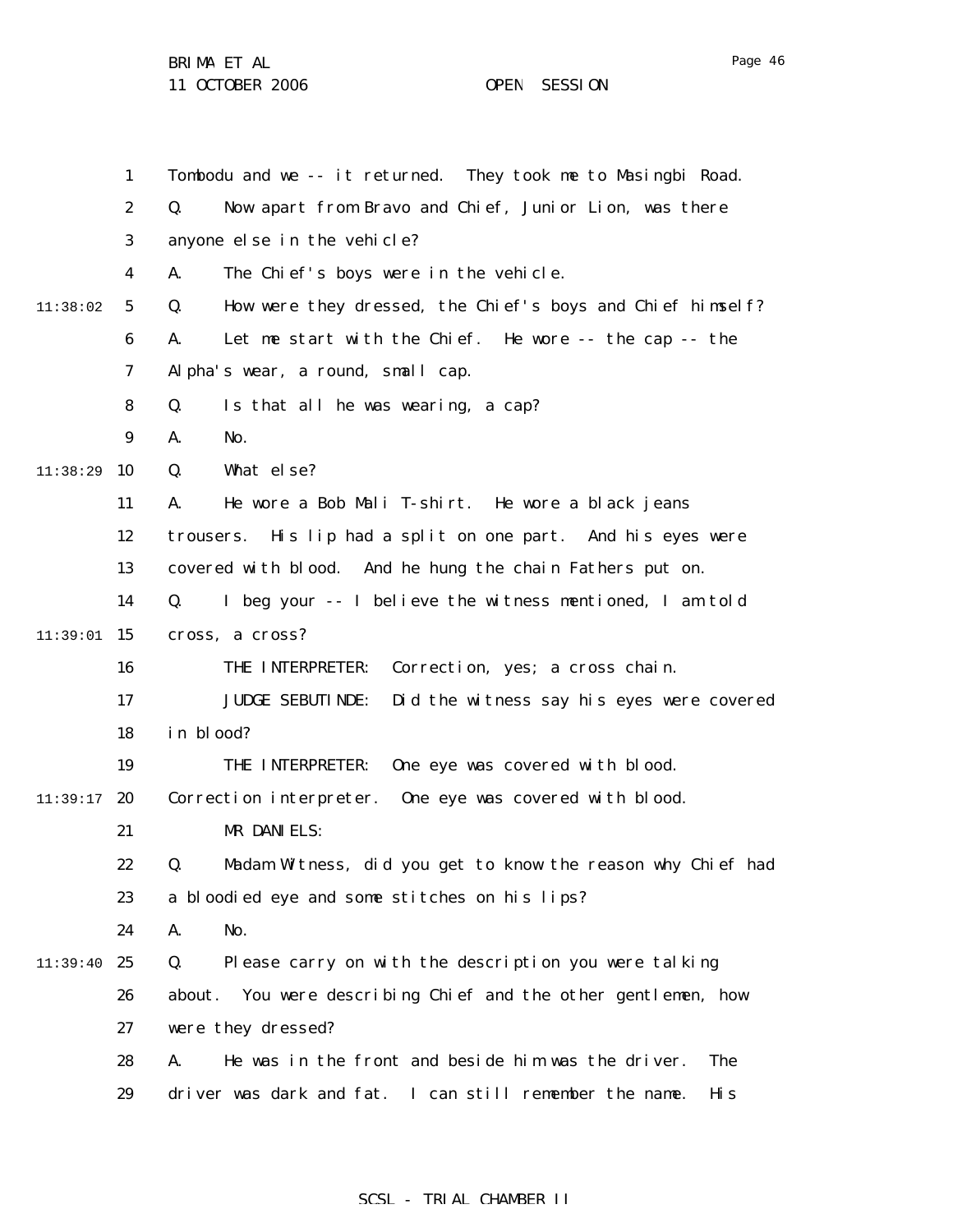|          | $\mathbf{1}$     | name was Crack. He wore a black waistcoat and black jeans.       |
|----------|------------------|------------------------------------------------------------------|
|          | $\boldsymbol{2}$ | And anyone else?<br>Q.                                           |
|          | 3                | In there, we had another boy, Junior Jones. He wore jeans,<br>A. |
|          | 4                | jean coat and trousers. He had the same Jesus Christ cross on    |
| 11:40:28 | $5\phantom{.0}$  | his neck.                                                        |
|          | 6                | Now, Madam Witness, were, were these gentlemen, were they<br>Q.  |
|          | 7                | carrying any arms or weapons?                                    |
|          | 8                | They all, all of them held guns. Except the Chief, he had<br>A.  |
|          | $\boldsymbol{9}$ | One was on his hand. The other one was in his<br>two pistols.    |
| 11:40:56 | 10               | pocket.                                                          |
|          | 11               | And Madam Witness, you said that these persons captured<br>Q.    |
|          | 12               | What do you mean by they captured you?<br>you.                   |
|          | 13               | A.<br>Well, what I mean, that they captured me, they met me on   |
|          | 14               | the road. And they came down with guns and ordered me to enter   |
| 11:41:28 | 15               | into the vehicle.                                                |
|          | 16               | And from Tombodu, did they take you anywhere?<br>Q.              |
|          | 17               | To Masingbi Road.<br>A.                                          |
|          | 18               | And what did you go to Masingbi Road to do?<br>Q.                |
|          | 19               | When we arrived, as we were, he, he went to collect some<br>A.   |
| 11:41:52 | 20               | thi ngs.                                                         |
|          | 21               | Who went to collect some things?<br>Q.                           |
|          | 22               | Bravo went to take the things to cook because --<br>А.           |
|          | 23               | And who was going to cook?<br>Q.                                 |
|          | 24               | I was supposed to cook.<br>A.                                    |
| 11:42:12 | 25               | And for how long were you at Masingbi Road?<br>Q.                |
|          | 26               | We were in Masingbi Road for over three weeks.<br>Then the<br>A. |
|          | 27               | jets raid, the jets raided. We went up Five-Five Spot, as you    |
|          | 28               | climb up.                                                        |
|          | 29               | Madam Witness, at this time, was the second accused,<br>Q.       |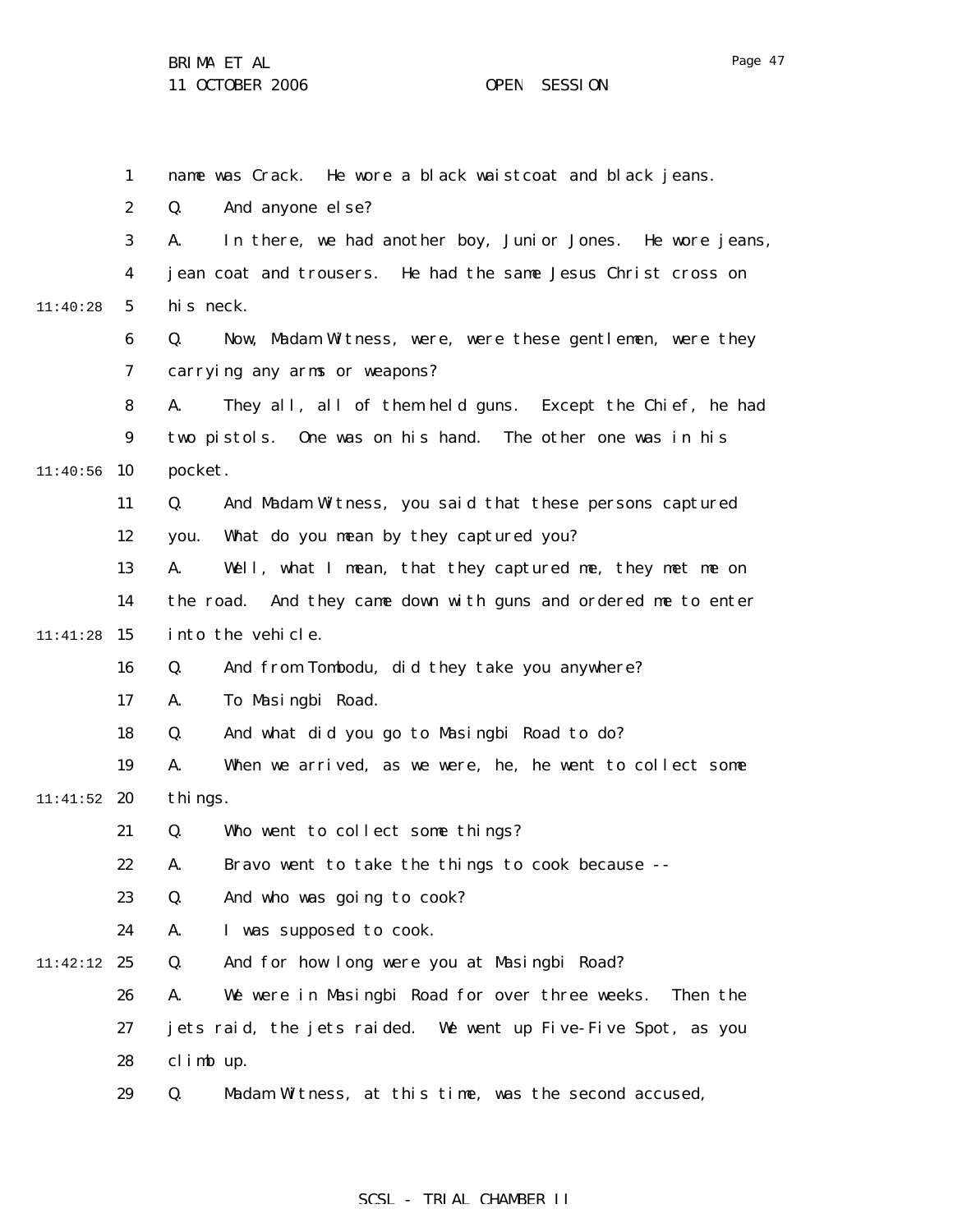1 2 3 4 5 6 7 8 9  $11:43:51$  10 11 12 13 14 11:44:10 15 16 17 18 19  $11:44:51$  20 21 22 23 24  $11:45:05$  25 26 27 28 29 11:43:18 Ibrahim Kamara, was he present at Masingbi Road? A. No. Q. Was Chief, Junior Johnson, was he reporting to anyone at this time that you were at Masingbi Road? A. When we were at Masingbi Road, the house was opposite. He was on this side with his men, bodyguards, but I was on the other side with his other security. So I had no idea what my purpose was but, in the morning, I cook. In the afternoon I cook. Then Bravo would come and collect the food and take it to him. He was the only one I saw. He was the one I knew. Q. The question I was asking was whether Chief was reporting to anyone, if you know? A. No. Q. He was not reporting to anyone, or you don't know? A. I don't know. Q. And during the three weeks that you stayed at Masingbi Road, apart from cooking in the morning and cooking in the evenings, did you do anything? A. That was my function, to cook for him, wholly and solely. Q. And please tell us if you know, were there other soldiers at Masingbi Road, apart from Bravo, Chief and the driver and those who arrested you? A. Yes. Q. Tell us, if you know, how many were there? A. We were in our own apartments. Some soldiers were down around in Masingbi Road. Q. Can you give us the number? A. I will -- I am unable to give you a number because I would just see them come and pass around our area. I went -- I was not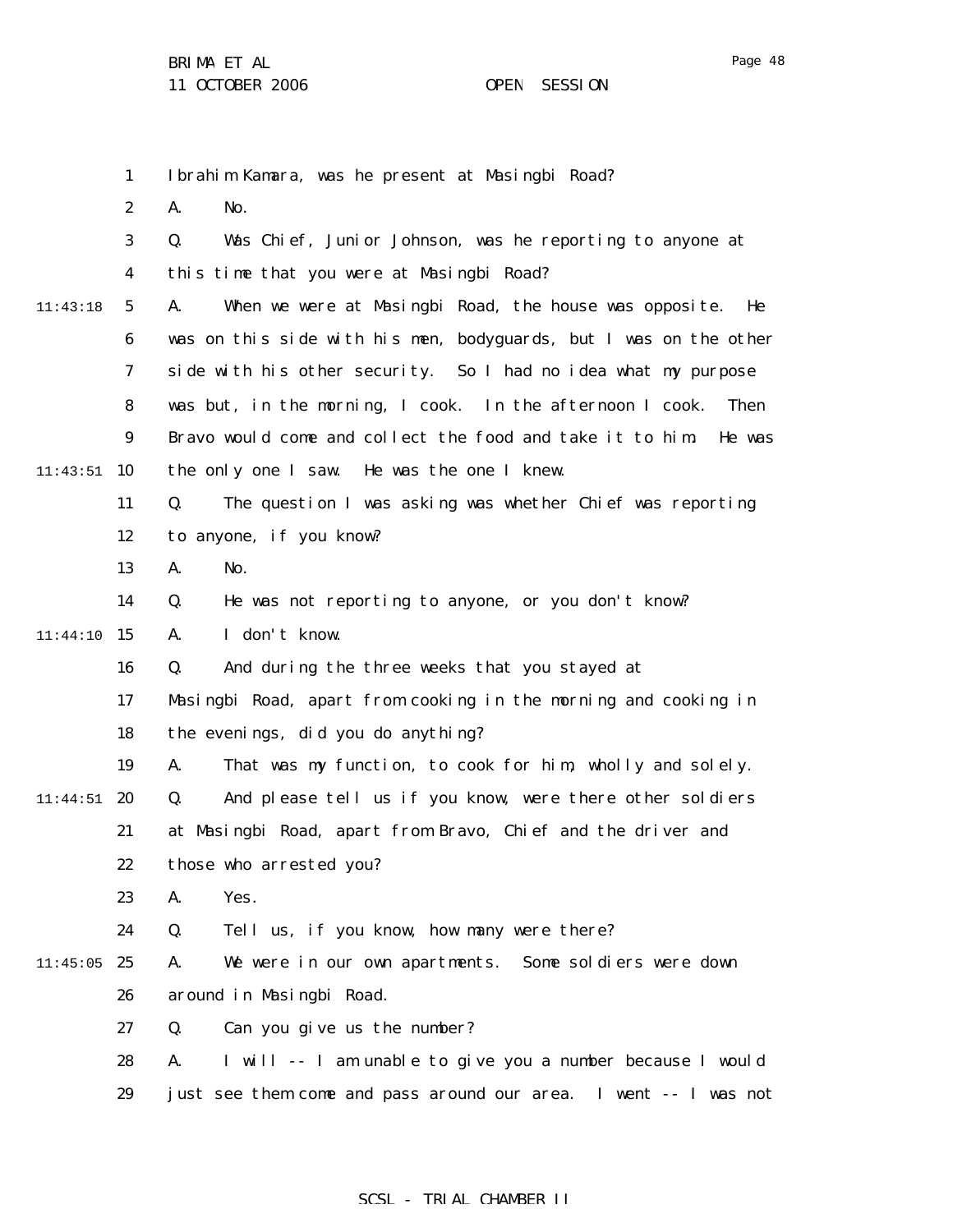1 2 3 4 5 6 7 8 9 11:46:24 10 11 12 13 14 11:46:49 15 16 17 18 19 11:47:19 20 21 22 23 24 11:47:41 25 26 27 28 29 11:45:55 going out. That was my -- my purpose was to cook. There were securities guarding me so that I would not escape. I was just there to cook for him. So, except I saw them passing. Q. I understand, Madam Witness. So, apart, after the three weeks that you were at Masingbi Road, did you go anywhere? A. After the -- after the jet travelled we left. We went -- I don't know that area but when you get to Five-Five Spot, you climb up a little bit, that was where we were. Q. And I'm saying, for how long were you there? After the three weeks, did you go anywhere apart from -- away from Masingbi Road? A. Apart from Masingbi Road, that's what I'm saying. After Five-Five, going up, that's the spot. That was where we were. Q. And the new spot you are talking about, how long did you stay there for? A. We spent about two weeks. Q. And who was with you? A. I was there with Chief, and his boys, and some of the wives of the boys, whose -- who said they were cut off and they were running after them to kill them, so they joined up with us. We were the ones staying there. Q. Were there any children with you, apart from the wives of the soldiers? A. The only child that was with us, who was a suckling mother, was the wife of a soldier, Cat. By the name of Cat. Q. And after you stayed for two weeks at this spot, did you go anywhere? A. From that point, early in the morning, another morning, in fact, I was sleeping. They told us: You are sleeping, the

#### SCSL - TRIAL CHAMBER II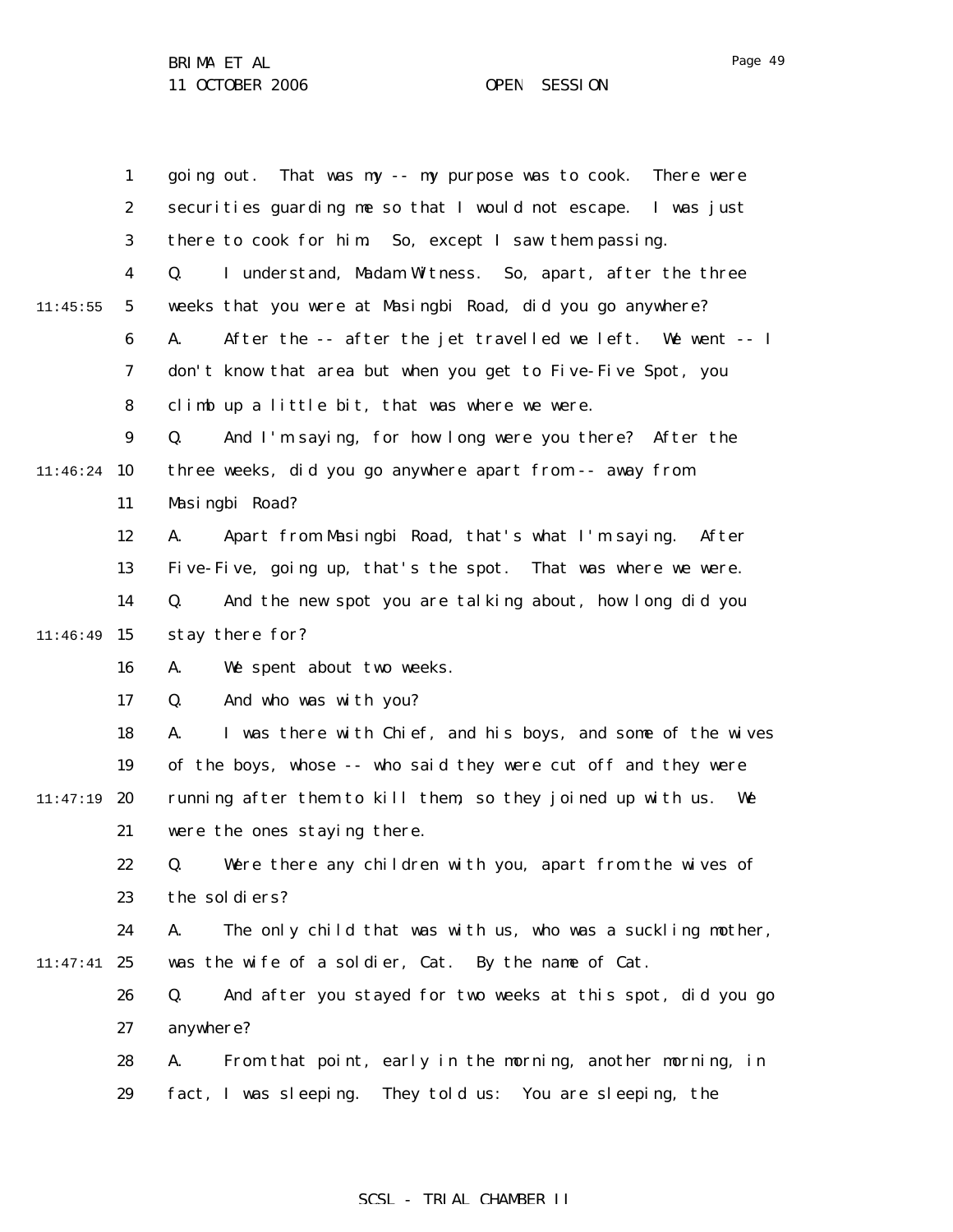11 OCTOBER 2006 OPEN SESSION

|          | $\mathbf{1}$     | ECOMOGs have come. We are leaving. So we left. We left the           |
|----------|------------------|----------------------------------------------------------------------|
|          | $\boldsymbol{2}$ | Five-Five area and we went to Tombodu.                               |
|          | 3                | And who did you go with to Tombodu?<br>Q.                            |
|          | 4                | In the morning we -- I went with the -- we went with the<br>A.       |
| 11:48:33 | 5                | wives of the soldiers. In the evening Chief came with his boy,       |
|          | 6                | all of them, so we were all based in Tombodu.                        |
|          | 7                | And who escorted you to Tombodu?<br>Q.                               |
|          | 8                | For example, of the women, we went by ourselves.<br>A.               |
|          | 9                | And about how many women were you that went to Tombodu?<br>Q.        |
| 11:49:13 | 10               | I -- I went. A friend of mine, Mariama.<br>A.                        |
|          | 11               | Can you just give me a figure, so we can move on.<br>Q.<br>Roughl y? |
|          | 12               | Five of us.<br>A.<br>Fi ve.                                          |
|          | 13               | And for how long were you at Tombodu?<br>Q.                          |
|          | 14               | We were there for the whole day. In the evening, when<br>А.          |
| 11:49:46 | 15               | Chief returned, he told us to move off, to take off.                 |
|          | 16               | Take off to where?<br>Q.                                             |
|          | 17               | The very day we took off we -- we spent the night in<br>A.           |
|          | 18               | Yomandu.                                                             |
|          | 19               | Q.<br>Madam Witness, was the second accused with you at Tombodu      |
| 11:50:18 | 20               | or at Yomadu?                                                        |
|          | 21               | No.<br>A.                                                            |
|          | 22               | And at Yomadu, did anything happen?<br>Q.                            |
|          | 23               | We slept there and in the morning we continued the<br>No.<br>A.      |
|          | 24               | j ourney.                                                            |
| 11:50:39 | 25               | Q.<br>Where did you continue to?                                     |
|          | 26               | To Masofinia.<br>A.                                                  |
|          | 27               | How long did it take you to get from Yomadu to Masofinia?<br>Q.      |
|          | 28               | We passed the night in Yomadu.<br>The other day, we took --<br>A.    |
|          | 29               | we arrived at 1 o'clock.                                             |
|          |                  |                                                                      |

# SCSL - TRIAL CHAMBER II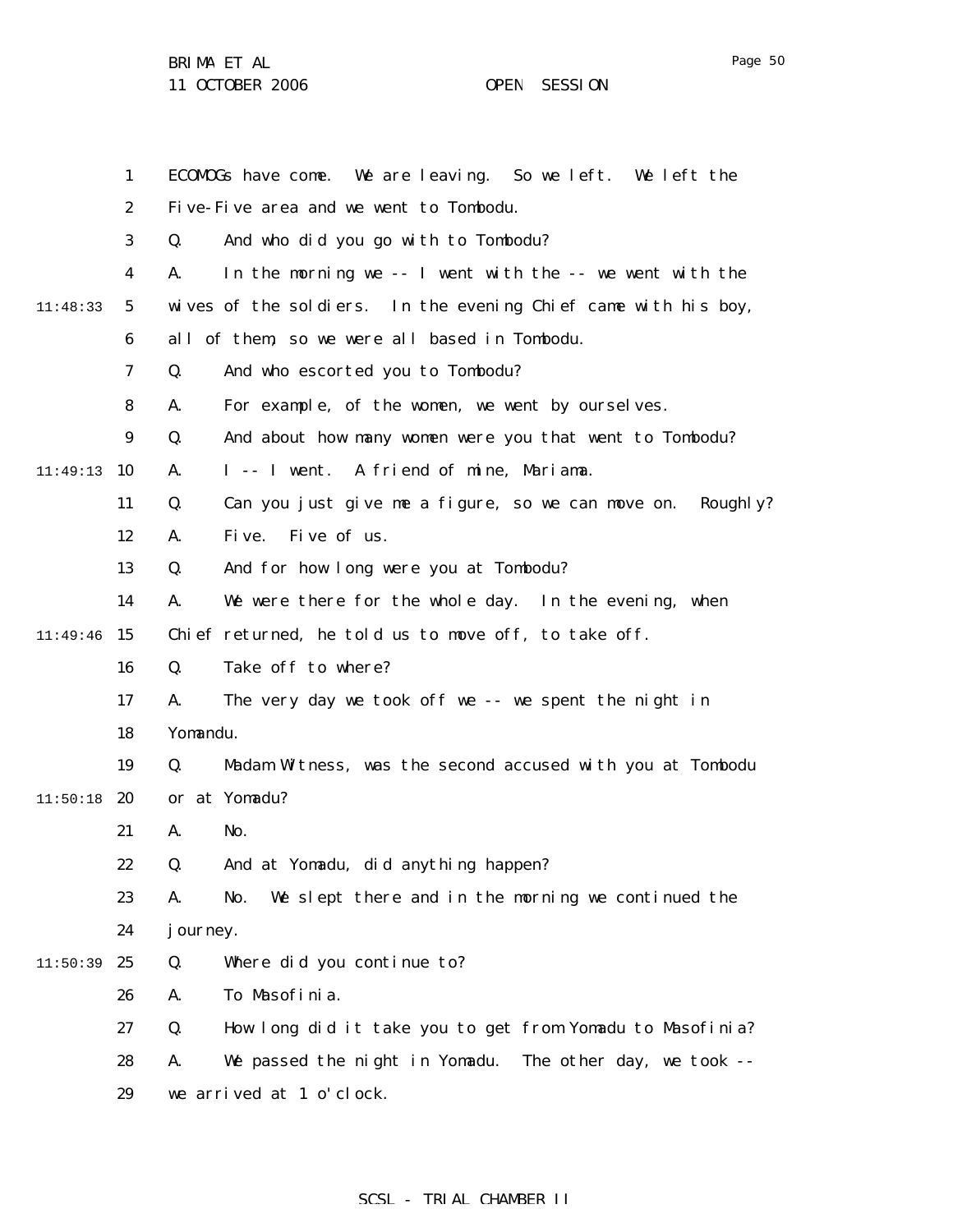|          | $\mathbf{1}$     | Q.<br>1 o'clock in the morning or in the afternoon?               |
|----------|------------------|-------------------------------------------------------------------|
|          | $\boldsymbol{2}$ | A.<br>$1$ p.m.                                                    |
|          | 3                | So you arrived at Masofinia at 1 p.m.?<br>Q.                      |
|          | 4                | Yes.<br>A.                                                        |
| 11:51:23 | $\mathbf 5$      | Mr Daniels, does "other day" mean the<br><b>JUDGE SEBUTINDE:</b>  |
|          | $\boldsymbol{6}$ | next day or what does the "other day" mean, Madam Interpreter?    |
|          | 7                | THE INTERPRETER:<br>Your Honours, can counsel ask the             |
|          | 8                | question again.                                                   |
|          | 9                | MR DANIELS:                                                       |
| 11:51:37 | 10               | Madam Interpreter, you used the expression the "other day"<br>Q.  |
|          | 11               | and the question is what is the meaning of the other day? Does    |
|          | 12               | it mean the next day? This is the question?                       |
|          | 13               | Yes, the other day, the next day. The next day.<br>A.             |
|          | 14               | Q.<br>Thank you very much. When you got to Mansofinia, did you    |
| 11:51:57 | 15               | see anything?                                                     |
|          | 16               | As we arrived at Masofinia, there were petty traders<br>A.        |
|          | 17               | around, so they went to purchase things and they told me to cook. |
|          | 18               | And at Masofinia about how many soldiers were present?<br>Q.      |
|          | 19               | Soldiers, a lot of soldiers were there.<br>A.                     |
| 11:52:41 | 20               | And do you know what group they belonged to?<br>Q.                |
|          | 21               | No.<br>A.                                                         |
|          | 22               | Q.<br>And who asked you to cook?                                  |
|          | 23               | Chi ef.<br>A.                                                     |
|          | 24               | And for how long did you stay at Masofinia?<br>Q.                 |
| 11:53:12 | 25               | Masofinia, I spent a week there.<br>A.                            |
|          | 26               | Q.<br>And apart from yourself, were there other civilians at      |
|          | 27               | Masofinia?                                                        |
|          | 28               | Many.<br>A.                                                       |
|          | 29               | And, if you know, who was looking after the civilians at<br>Q.    |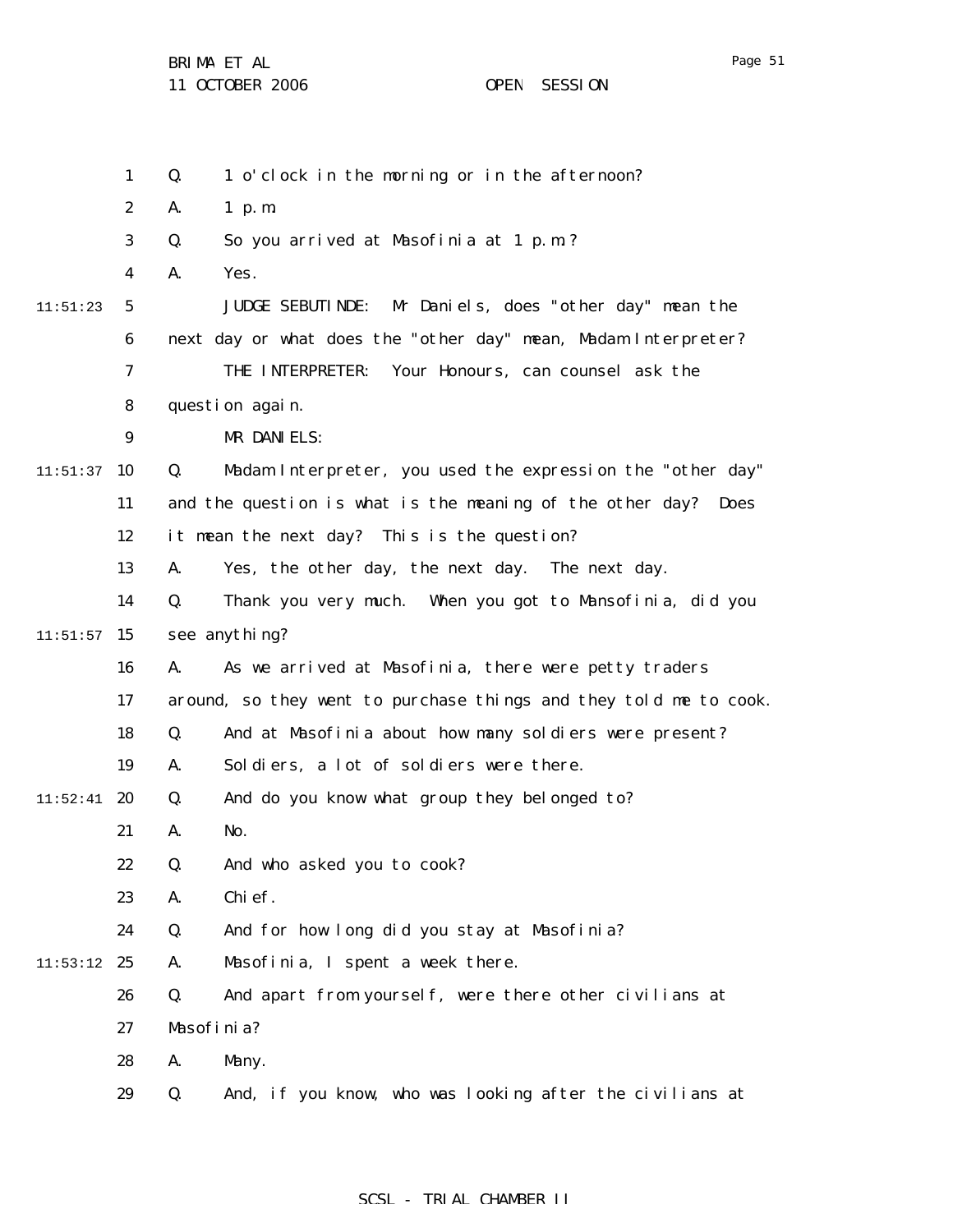|          | $\mathbf{1}$     | Masofinia?                                                        |
|----------|------------------|-------------------------------------------------------------------|
|          | $\boldsymbol{2}$ | I don't know.<br>A.                                               |
|          | 3                | And, from Masofinia, did you go anywhere?<br>Q.                   |
|          | 4                | No.<br>A.                                                         |
| 11:54:08 | 5                | <b>JUDGE SEBUTINDE:</b><br>Mr Daniels, just for the record, this  |
|          | 6                | place that the witness is referring to as Masofinia, is it the    |
|          | 7                | same as Masofinia, or is this a different place?                  |
|          | 8                | MR DANIELS: I will clarify.                                       |
|          | $\boldsymbol{9}$ | Q.<br>Madam Witness, do you know whether Masofinia, that you keep |
| 11:54:29 | 10               | mentioning Masofinia, is it the same as Masofinia? Do you know?   |
|          | 11               | A.<br>Yes, yes, it's the same.                                    |
|          | 12               | Masofinia, not Masofinia.<br>Q.<br>Thank you.                     |
|          | 13               | That's it.<br>Yes.<br>A.                                          |
|          | 14               | Q.<br>And, Madam Witness, apart from cooking in Masofinia, did    |
| 11:54:54 | 15               | you do anything else?                                             |
|          | 16               | Yes, I used to braid -- after I finished cooking my<br>A.<br>Yes. |
|          | 17               | colleagues would come and I would braid their hair.               |
|          | 18               | And you said you spent one week in Masofinia?<br>Q.               |
|          | 19               | Yes.<br>A.                                                        |
| 11:55:36 | 20               | And after that, after the one week, what happened?<br>Q.          |
|          | 21               | Well, after the week passed, when we were at Masofinia, in<br>А.  |
|          | 22               | the morning, Chief would leave and go to SAJ. So, after that      |
|          | 23               | week, one morning he said, he told me today pack up your things   |
|          | 24               | because in the evening we would leave, we would go on the         |
| 11:56:09 | 25               | j ourney.                                                         |
|          | 26               | Q.<br>And who is SAJ?                                             |
|          | 27               | SAJ, SAJ is a soldier.<br>А.                                      |
|          | 28               | Q.<br>Do you know his full name?                                  |
|          | 29               | We called him SAJ Musa.<br>A.                                     |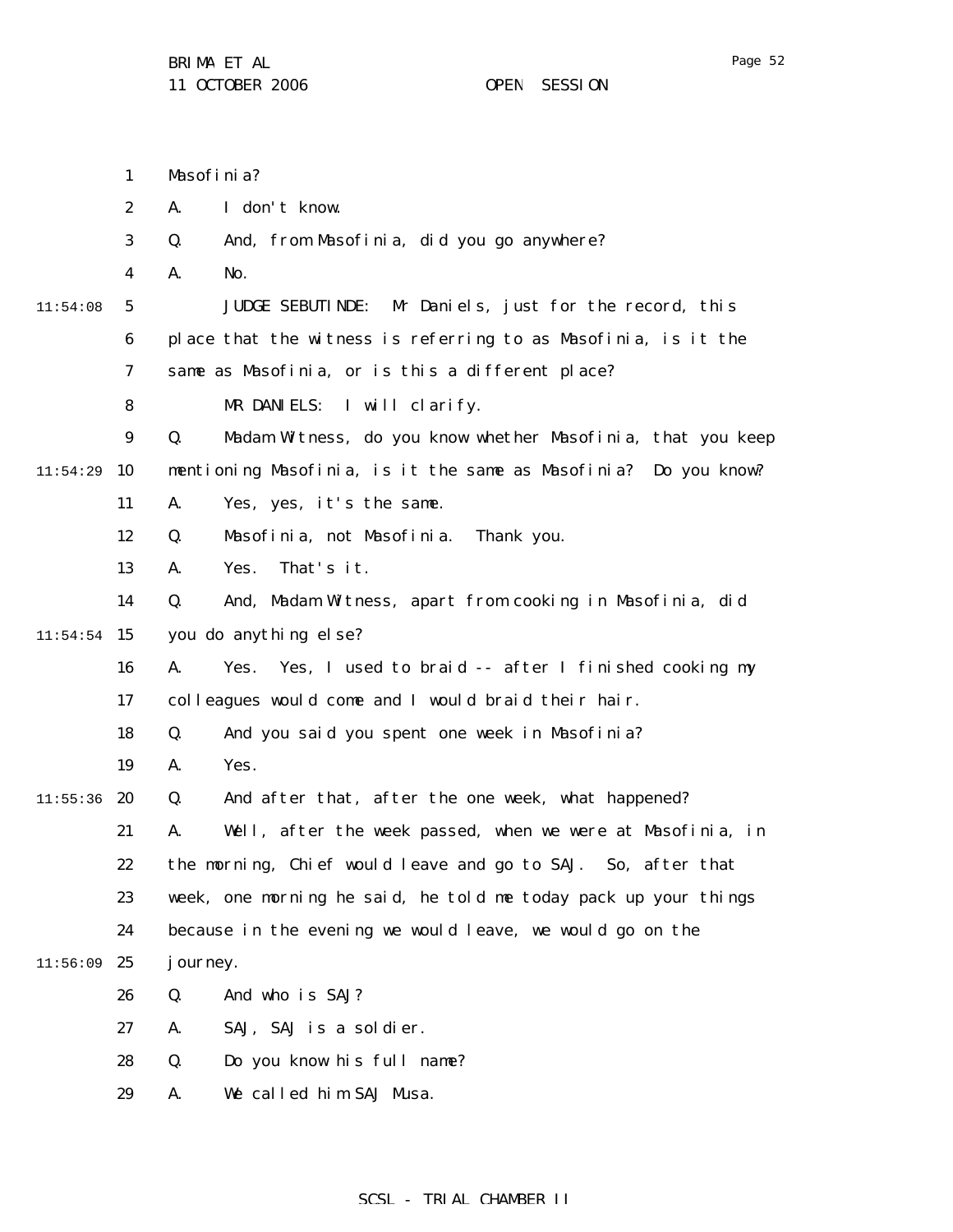1 Q. And you've told us that he was a soldier, but what kind of

Page 53

|          | $\boldsymbol{2}$ | soldier was he?                                                   |
|----------|------------------|-------------------------------------------------------------------|
|          | 3                | He was a big man.<br>A.                                           |
|          | 4                | And when you say big man, what do you mean?<br>Q.                 |
| 11:57:06 | $5\phantom{.0}$  | He was a head of all the soldiers; he was the boss.<br>A.         |
|          | $\boldsymbol{6}$ | How do you know that he was the boss?<br>Q.                       |
|          | 7                | Because when we got to Masofinia, Chief said that he was<br>A.    |
|          | 8                | going to see his boss at Kurubonla. So, in the morning, he would  |
|          | 9                | leave me and go to Kurubonla, saying that he was going to see his |
| 11:57:36 | 10               | boss, SAJ.                                                        |
|          | 11               | And do you know how far Kurubonla is, or was, from<br>Q.          |
|          | 12               | Masofinia?                                                        |
|          | 13               | A.<br>No.                                                         |
|          | 14               | Q.<br>Thank you. You said that while you were at Masofinia,       |
| 11:57:58 | 15               | Chief came to tell you to pack your things. Did you pack your     |
|          | 16               | things?                                                           |
|          | 17               | I had a single pair of clothes and I put it in a plastic<br>A.    |
|          | 18               | bag.                                                              |
|          | 19               | And where did you go to?<br>Q.                                    |
| 11:58:17 | 20               | He said we were going to use the jungle, so we went into<br>A.    |
|          | 21               | the bush and we walked in the bush road.                          |
|          | 22               | And for how long did you walk?<br>Q.                              |
|          | 23               | That I cannot tell you. I cannot estimate. We walked for<br>A.    |
|          | 24               | a long time.                                                      |
| 11:58:44 | 25               | Before I return to that topic, in Mansofinia, did you see<br>Q.   |
|          | 26               | the second accused, Ibrahim Kamara?                               |
|          | 27               | No.<br>A.                                                         |
|          | 28               | And after you started walking in the jungle, on the<br>Q.         |
|          | 29               | instructions of Chief, how many of you was it that walked in the  |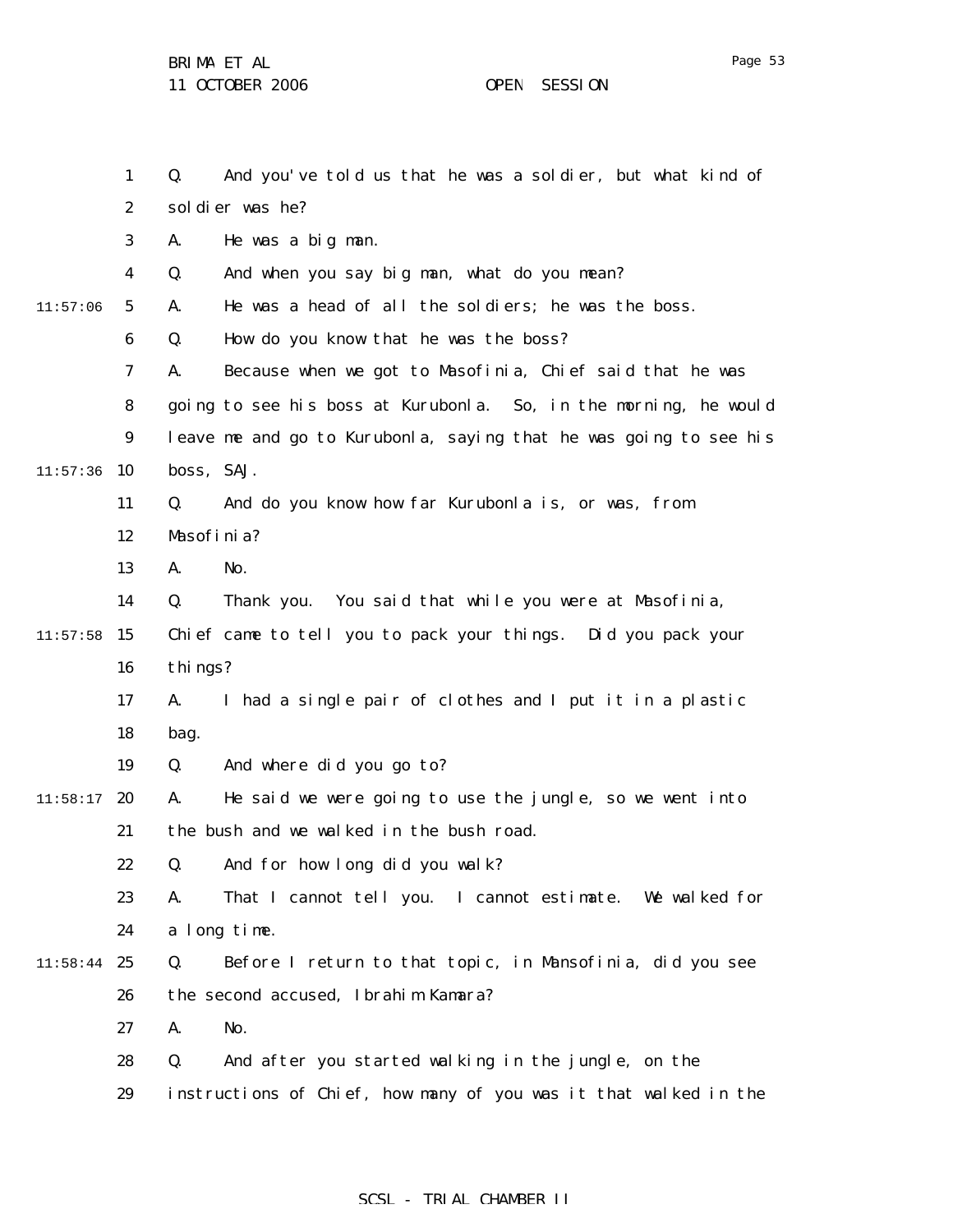1 2 3 4 5 6 7 8 9  $12:00:03$  10 11 12 13 14  $12:00:24$  15 16 17 18 19  $12:00:50$  20 21 22 23 24  $12:01:20$  25 26 27 28 29 11:59:33 jungle? How many were you, civilians? A. We were many. Q. I am -- can you give an estimation? 100, 50, 200, or more? A. Civilians, we were more than 100 because we were mixed. There were wives of soldiers. Some of the wives of the soldiers had their children. The sisters of these soldiers. The younger brothers of these soldiers, and we -- us. Q. And do you know whether anybody was in charge of the civilians during the jungle march from Mansofinia? A. Yes. Q. Please tell us? A. It was a very slim Kono man. He was called Fasuluku. He was an SLA soldier. Q. And how do you know that he used to look after the civilians? A. Because when we were in the jungle, he was in charge of us. We would go in a file, in a straight line. He was in charge; if you had to use the toilet, if you wanted to drink water. For example, if we had to drink, if we got to a point where there was water, we would stop and he would go to the waterside and give us all water. After that, we would continue. Q. Did he have a deputy, do you know? A. No, he was the only one. Q. And during this jungle march, where did you get to? Where did you arrive at? A. When we were in the jungle, we were going wherever night fell. Most of the jungle -- we walked at night because we were afraid of the jet. At dawn, we'd go to the nearest bush; we stayed the whole day. In the evening --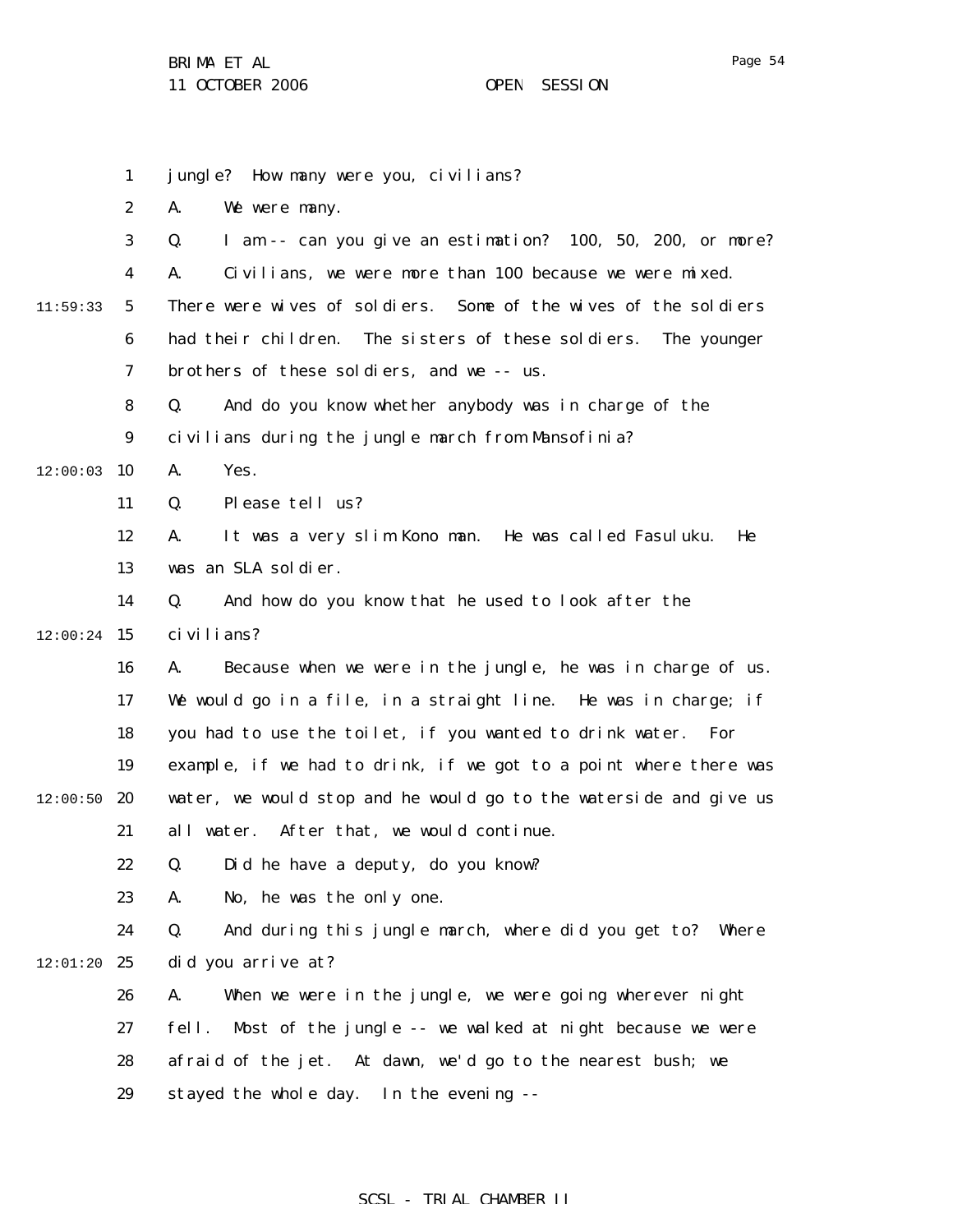1

12:02:05

THE INTERPRETER: Your Honours, can the witness take that

2 3 4 5 6 7 8 9  $12:02:27$  10 11 12 13 14  $12:02:55$  15 16 17 18 19  $12:03:11$  20 21 22 23 24  $12:03:30$  25 26 27 28 last bit again? MR DANIELS: Q. Can you just repeat the last bit. You said in the morning you would do what? A. In the morning, we would stay -- we would go to anywhere and sleep the whole day because of the jet. If we are walking and the jet comes around, there would be a bombing, so in the afternoon we would not walk. At night, whenever there is dawn, if we cook and the jet is passing and see the smoke, there would be a bombing. So we would not cook until 7 o'clock at night and we will eat quickly and jungle the whole -- the rest of the night. Q. And you told us you left Masofinia and you jungled and you jungled and you jungled. The question is did you eventually arrive somewhere? JUDGE SEBUTINDE: Mr Daniels, what is jungling? This is a Court record. What does jungled mean? We jungled and jungled; what is that? MR DANIELS: Madam -- it's the interpretation. I believe it's an interpretation problem. Madam Interpreter, can you give us an interpretation for the word "to jungle"? THE INTERPRETER: Your Honours, we have to seek clarification. Jungle is jungle. She says jungle. MR DANIELS: Q. Madam Witness, can you explain what you mean by jungling? A. Well, I don't know. That is what I heard -- that is what we hear the soldiers say, that we are jungling.

> 29 Q. How do you jungle?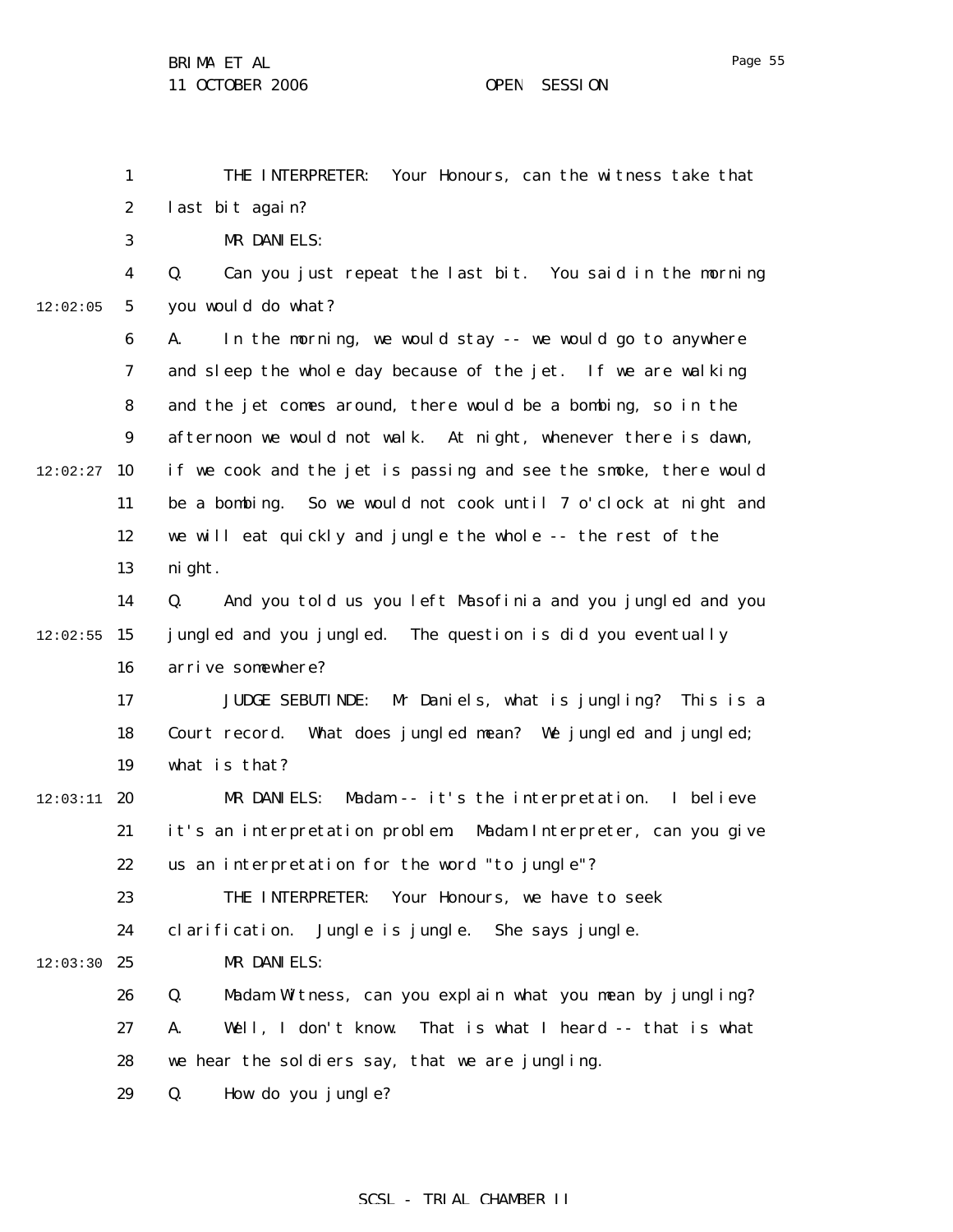1 2 3 4 5 6 7 8 9  $12:04:45$  10 11 12 13 14  $12:05:05$  15 16 17 18 19  $12:05:28$  20 21 22 23 24  $12:06:03$  25 26 27 28 29 12:04:15 A. Well, jungle, we walk in the bush. Whenever it's dawn, we sleep the whole day. Q. Thank you, Madam Witness. So where did you walk to in the jungle, as you were telling us? A. We were just walking. The first point that I was, I noticed, and that place was tarmac [as interprested] that was Kamabai Highway. MR DANIELS: Madam Interpreter, is that tarmac or road? THE INTERPRETER: Tar ground. THE WITNESS: Tar ground. MR DANIELS: Q. And do you know the month it was that you arrived at Kamabai? A. I can't remember, but I knew -- I can remember it was the rainy season because the rain fell the whole night when we were in the jungle. So, in the morning, at around half past 5, we went to Kamabai high road. Q. And, Madam Witness, were there soldiers with you during this walk to Kamabai high road? A. Yes, there were soldiers around. Q. And if you know, please tell us, who was in charge of the soldiers? A. Well, the one I believed was the head of all of them was a Colonel FAT. Q. Do you know -- I withdraw that. And for how long were you at Kamabai? A. No, we did not settle at Kamabai. In fact, we -- we arrived in Kamabai around dawn so we were hurrying up to find the bush. After that, we -- we appeared in a road where vehicles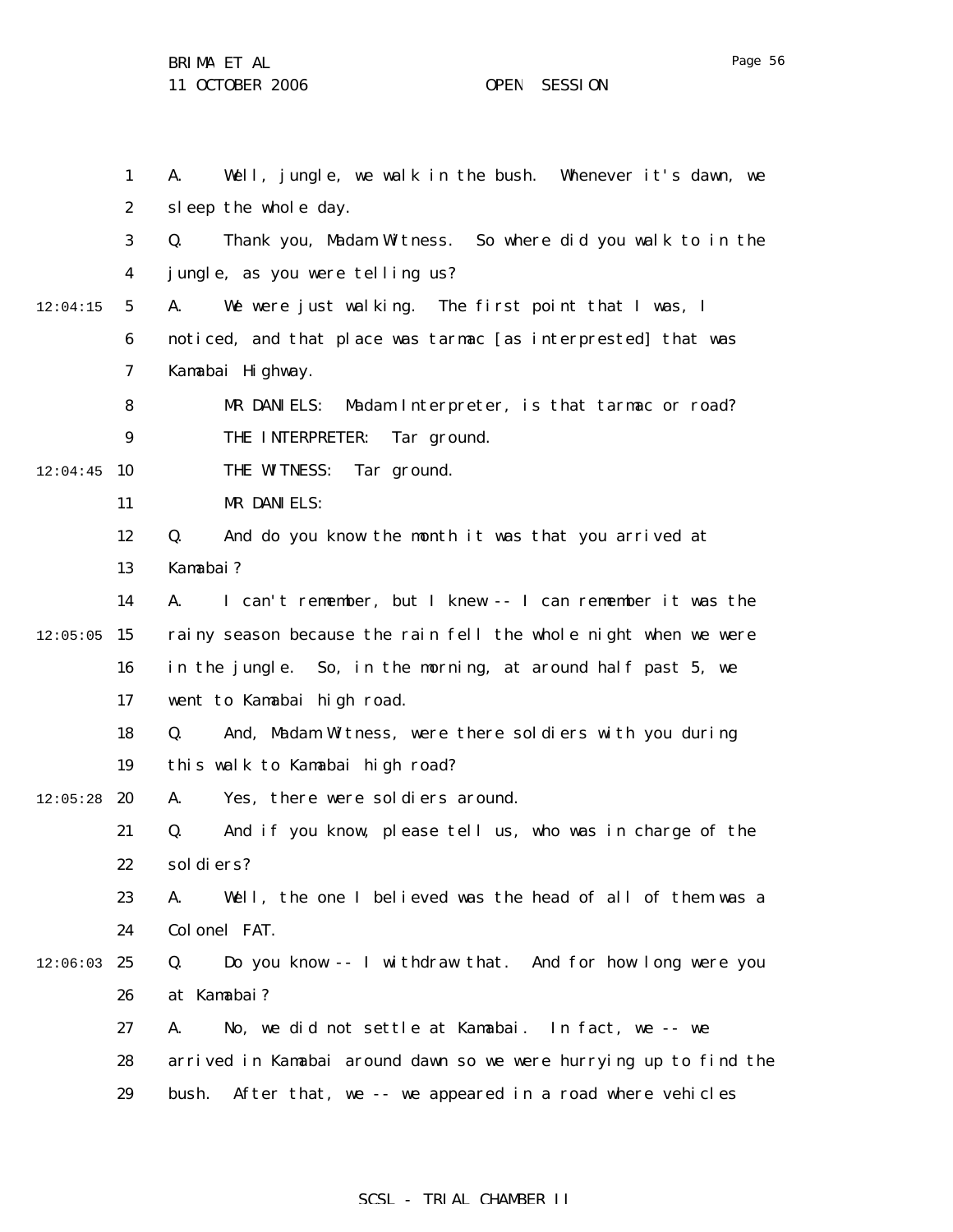1 2 3 4 5 6 7 8 9  $12:07:04$  10 11 12 13 14  $12:07:34$  15 16 17 18 19  $12:07:50$  20 21 22 23 24  $12:08:28$  25 26 27 28 29 12:06:49 pass, but it's covered with sand. That was where we -- that was where we got to. Q. This area that you arrived at, does it have a name? PRESIDING JUDGE: What is that, Mr Agha? THE WITNESS: Yes. MR AGHA: I apologise for interrupting my learned friend, but I'm wondering whether we could have some foundation how she knew that FAT was the commander. MR DANIELS: I was going to go there. I will do that, for my learned friend. Q. Madam Witness, the bush that you were referring to, you said it had a name. What name was that? I mean, the area. A. What [indiscernible] bush. Initially, we were at Kamabai highway. We were hurrying up because it was getting to dawn. We were hurrying up because we did not want the jets to meet us. So we got to another road, but it's not tarred, but it's a road where vehicles pass. Q. And the question is: Do you know the name of that road or the name of the area? A. The road is Karina Road. Q. Thank you, Madam Witness. You also told us that Colonel FAT was in charge of the soldiers. How do you know that Colonel FAT was in charge of the soldiers? A. I knew that because I was with them, so I knew the seniors, the superiors. I was with them, so I knew. Q. Can you describe FAT? A. Yes. Q. Please do so. A. He is fat. He has a huge stomach. He's dark brown in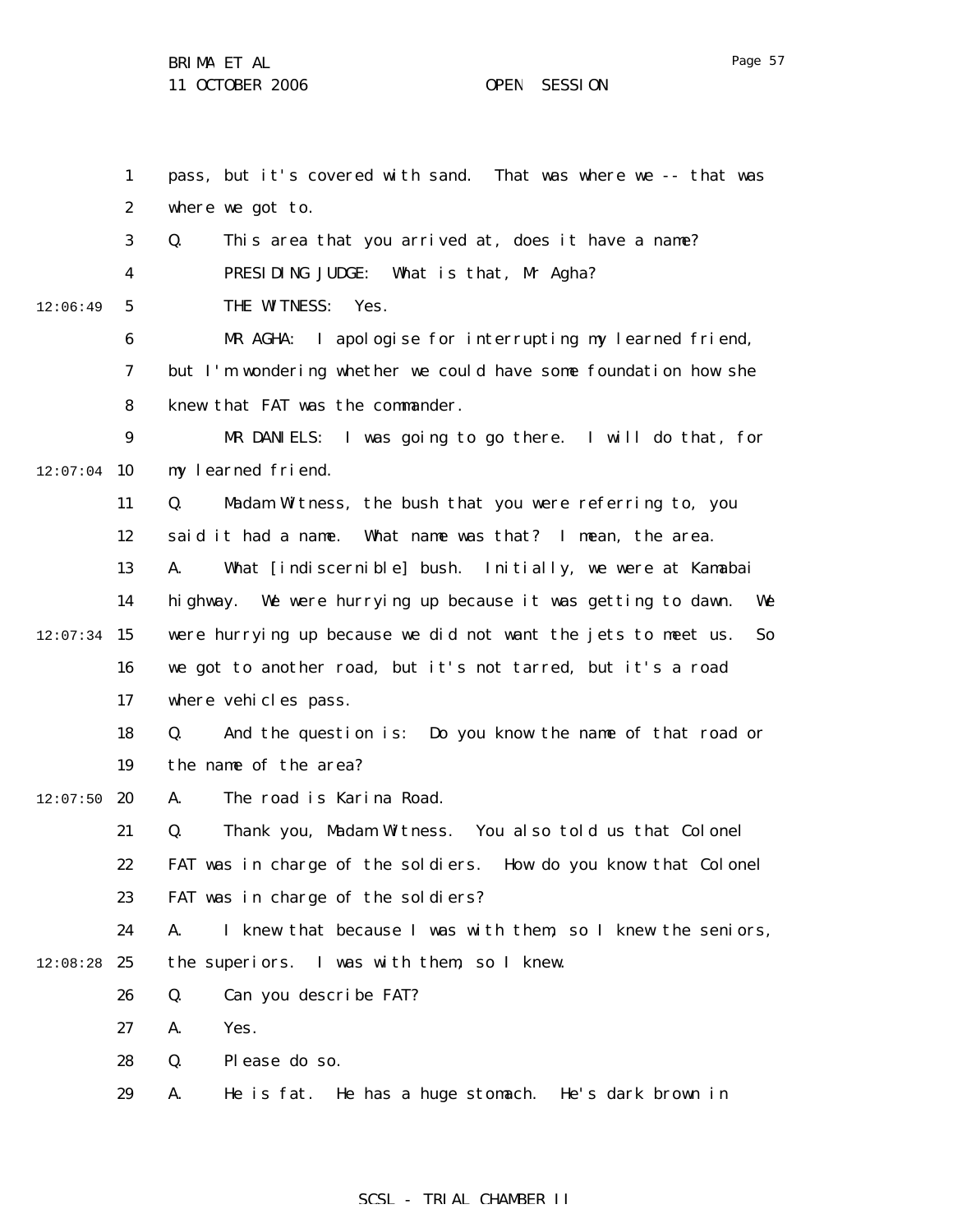1

2

3

4

5

6

7

8

9

11

12

13

14

16

17

18

19

21

22

23

24

26

 $12:09:56$  10

12:09:35

 $12:10:24$  15

 $12:10:46$  20

12:11:11 25

colour, in complexion. He has a very low haircut and he likes to wear gowns, very long dress. Q. If you know, at this time, where was SAJ Musa? A. SAJ Musa had left Kurubonla. He had left Kurubonla. Q. Did you enter Karina Town itself? A. No. MR AGHA: Your Honour, can we have some foundations how she knows SAJ Musa left Kurubonla? PRESIDING JUDGE: What is your reply to that, Mr Daniels? MR DANIELS: Well, I don't have an objection. I can ask, you know, but we will see what the witness can come up with. Q. Madam Witness, you said that SAJ Musa was left behind at Kurubonla -- had left Kurubonla. How do you know this? A. Well, I told you. I was with Johnson in the house, Chief. Chief, in the morning, he will say he will go and see SAJ at Kurubonla. So, in the evening when we were to take the jungle, he carried some ammunition. He said SAJ had given him this ammunition because the men that were with us, they were not well armed, so SAJ had given him more ammunition. So we were going to take the jungle so that we'll go ahead. Later, he would come and join us. Chief told me all of this, so that was why I said you should pack and we are going to leave today. Q. And, Madam Witness, you mentioned Karina Town. How do you know that that town was Karina Town? A. I came to know it was Karina Town. In fact, Karina, it's in the highway. You will see the town. It's like when you are

- 27 going, the houses that we met, it was by the highway. We met
- 28 those houses and I saw a lady that was with us in Kono. He
- 29 called me, in fact. She called me. She said, "What have you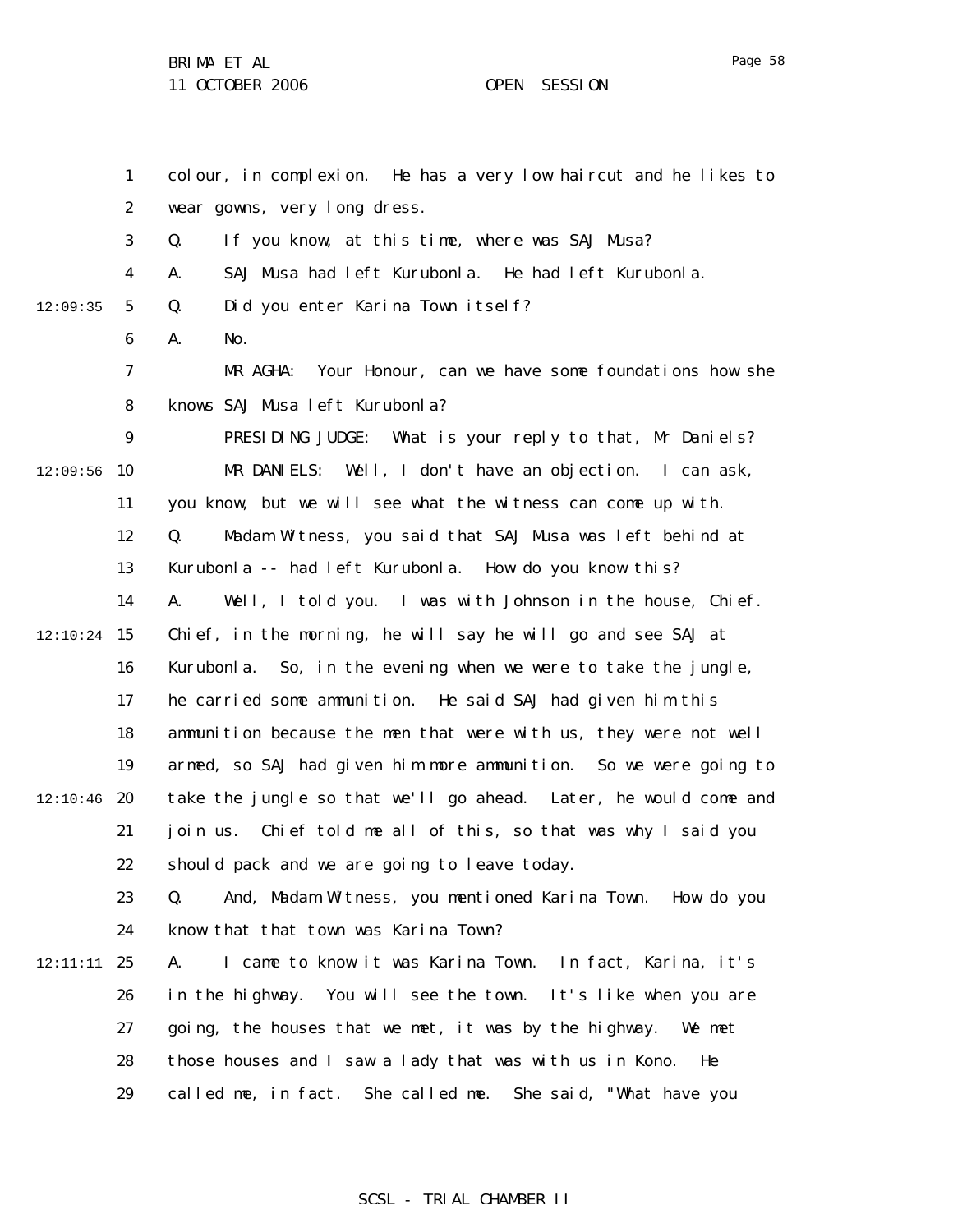11 OCTOBER 2006 OPEN SESSION

1 2 3 4 5 6 7 8 9 12:12:39 10 11 12 13 14  $12:13:06$  15 16 17 18 19 12:13:30 **20** 21 22 23 24  $12:13:56$  25 26 27 28 29 12:12:03 come to do here? Are you staying here." I said, "Yes. I told you my husband is a soldier. Now I have seen him. He is with you, so I join you." I said, "Yes, I have seen him." She said, "Here, this is Karina." Q. Madam Witness, how long -- or did you spend any time at Karina? A. No. Q. And from Karina, where did you go to? A. From Karina, we went to a town that was called Mandaya. Q. And what time did you arrive at Mandaya? A. As we left Karina, we were running. It was almost in the morning, so we were running so that the jets wouldn't come and bomb. So we were just running. Mandaya was the nearest village where we thought we were able to reach inside and go into the bush. Q. So, for -- did you stay at Mandaya? A. Yes. Q. For how long did you stay at Mandaya? A. We were at Mandaya for about -- about five days. Q. And did anything happen at Mandaya? A. Yes. Q. What happened? A. Fifth day, early in the morning, 6 o'clock, we heard the bombing. At that time I woke and people were running. Everybody was running helter-skelter. By the time I came out I saw some corpses. Then I asked what happened. But I had the zeal. I didn't go anywhere. I stood. And when I was standing there I noticed people. They wore ronko. They were armed. They were fighting. They were fighting with our men. They fight and some

#### SCSL - TRIAL CHAMBER II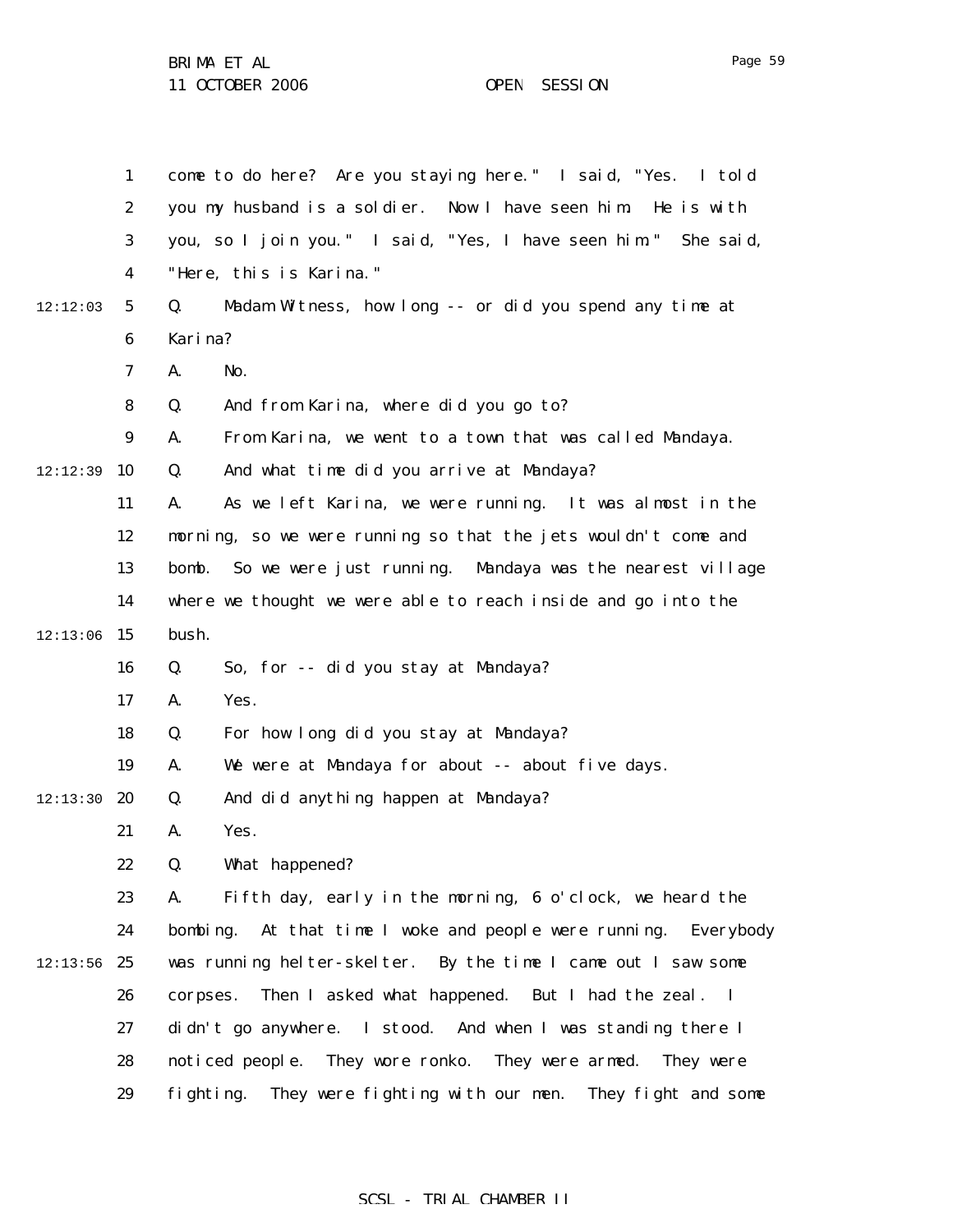1 2 3 4 5 6 7 8 9  $12:15:15$  10 11 12 13 14  $12:15:31$  15 16 17 18 19  $12:15:54$  20 21 22 23 24  $12:16:16$  25 26 27 28 29 12:14:56 of them ran away. The one that was left was a black one that they captured. A huge black man. Q. And this person is wearing the ronko, do you know whether they belonged to any particular faction or group? A. This person that they've captured, when he was asked he said they came with ECOMOG to come and attack the base, their base. But the ECOMOG said these are your Sierra Leonean brothers, so you can go ahead. So we, the Kamajors, would go at the rear. Q. So did anything, apart from the fighting that you saw, did anything else happen at Mandaya, that morning? A. Mm-hmm. Mm-hmm. Q. What happened? A. In the morning, we were sleeping. We were not conscious that enemies were around, so they came in. They killed. Some ran. They wanted to escape. Those who -- Q. Who did they kill? A. I saw three children, corpses of children, with two armed men amongst us. Their corpses. Q. Do you know who killed the children? A. It was the Kamajors that came. They were the ones who launched the attack. Q. And these children, were they with the civilians or were they from Mandaya Town? A. It was the relatives of the soldiers that were with us. As I said earlier, some of them, they had sisters. Some of them, they had their wives. The relatives of their family. They were killing soldiers. They were killing the relatives of soldiers. Q. You mentioned that the ECOMOG asked the Kamajors to go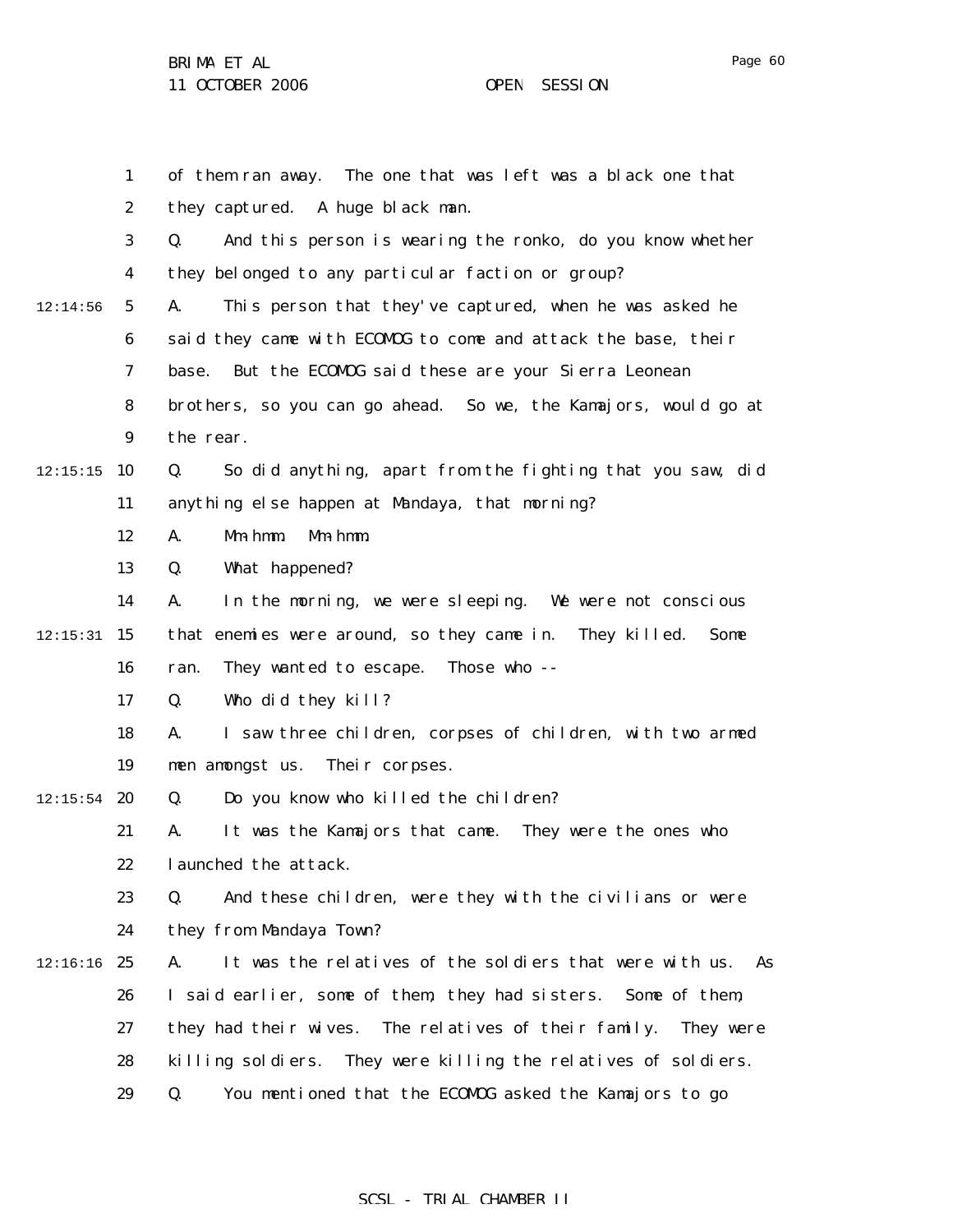1 2 ahead on the attack at Mandaya. Did the ECOMOG troops enter Mandaya Town?

3 4 5 6 7 8 9 12:17:06 A. They didn't enter. They, the Kamajors, they asked the Kamajor to go ahead so the Kamajor that they captured was the one that was explaining. And I was there. Because I didn't run when they came and attacked. I was standing at the veranda. I was afraid because I don't know the terrain. So I was afraid so I would not go out of my way. Some of them that went, we never saw them again.

 $12:17:22$  10 Q. Some of who, who went?

11 12 13 14  $12:17:43$  15 16 17 18 19  $12:18:10$  20 A. When they came and attacked us, the relatives of the soldiers, even some of the soldiers, because of the panicked, they came in, they went right inside where we were sleeping. We never knew there were enemies around. So when they opened fire we were all afraid. Some went and some of them, where they went, they fell in an ambush of Kamajors. Some were able to escape. They came back and tell us that some that have left earlier, they've captured them. Then I said oh, thank God I didn't go. Q. Madam Witness, where was Chief, Junior Johnson, at this time?

21 22 23 A. In fact, they were fighting. I was looking at them. They were fighting the Kamajors. They were the ones that fought with the Kamajors.

24  $12:18:26$  25 Q. And at this time was the second accused present, Ibrahim Kamara?

> 26 A. No.

27 28 29 Q. And after the five days that you stayed at Mandaya and this incident took place, did anything happen? Apart from the fighting you are talking about, did anything happen?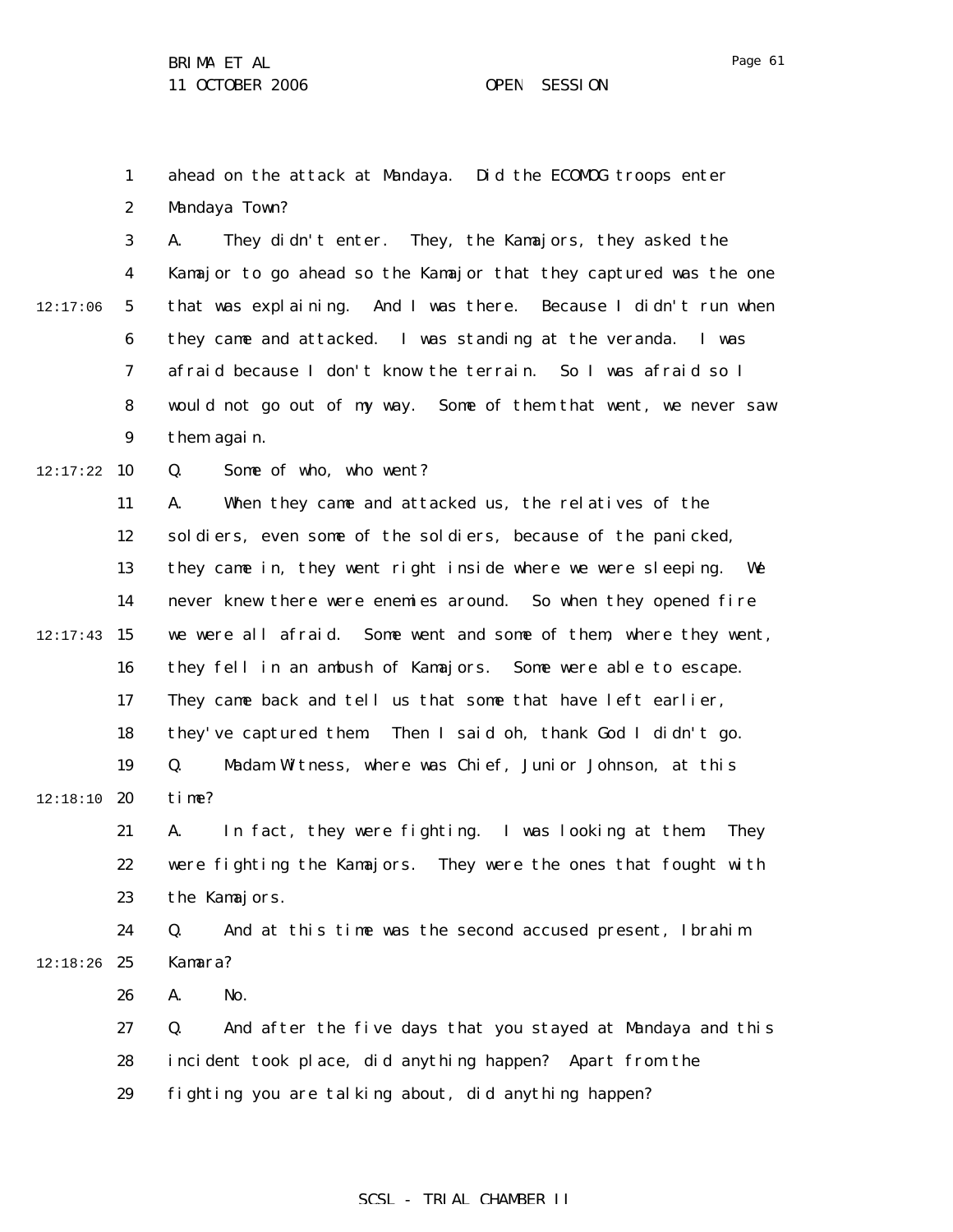|          | $\mathbf{1}$     | Well, what happened, after everything had ceased, we<br>A.        |
|----------|------------------|-------------------------------------------------------------------|
|          | $\boldsymbol{2}$ | noticed that a lot of men had disappeared. Those that went, they  |
|          | 3                | said they've captured some of the men. Some, they would say I     |
|          | 4                | wouldn't see this person. We noticed that some people were        |
| 12:19:09 | $\mathbf 5$      | missing. So we -- they organised a patrol team to go and look     |
|          | 6                | for the others that got lost and they were able to bring some of  |
|          | 7                | When they came, that day we left.<br>them.                        |
|          | 8                | Q.<br>And where did you leave to?                                 |
|          | $\boldsymbol{9}$ | We started the jungle again, and we left.<br>A.                   |
| 12:19:40 | 10               | And for how many days did you walk in the jungle?<br>Q.           |
|          | 11               | I couldn't tell the days.<br>A.                                   |
|          | 12               | Q.<br>Did you arrive anywhere?                                    |
|          | 13               | The next sign we reach, we arrived, because I can read and<br>A.  |
|          | 14               | write, at times it's a big place. I know that this is the place.  |
| 12:20:06 | 15               | The next time that -- where I believe we reached was, it was in   |
|          | 16               | Bendembu area. There I believe it was a big town.                 |
|          | 17               | Q.<br>Can you describe Bendembu Town?                             |
|          | 18               | I will try little bit.<br>A.                                      |
|          | 19               | Just do your best.<br>Q.                                          |
| 12:20:37 | 20               | We went this way. You will see that it's a motorable line.<br>A.  |
|          | 21               | We go and we found out that it's a roundabout and that was the    |
|          | 22               | We didn't stay there for a long time. We diverted and we<br>town. |
|          | 23               | used a bush road and we saw some houses at -- it's not like the   |
|          | 24               | other houses wherein there are huts.<br>Some of the houses were   |
| 12:21:05 | 25               | concrete houses.                                                  |
|          | 26               | Did anything happen at Bendembu?<br>Q.                            |
|          | 27               | No, nothing happened there.<br>A.                                 |
|          | 28               | And from Bendembu, where did you continue to?<br>Q.               |
|          | 29               | From Bendembu, the other big town that I noticed we reached<br>A. |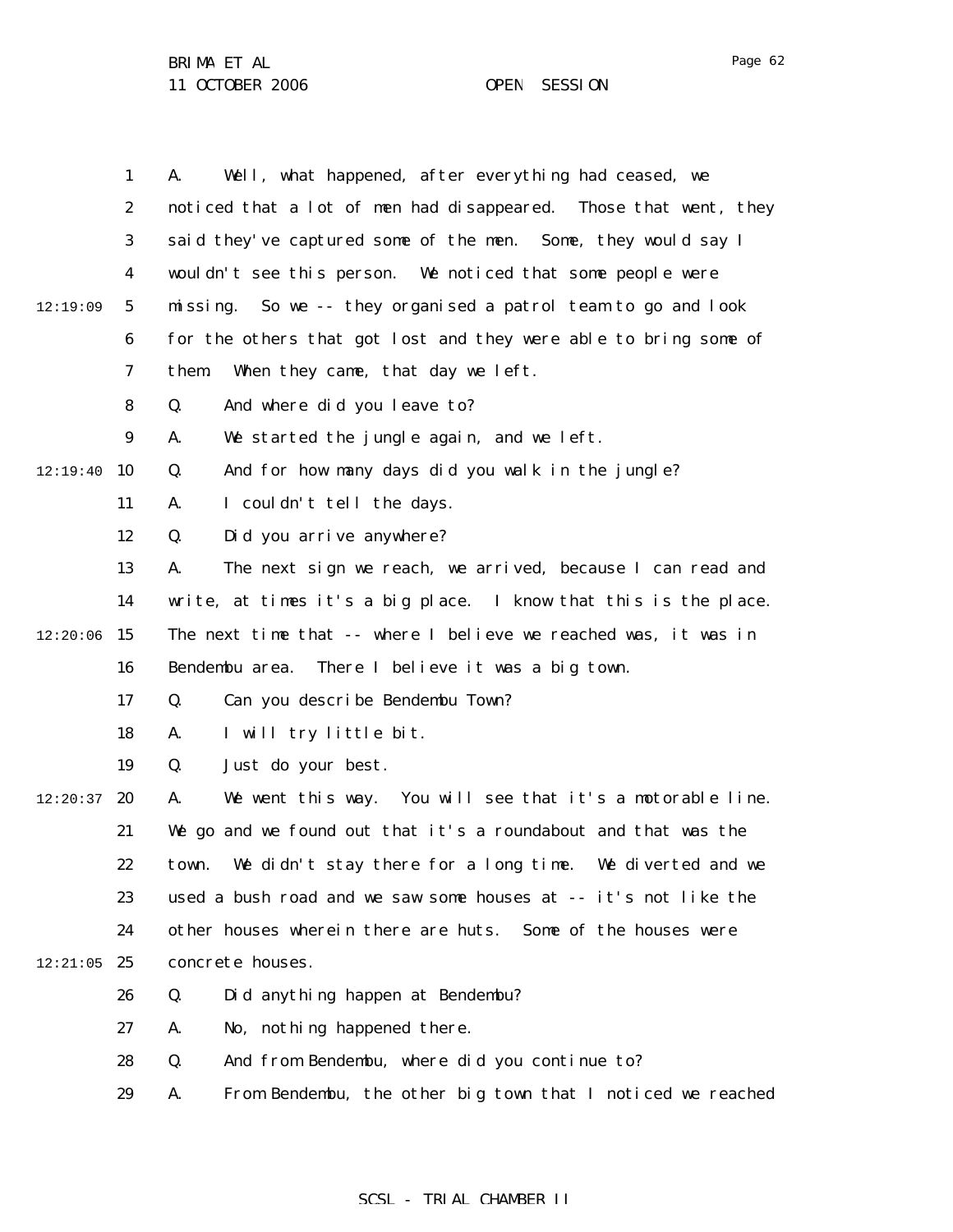1 2 3 4 5 6 7 8 9  $12:22:15$  10 11 12 13 14  $12:22:44$  15 16 17 18 19 12:23:09 20 21 22 23 24  $12:23:46$  25 26 27 28 29 12:21:52 was Batkanu. Q. And how do you remember that you arrived at Batkanu? A. Because I saw it was written, at the sign board, that was -- it was written at the sign board, Batkanu. Q. And who was in charge of the troops from Bendembu to Batkanu, if you know? A. Still, it was Colonel FAT that was the leader. He was the head. Q. Did he have an assistant, or a second in command, if you know? A. Yes. Q. And who was that? A. He had Colonel FAT was there. Colonel Eddie was there. Colonel King was there. Those were the three big men. Then they had -- we had Olangba. Q. Thank you, Madam Witness. And for how long were you at Batkanu? A. At Batkanu, we didn't sleep there. We just passed by. Q. And where did you pass to? A. When we passed, we reached to a town called Mateboi. Q. And how did you get from Batkanu to Mateboi? A. We walked to Mateboi. Q. And at Mateboi, did anything happen? A. Mateboi, we slept for a night. We left the next day. Q. And while you were at Batkanu, while you were at Mateboi, about how many civilians were with you? A. We were just the same. As I said, how we were. We soldiers, relatives of soldiers, the wives of the soldiers and their children. How we were walking through the bush, that was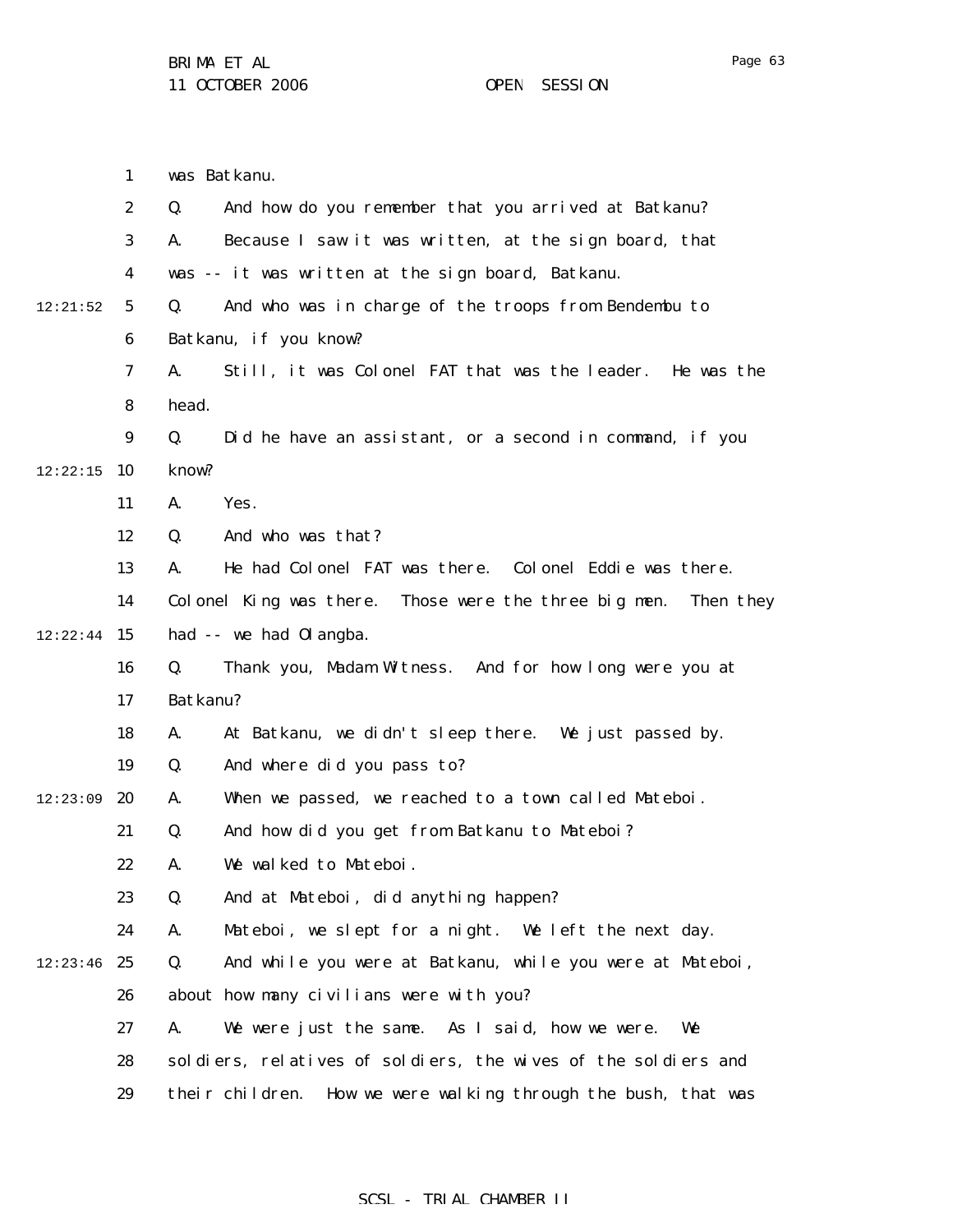|          | $\mathbf{1}$            | how we were.                                                      |
|----------|-------------------------|-------------------------------------------------------------------|
|          | $\boldsymbol{2}$        | And from Mateboi, did you go anywhere?<br>Q.                      |
|          | 3                       | Yes.<br>A.                                                        |
|          | $\overline{\mathbf{4}}$ | Where did you go to?<br>Q.                                        |
| 12:24:28 | $5\overline{)}$         | Well, from Mateboi because that time it was the rainy<br>A.       |
|          | 6                       | There was heavy rains. So Colonel FAT called them on a<br>season. |
|          | $\boldsymbol{7}$        | meeting and decided that there was a river at Mateboi and we      |
|          | 8                       | crossed that river. We crossed the river and we based at the      |
|          | 9                       | town that were just after the river.                              |
| 12:25:08 | 10                      | And what is the name of the town after the river?<br>Q.           |
|          | 11                      | The town was called Camp Rosos.<br>A.                             |
|          | 12                      | Do you remember when it was, the month that it was, that<br>Q.    |
|          | 13                      | you arrived at Camp Rosos?                                        |
|          | 14                      | I couldn't recall but it was rainy season.<br>A.                  |
| 12:25:43 | 15                      | And at Camp Rosos, did anything happen there?<br>Q.               |
|          | 16                      | Yes.<br>A.                                                        |
|          | 17                      | First, before you tell me, how long were you at Camp Rosos?<br>Q. |
|          | 18                      | I couldn't remember again.<br>A.                                  |
|          | 19                      | Again, I have to ask you: Was the second accused present<br>Q.    |
| 12:26:15 | 20                      | in Mateboi, Batkanu or Rosos? Was he in any of these towns?       |
|          | 21                      | A.<br>No.                                                         |
|          | 22                      | And who was in charge of the troops at Camp Rosos?<br>Q.          |
|          | 23                      | It was Colonel FAT.<br>A.                                         |
|          | 24                      | So tell us what happened at Camp Rosos?<br>Q.                     |
| 12:26:50 | 25                      | When we were at Camp Rosos we had the headquarter.<br>The<br>A.   |
|          | 26                      | headquarter was where the women, the children, the suckling       |
|          | 27                      | mothers, we were there with some armed men, with some bosses.     |
|          | 28                      | Then we heard other group that was around the -- armed men were   |
|          | 29                      | there to protect if there are enemies to come and attack us.      |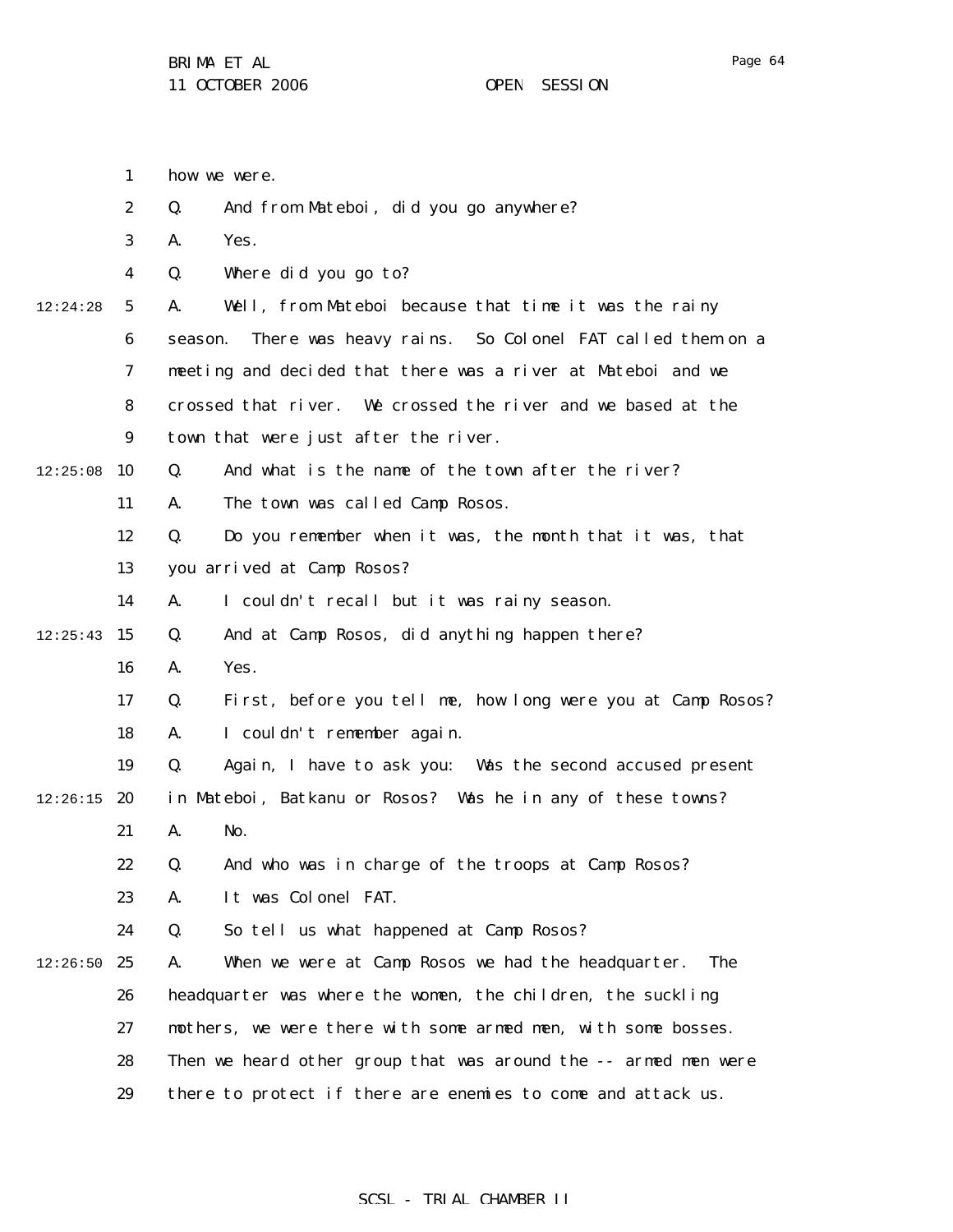1 2 3 4 5 6 7 8 9  $12:28:08$  10 11 12 13 14  $12:28:40$  15 16 17 18 19 12:29:10 **20** 21 22 23 24 12:29:33 25 26 27 28 29 12:27:45 Q. Did any enemies come to attack you while you were at Camp Rosos? A. Yes. Q. Which enemies came to attack? A. The Kamajors and the ECOMOG, they attacked a B Company. That is the group that blocked by the waterside. They came and attacked there. They killed five men. So they sent to the headquarter. Q. Madam Witness, before you go on, how do you know that five people were killed as a result of the attack? A. When the incident took place, when they sent a message to the Chief, the Chief went to the -- to go and chase the enemy so when he came back he told us about it. Q. Did he tell you the names of the persons who were killed? A. No, he didn't. He said the Kamajors had killed five of our men. Q. And apart from the killing of five of your men, at Camp Rosos, did anything else happen at Camp Rosos? A. Yes. Q. Please tell this Court. A. When we were at Camp Rosos we took some -- we took some time because some civilians were in villages. They would come and meet us and say that we have been in -- stayed in the bush for a long time. We are encountering difficulties so we have come to you to work for you. You would just feed us and take care of us, not knowing that they were spies, but it would take a while and these people would, these civilians would disappear and we did not even consider that. Some time, some days later on, the jet would come and bomb, and a group would come over the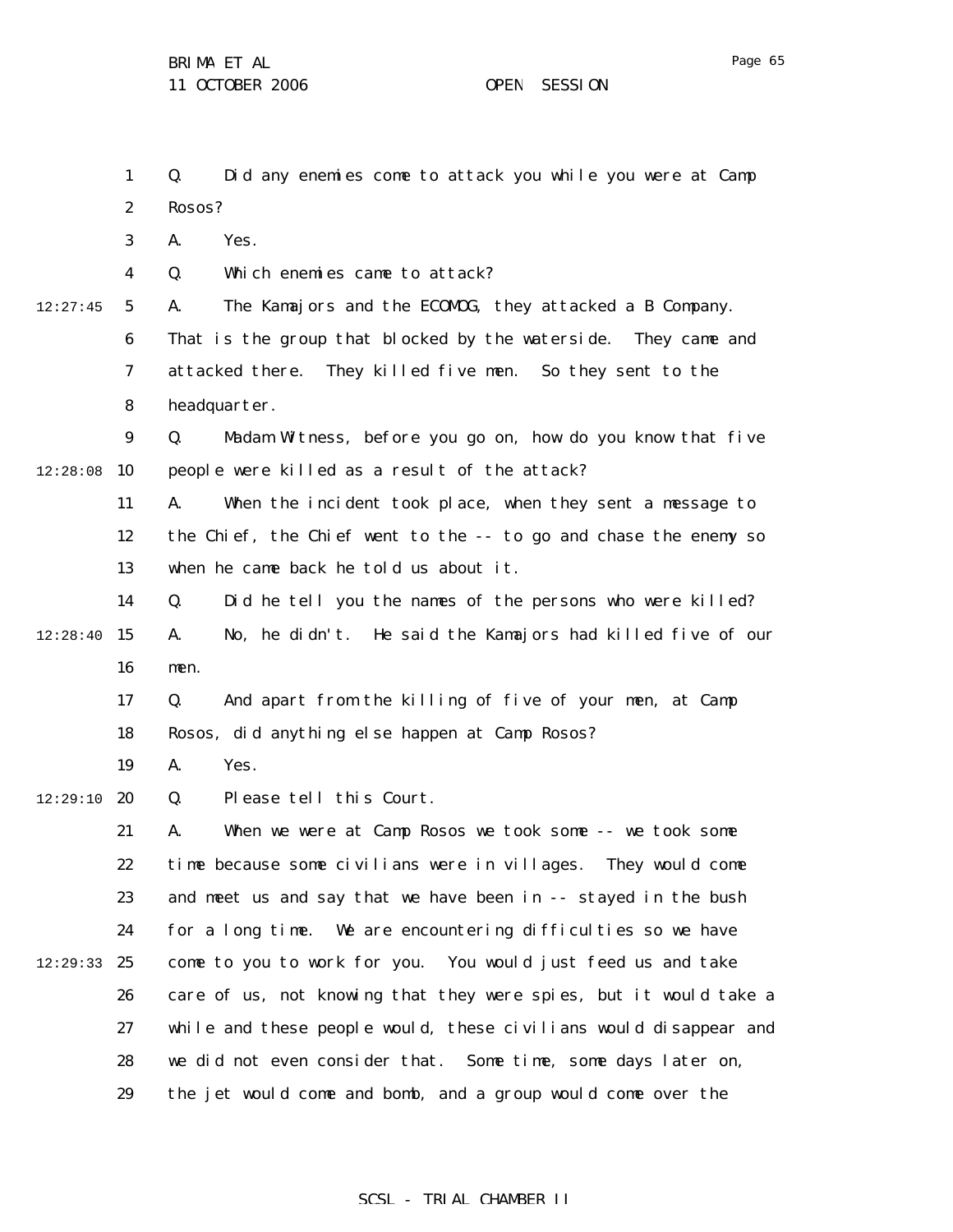1 2 3 4 5 6 7 8 9  $12:30:50$  10 11 12 13 14  $12:31:20$  15 16 17 18 19  $12:31:43$  20 21 22 23 24 12:32:11 25 26 27 28 29 12:30:29 water and fire. After a series of firing they would -- the jet would come and bomb the houses of people. It would bomb, even a goat, even if a goat is passing by, if the jet comes and see it, it will bomb. Q. Now, these persons who came and -- you said or you referred to them as spies. Before I go on, the first accused would like to use the bathroom. PRESIDING JUDGE: Yes. Mr Brima can leave the Court. MR DANIELS: Q. Madam Witness, you mentioned that some persons came from the bush and you got to know that they were spies. Who were they spying for? A. They were spies for the Kamajors and the ECOMOG. Q. So, after this attack that you referred to from the jets, and the firing, did anything happen in Camp Rosos? A. Yes, they bombed. Q. And after the bombing did anything happen to the civilians and the soldiers at Camp Rosos? A. Yes. Q. What happened? A. The most terrible thing that happened in Rosos was the day after the shelling, in fact, I was counting. I counted up to 1,115 bombs that were shelled at Rosos but the most gruesome was, that made us leave Rosos, the man who was sitting on the communication set, immediately the jet came, I think the jet had seen the solar. He followed the route of the solar and left the bomb. It was back of the set. I was there with the Chief. In fact, that was where I was cooking. After the jet dropped the  $homb -$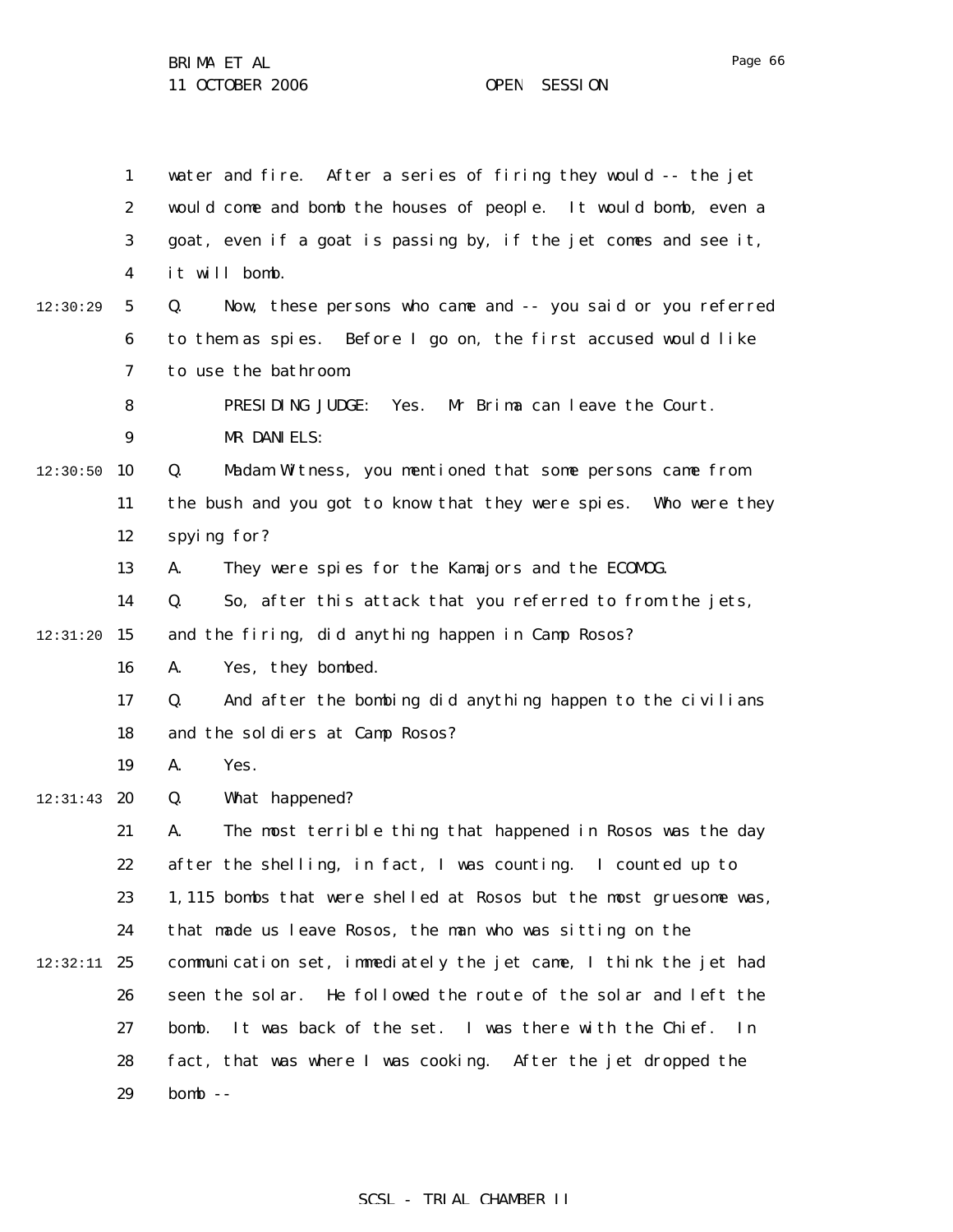11 OCTOBER 2006 OPEN SESSION

|          | $\mathbf{1}$     | THE INTERPRETER:<br>Your Honours, can the witness take that              |
|----------|------------------|--------------------------------------------------------------------------|
|          | $\boldsymbol{2}$ | bit after --                                                             |
|          | 3                | MR DANIELS:                                                              |
|          | 4                | Hold on, Madam Witness. You were telling us about<br>Q.                  |
| 12:32:49 | 5                | fragments that entered into the food that you were cooking.<br>Can       |
|          | 6                | you -- inside the soup.                                                  |
|          | 7                | In the soup.<br>A.                                                       |
|          | 8                | And that is what you just said, encouraged the troop and<br>Q.           |
|          | 9                | yourself to leave Camp Rosos; am I correct?                              |
| 12:33:11 | 10               | A.<br>That very day we did not sleep in that place. We left              |
|          | 11               | immediately.                                                             |
|          | 12               | Now, just tell us, did any civilians die at Camp Rosos as a<br>Q.        |
|          | 13               | result of these attacks?                                                 |
|          | 14               | A.<br>No civilians, there were no civilians who died. It was             |
| 12:33:41 | 15               | only the man who was at the seat. The jet, because of the                |
|          | 16               | bombing, he was buried. They had to dig him up and remove him.           |
|          | 17               | Were any houses burnt as a result of this attack in Camp<br>Q.           |
|          | 18               | Rosos?                                                                   |
|          | 19               | A.<br>In fact, after that incident, they told us nothing.<br><b>They</b> |
| 12:34:10 | 20               | did not tell us to go. We crossed over the river and we were             |
|          | 21               | just running. We crossed over the river and we were running.             |
|          | 22               | Everybody was fleeing for their lives.                                   |
|          | 23               | And, Madam Witness, where did you flee to?<br>Q.                         |
|          | 24               | We ran away and we crossed over the river. We travelled<br>A.            |
| 12:34:37 | 25               | for two days. On the third day, because on our own batch, we             |
|          | 26               | were -- we were in the last batch with Chief. We were the last           |
|          | 27               | batch to leave Rosos.<br>So we met them.<br>They had found a town        |
|          | 28               | where we would base.                                                     |
|          | 29               | Who had found a town?<br>Q.                                              |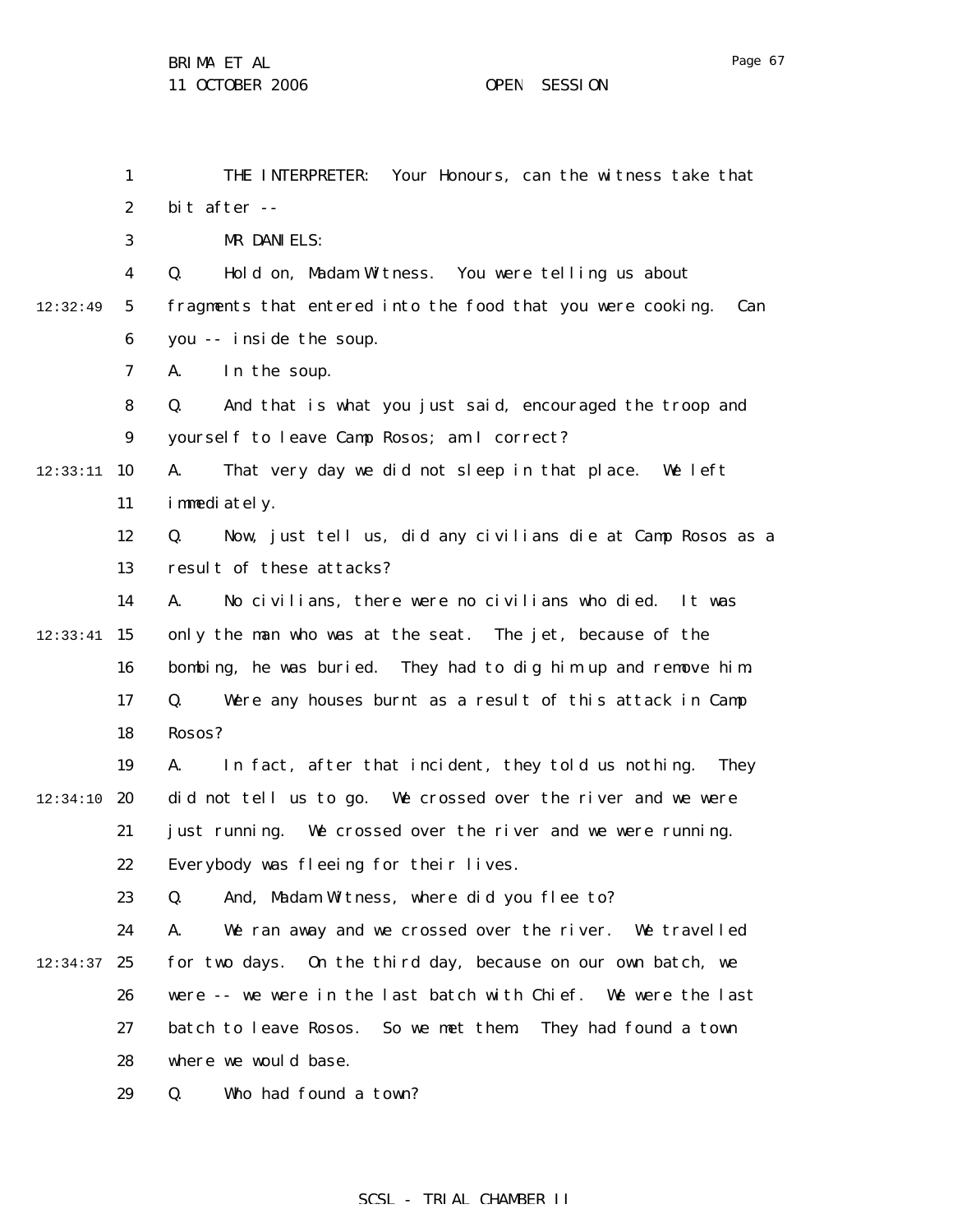1 A. Colonel Eddie.

|          | $\boldsymbol{2}$ | Q.<br>And you said you crossed over the river or the water.<br>$\mathbf{Do}$ |
|----------|------------------|------------------------------------------------------------------------------|
|          | 3                | you know the name of the river or the water that was crossed?                |
|          | 4                | A.<br>I don't know the name but, a little after Rosos, if you go             |
| 12:35:21 | $\mathbf{5}$     | a little bit further, you would meet the river and that was the              |
|          | 6                | river we crossed over.                                                       |
|          | 7                | And when you got to Eddie Town, what did you see?<br>Q.                      |
|          | 8                | There is no evidence of Eddie Town.<br><b>JUDGE SEBUTINDE:</b><br>He         |
|          | $\boldsymbol{9}$ | said Colonel Eddie and others went ahead. I don't know where                 |
| 12:35:46 | 10               | That's what I heard.<br>they went.                                           |
|          | 11               | MR DANIELS: Very well. I thought I heard it mentioned                        |
|          | 12               | specifically.                                                                |
|          | 13               | Q.<br>Where did you go to?                                                   |
|          | 14               | When we left Rosos, there was a group who -- a group had<br>A.               |
| 12:36:03 | 15               | left.                                                                        |
|          | 16               | Madam Witness, before you go on, the town that Eddie found,<br>Q.            |
|          | 17               | did it have a name?                                                          |
|          | 18               | It had a name but they refused to call it by that name.<br>A.                |
|          | 19               | So what was it referred to as? How was the town referred<br>Q.               |
| 12:36:23 | 20               | to?                                                                          |
|          | 21               | They called -- they called it Colonel Eddie Town.<br>A.                      |
|          | 22               | Thank you, madam. So when you arrived at Colonel Eddie<br>Q.                 |
|          | 23               | Town, what did you see?                                                      |
|          | 24               | A.<br>When we arrived at Colonel Eddie Town, in the morning, we              |
| 12:36:46 | 25               | did not have a place. So the Chief went to find a house.<br>We               |
|          | 26               | Things were going on normally.<br>We were there.<br>went there.              |
|          | 27               | There was no problem But the main problem encountered was that               |
|          | 28               | there was shortage of food. We were having problems.<br>There was            |
|          | 29               | no food to eat.                                                              |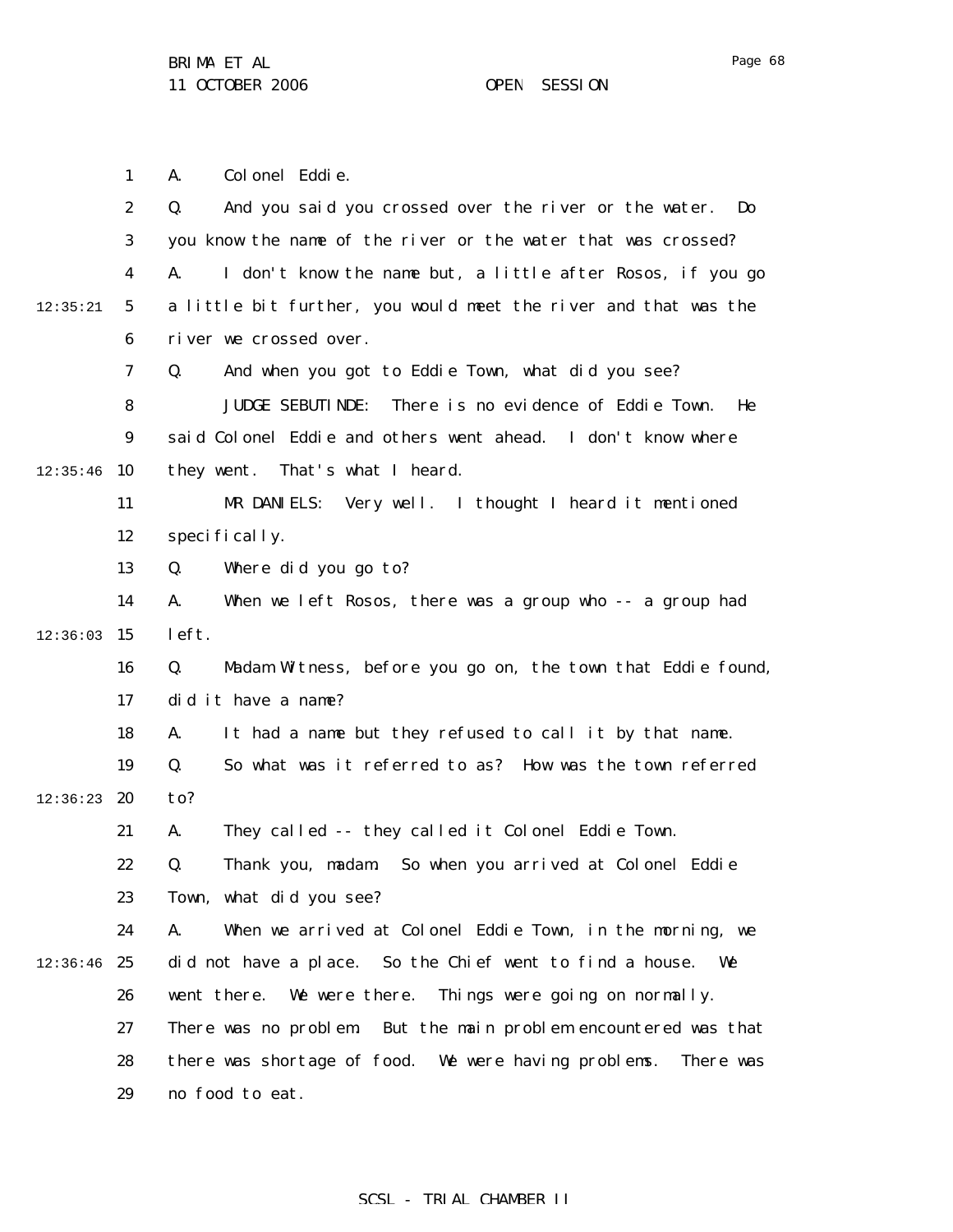1 2 Q. And do you recall when it was that you arrived at Eddie Town?

3 4 A. It was during the rains. Still in the rains. But it was not so heavy.

12:37:43

5

6

Q. And you told us that while at Eddie Town there was no food and did anything happen while you were at Eddie Town?

7 A. Yes.

8 Q. Please tell this Court.

9  $12:38:07$  10 11 12 13 14  $12:38:42$  15 16 17 18 19  $12:39:17$  20 A. When we were at Eddie Town, there was no food so they organised a patrol team. This, I mean, by men who would go into other villages to -- in search of food. So there was a particular time these men went and they reported that they saw soldiers, soldiers who had escaped from Freetown. They met them in this farm. So the armed men returned to -- in the base and they queued up to Colonel FAT and they explained the problem that they saw armed men. So they organised a patrol team to go and look for these men. So, when they go, when they would go to look for these men, they brought them bound. They would take them to a place. In fact, they would call that place task force and they opened boxes and put them in.

21 22 Q. Now, were you there when these men were brought to Eddie Town?

23 A. I was there. I was there.

24  $12:39:45$  25 Q. And who were these persons that were brought to Eddie Town? A. I saw some soldiers whom I knew.

> 26 Q. And who did you know?

27 28 29 A. I knew, among them, I knew a particular soldier that we all stayed in the same street. He was a soldier who said that after the war, after they had been removed from Freetown, and I saw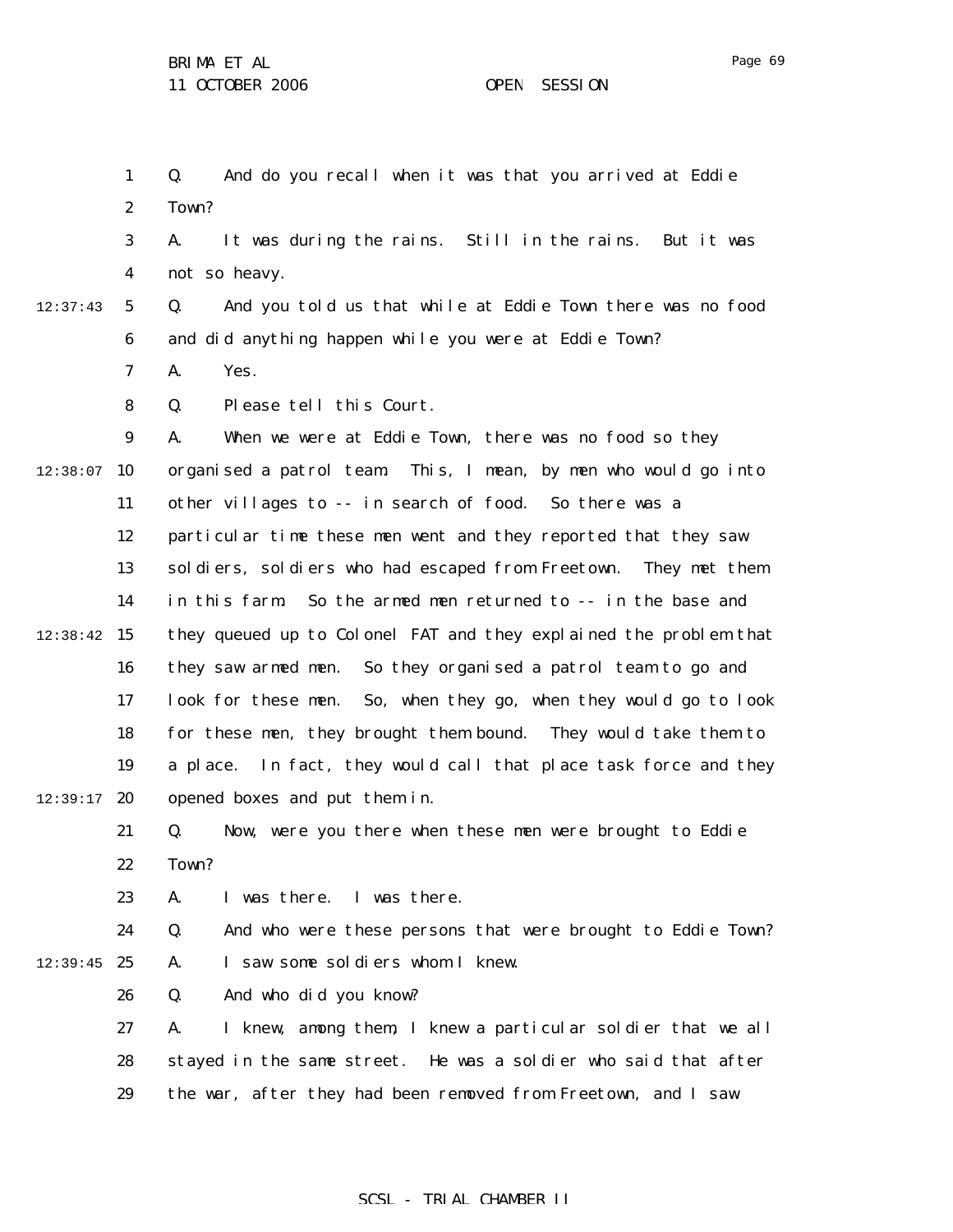1 some other SLAs.

|          | $\boldsymbol{2}$ | I wanted the names, if you know, the names of the soldiers<br>Q.   |
|----------|------------------|--------------------------------------------------------------------|
|          | 3                | that you saw that were brought to Eddie Town?                      |
|          | 4                | When I went to look, the only person I knew among them was<br>A.   |
| 12:40:36 | $\mathbf 5$      | this soldier I'm referring to, that we stayed in Freetown.<br>But  |
|          | 6                | the whole of the day, in the evening, Chief brought two of them,   |
|          | 7                | took them to the house.<br>So I asked him who are these? So he     |
|          | 8                | said that these were the soldiers. Look at them.                   |
|          | $\boldsymbol{9}$ | Madam Witness, Madam Interpreter --<br>Q.                          |
| 12:41:09 | 10               | THE INTERPRETER:<br>Your Honours, the witness said war             |
|          | 11               | Run away soldiers who had escaped.<br>sol di ers.                  |
|          | 12               | MR DANIELS: If the record could reflect. Thank you very            |
|          | 13               | much.                                                              |
|          | 14               | Now, these soldiers you are referring to who had escaped,<br>Q.    |
| 12:41:31 | 15               | where was it that they escaped from?                               |
|          | 16               | Chief told me, because I saw him, he brought two of them,<br>A.    |
|          | 17               | he brought them to the house. So he said, he called one of his     |
|          | 18               | He said: "Take care of these men." He said "I would set<br>boys.   |
|          | 19               | an example for these men so that they would know we have come for  |
| 12:42:03 | 20               | business." So, I heard that, and I came in. I was cooking so I     |
|          | 21               | came in to see. So I asked him: "Who are these?" So he said:       |
|          | 22               | "These, these are the AFRC men, who were in power who, after the   |
|          | 23               | trouble, fled and they allowed us to suffer and they escaped.      |
|          | 24               | But since God is still on the throne we will do them what we have  |
| 12:42:41 | 25               | to do to them." So I asked him:<br>"What, like, what? What?"<br>So |
|          | 26               | "Why did you run away?" But they did not look at<br>I asked them:  |
|          | 27               | me and they did not talk to me. So one of his boys came to meet    |
|          | 28               | me and he said: "You see the other one with bulging eyes? You      |
|          | 29               | see these are bosses. You see these are the big men at the AFRC    |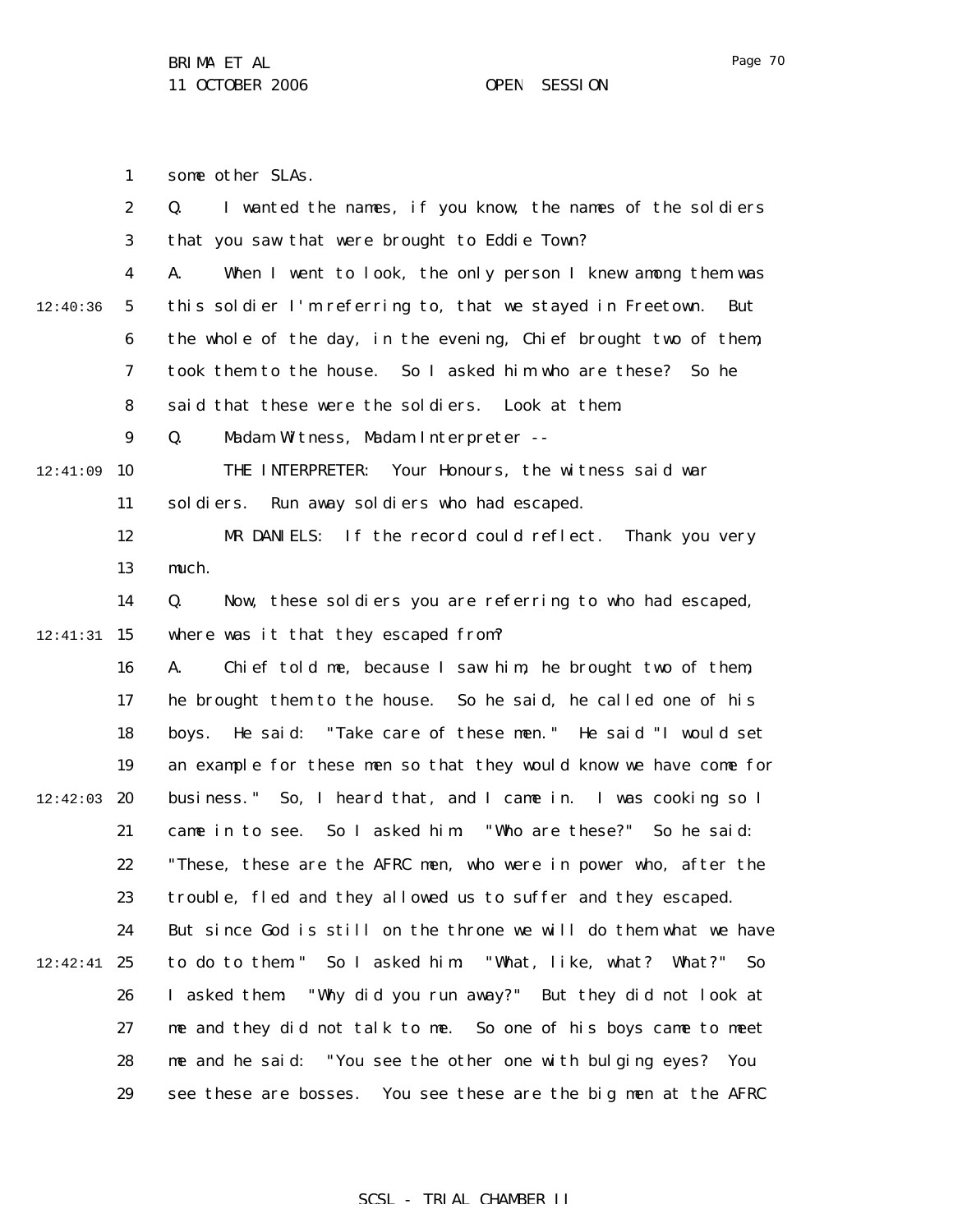1 2 3 4 5 6 7 8 9  $12:43:46$  10 11 12 13 14  $12:44:07$  15 16 17 18 19  $12:44:55$  20 21 22 23 24  $12:44:57$  25 26 27 28 29 12:43:22 but they escaped. After the incursion in Freetown, they fled." THE INTERPRETER: Your Honours, the witness is going too fast. MR DANIELS: Q. Can you just repeat your last sentence a bit slowly, Madam Witness? A. The Chief told me that they would kill these men. They would cut off their heads and hand it over to Kabbah. MR DANIELS: Your Honours, I'm moving into a new area and looking at the time I crave the indulgence to take the lunch break. PRESIDING JUDGE: Yes. It's only have a day, as you know, today Mr Daniels. We will take a break now. Madam Witness, we are going to take a break now until tomorrow morning at 9.15. I just have to warn you in the meantime that you are not permitted to talk about your evidence or this case with anybody else, with any other person; is that clear? MR DANIELS: Do you understand? Answer the question, madam. PRESIDING JUDGE: Mr Court Attendant, put the headphones back. Madam Witness, I just asked you a question. Did you understand what I said to you? THE WITNESS: I'm not aware of any question. PRESIDING JUDGE: Please listen. I will say it again. We are going to adjourn the Court until tomorrow morning. Now, in the meantime, between now and tomorrow morning, you are not allowed to talk about the evidence you have given, or to talk about this case at all, with any other person; is that clear? Did you understand what I said?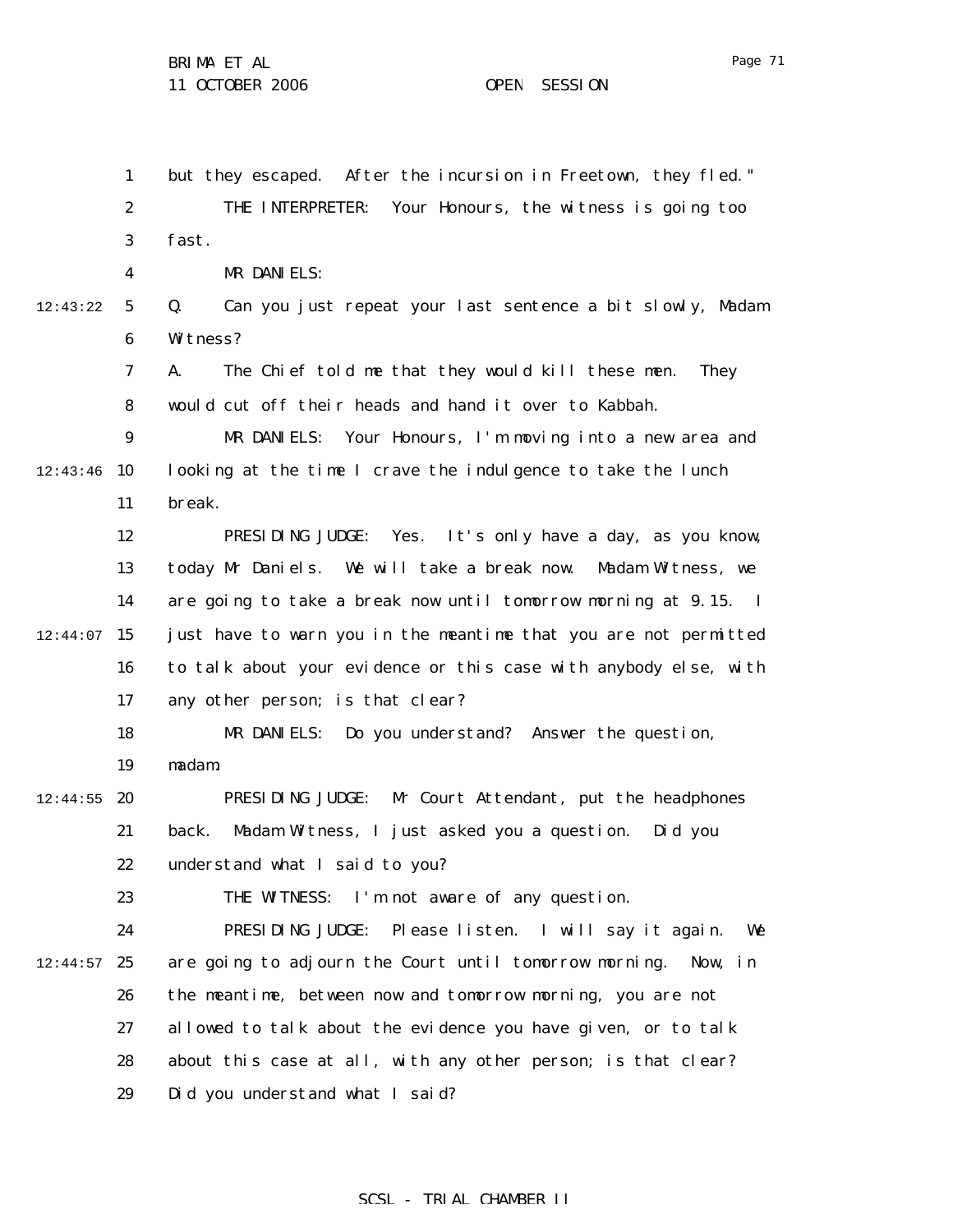| $\mathbf{1}$     | THE WITNESS: I've understood.                          |
|------------------|--------------------------------------------------------|
| $\boldsymbol{2}$ | PRESIDING JUDGE: All right. We will adjourn until 9.15 |
| $\bf{3}$         | tomorrow morning.                                      |
| $\boldsymbol{4}$ | [Whereupon the hearing adjourned at 12.45 p.m.,        |
| ${\bf 5}$        | to be reconvened on Thursday, the 12th day of          |
| $\bf 6$          | 0ctober 2006, at 9.15 a.m.]                            |
| $\boldsymbol{7}$ |                                                        |
| ${\bf 8}$        |                                                        |
| $\boldsymbol{9}$ |                                                        |
| $10\,$           |                                                        |
| 11               |                                                        |
| 12               |                                                        |
| 13               |                                                        |
| 14               |                                                        |
| 15               |                                                        |
| ${\bf 16}$       |                                                        |
| 17               |                                                        |
| 18               |                                                        |
| 19               |                                                        |
| 20               |                                                        |
| 21               |                                                        |
| $22\,$           |                                                        |
| 23               |                                                        |
| 24               |                                                        |
| 25               |                                                        |
| 26               |                                                        |
| 27               |                                                        |
| 28               |                                                        |
| 29               |                                                        |